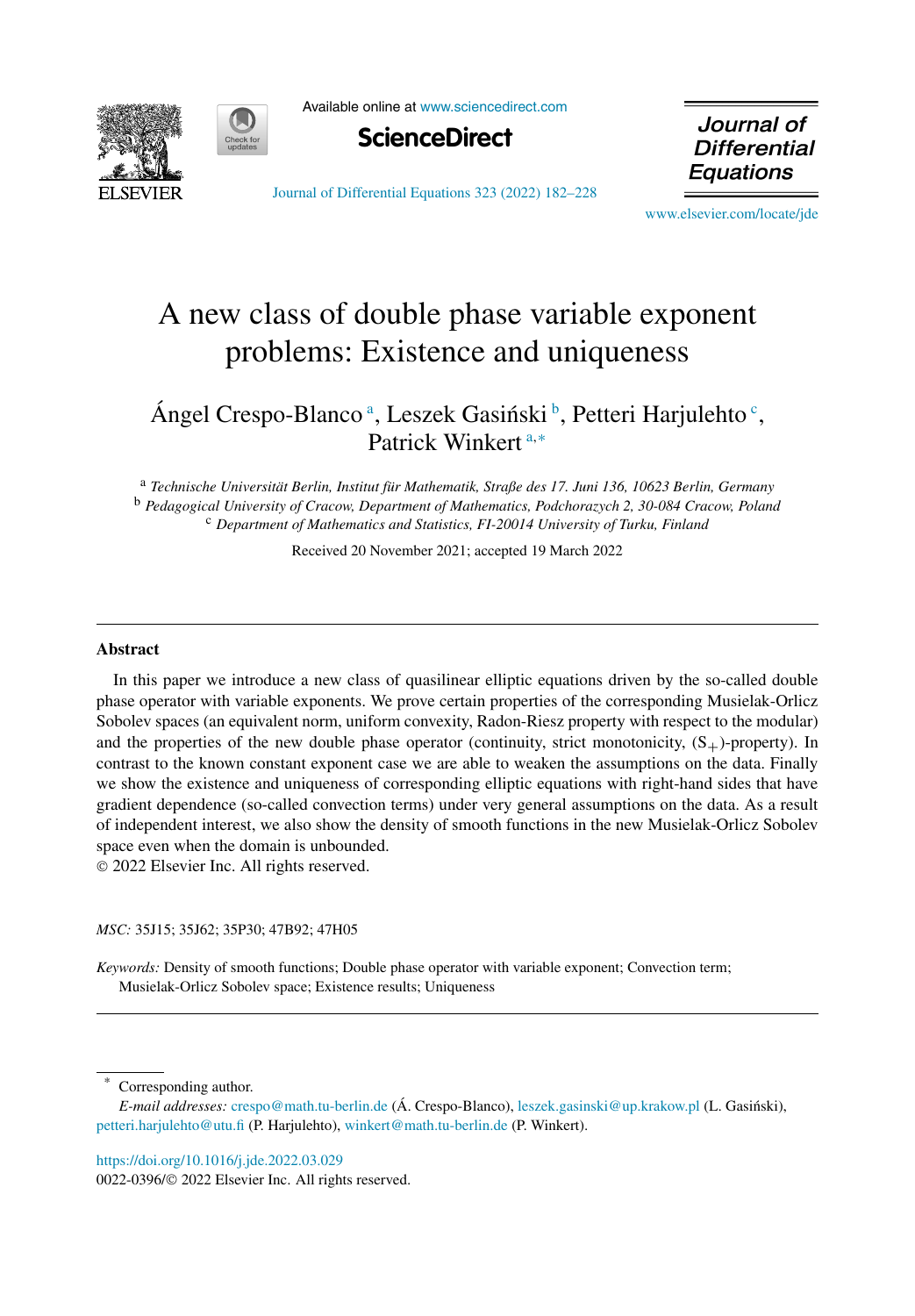# <span id="page-1-0"></span>**1. Introduction**

Given a bounded domain  $\Omega \subseteq \mathbb{R}^N$ ,  $N \ge 2$ , with Lipschitz boundary  $\partial \Omega$ , this paper is concerned with a new double phase operator with variable exponents given by

$$
\operatorname{div}\left(|\nabla u|^{p(x)-2}\nabla u + \mu(x)|\nabla u|^{q(x)-2}\nabla u\right) \tag{1.1}
$$

with  $p, q \in C(\overline{\Omega})$  such that  $1 < p(x) < N$ ,  $p(x) < q(x)$  for all  $x \in \overline{\Omega}$  and  $0 \le \mu(\cdot) \in L^1(\Omega)$ . This operator is the natural extension of the classical double phase operator when *p* and *q* are constants, namely

$$
\operatorname{div}\left(|\nabla u|^{p-2}\nabla u + \mu(x)|\nabla u|^{q-2}\nabla u\right). \tag{1.2}
$$

It is clear that when  $\inf_{\overline{\Omega}} \mu > 0$  or  $\mu \equiv 0$ , then the operator in (1.1) becomes the weighted ( $q(x)$ ,  $p(x)$ )-Laplacian or the  $p(x)$ -Laplacian, respectively. The energy functional  $I: W_0^{1, H}(\Omega) \to \mathbb{R}$ related to the double phase operator  $(1.1)$  is given by

$$
I(u) = \int_{\Omega} \left( \frac{|\nabla u|^{p(x)}}{p(x)} + \mu(x) \frac{|\nabla u|^{q(x)}}{q(x)} \right) dx,
$$
 (1.3)

where the integrand  $H(x,\xi) = \frac{1}{p(x)} |\xi|^{p(x)} + \frac{\mu(x)}{q(x)} |\xi|^{q(x)}$  for all  $(x,\xi) \in \Omega \times \mathbb{R}^N$  of *I* has unbalanced growth if  $0 \leq \mu(\cdot) \in L^{\infty}(\Omega)$ , that is,

$$
b_1|\xi|^{p(x)} \le H(x,\xi) \le b_2\left(1+|\xi|^{q(x)}\right) \quad \text{for a. a. } x \in \Omega \text{ and for all } \xi \in \mathbb{R}^N \text{ with } b_1, b_2 > 0.
$$

The main characteristic of the functional *I* is the change of ellipticity on the set where the weight function is zero, that is, on the set  $\{x \in \Omega : \mu(x) = 0\}$ . Indeed, the energy density of *I* exhibits ellipticity in the gradient of order  $q(x)$  in the set  $\{x \in \Omega : \mu(x) > \varepsilon\}$  for any fixed  $\varepsilon > 0$ and of order  $p(x)$  on the points x where  $\mu(x)$  vanishes. So the integrand *H* switches between two different phases of elliptic behaviors. This is the reason why it is called double phase.

Zhikov [[70\]](#page-46-0) was the first who studied functionals whose integrands change their ellipticity according to a point in order to provide models for strongly anisotropic materials. Functionals of the form (1.3) have been studied by several authors with respect to regularity of local minimizers (also for nonstandard growth). We refer to the works of Baroni-Colombo-Mingione [[6–8\]](#page-44-0), Baroni-Kuusi-Mingione [[9\]](#page-44-0), Byun-Oh [\[16](#page-44-0)], Colombo-Mingione [\[20,21](#page-44-0)], De Filippis [\[22](#page-44-0)], De Filippis-Palatucci [[24\]](#page-44-0), Harjulehto-Hästö-Toivanen [\[42](#page-45-0)], Marcellini [[51,52](#page-45-0)], Ok [[54,55](#page-45-0)], Ragusa-Tachikawa [\[62,](#page-45-0)[63\]](#page-46-0) and the references therein. Moreover, recent results for nonuniformly elliptic variational problems and nonautonomous functionals can be found in the papers of Beck-Mingione [\[11,12\]](#page-44-0), De Filippis-Mingione [\[23](#page-44-0)] and Hästö-Ok [\[43\]](#page-45-0).

In general, double phase differential operators and corresponding energy functionals given in (1.2), (1.1) and (1.3), respectively, appear in several physical applications. For example, in the elasticity theory, the modulating coefficient  $\mu(\cdot)$  dictates the geometry of composites made of two different materials with distinct power hardening exponents  $q(x)$  and  $p(x)$ , see Zhikov [\[71](#page-46-0)].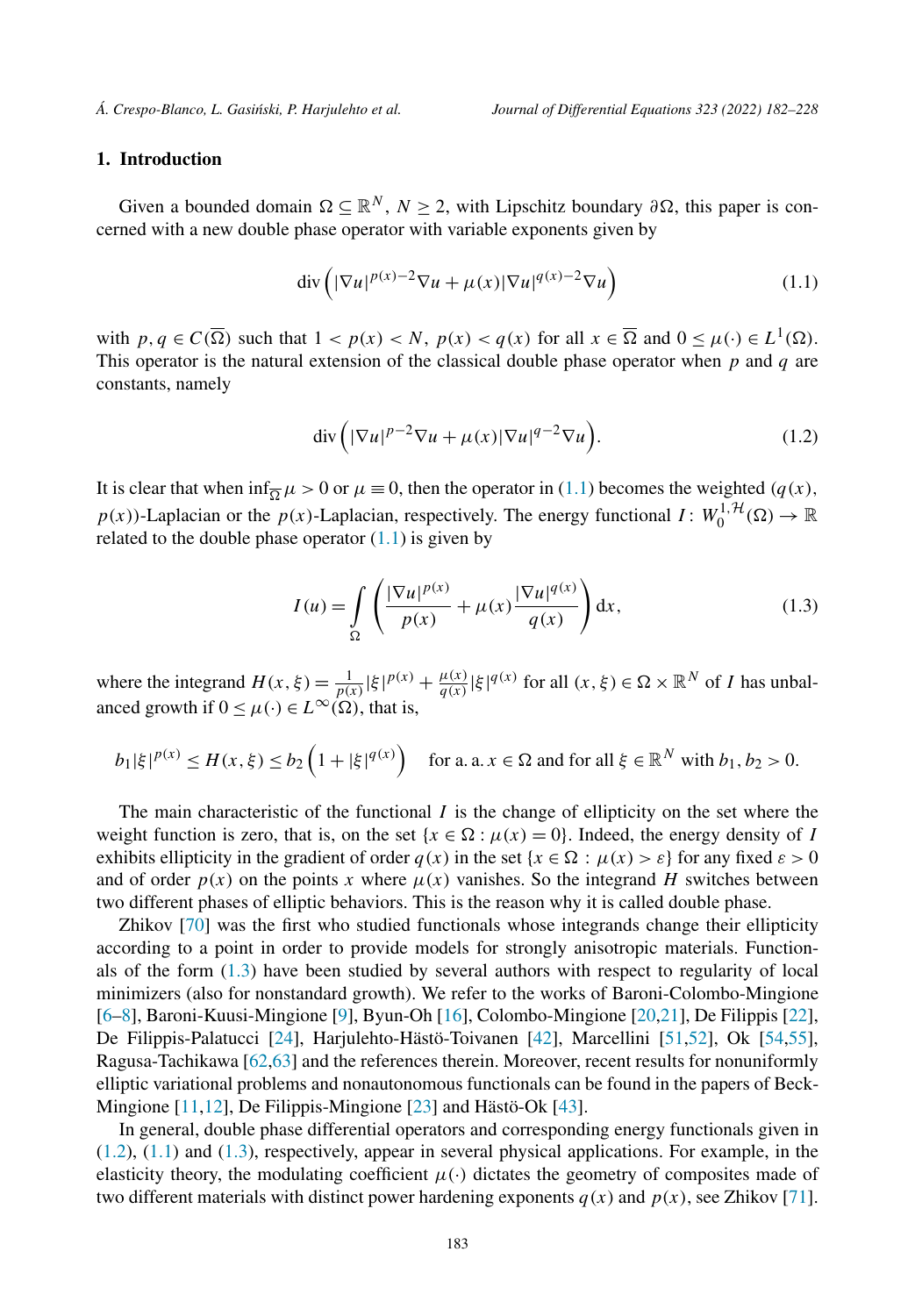We also refer to other applications which can be found in the works of Bahrouni-Rădulescu-Repovš [[3\]](#page-44-0) on transonic flows, Benci-D'Avenia-Fortunato-Pisani [[13\]](#page-44-0) on quantum physics and Cherfils-Il'yasov [[18\]](#page-44-0) on reaction diffusion systems.

In this paper we study first the corresponding function space related to the given double phase operator with variable exponents given in ([1.1](#page-1-0)). This leads to Musielak-Orlicz Sobolev spaces which turn out to be reflexive Banach spaces. Under the condition that the weight function  $\mu(\cdot)$ is bounded we also show that

$$
\inf \left\{ \lambda > 0 : \int_{\Omega} \left[ \left( \frac{|\nabla u|}{\lambda} \right)^{p(x)} + \mu(x) \left( \frac{|\nabla u|}{\lambda} \right)^{q(x)} \right] dx \le 1 \right\}
$$

is an equivalent norm in  $W_0^{1, H}(\Omega)$  under the additional assumption that

$$
q(x) < p^*(x) \quad \text{for all } x \in \overline{\Omega}.
$$

This condition (taking constant exponents) is weaker than the usual one for the constant exponent double phase setting, namely  $\mu(\cdot)$  is Lipschitz continuous and

$$
\frac{q}{p} < 1 + \frac{1}{N},\tag{1.4}
$$

see Colasuonno-Squassina [[19,](#page-44-0) Proposition 2.18(iv)]. In this direction we also make use of its natural extension

$$
\frac{q_+}{p_-} < 1 + \frac{1}{N} \tag{1.5}
$$

with  $q_+$  being the maximum of  $q$  and  $p_-$  being the minimum of  $p$  on  $\Omega$ , in order to prove another compact embedding result and the density of smooth functions. Condition (1.4) was used for the first time by Baroni-Colombo-Mingione [\[6](#page-44-0), see (1.8)] in order to obtain regularity results of local minimizers for double phase integrals, see also the related works [[7\]](#page-44-0) and [[8\]](#page-44-0) of the same authors and Colombo-Mingione [\[20\]](#page-44-0), [\[21](#page-44-0)]. The condition is needed for the density of smooth functions. We are able to prove the same result under the condition  $(1.5)$  and Lipschitz continuity on  $p, q$ and  $\mu$  in this variable exponent setting, see Theorem [2.23.](#page-22-0) Since the proof of Theorem [2.23](#page-22-0) does not need the boundedness of  $\Omega$ , the results hold true for unbounded domains, see Theorem [2.24.](#page-24-0) In addition, we give a different proof for the density for unbounded domains under weaker conditions, namely, the exponents *p, q* are bounded, log-Hölder continuous satisfying the log-Hölder decay condition and *q* is  $\frac{\alpha}{q-}$ -Hölder continuous while  $\mu$  is  $\alpha$ -Hölder continuous such that

$$
\frac{q(x)}{p(x)} \le 1 + \frac{\alpha}{N}.
$$

In this case we do not need to suppose Lipschitz continuity on  $p$ ,  $q$  and  $\mu$ , see Theorem [2.28](#page-27-0).

After having the functional setting, we prove the properties of the new variable exponent double phase operator. It turns out that the operator is continuous, bounded, strictly monotone and satisfies the  $(S_{+})$ -property which is an important property when dealing with existence results of corresponding equations.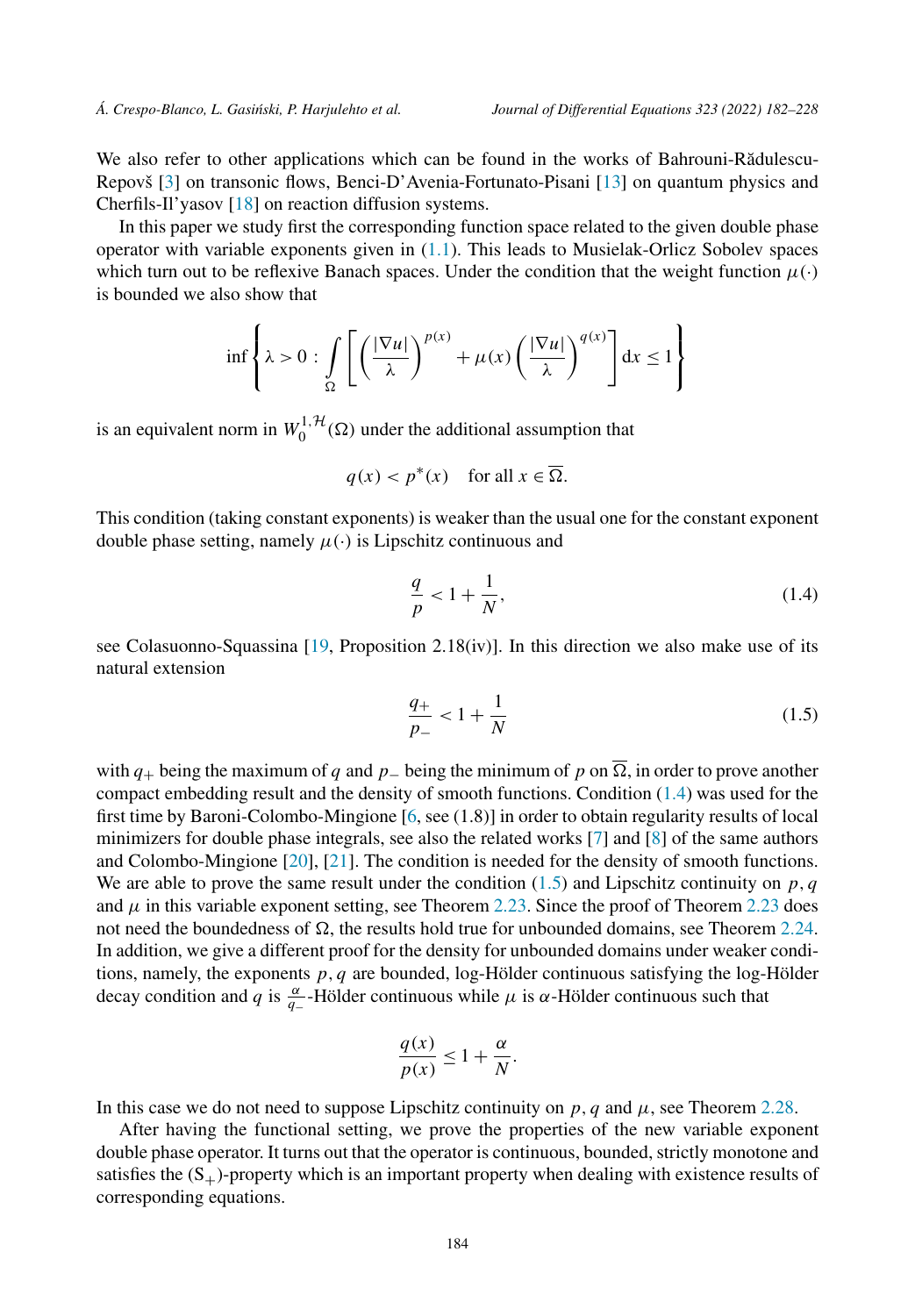<span id="page-3-0"></span>In particular, we extend the results of Colasuonno-Squassina [\[19](#page-44-0)] concerning the properties of the function space as well as the related embeddings and of Liu-Dai [[48\]](#page-45-0) with respect to the properties of the operator to the variable exponent case and we are able to weaken the conditions on the data. So the results in [\[19](#page-44-0)] and [\[48\]](#page-45-0) hold now under weaker assumptions.

Finally, we consider the existence and uniqueness of the following quasilinear elliptic equations

$$
-\operatorname{div}\left(|\nabla u|^{p(x)-2}\nabla u + \mu(x)|\nabla u|^{q(x)-2}\nabla u\right) = f(x, u, \nabla u) \quad \text{in } \Omega,
$$
  
\n
$$
u = 0 \quad \text{on } \partial\Omega,
$$
\n(1.6)

where  $f: \Omega \times \mathbb{R} \times \mathbb{R}^N \to \mathbb{R}$  is a Carathéodory function, that is,  $x \mapsto f(x, s, \xi)$  is measurable for all  $(s, \xi) \in \mathbb{R} \times \mathbb{R}^N$  and  $(s, \xi) \mapsto f(x, s, \xi)$  is continuous for a.a.  $x \in \Omega$ . Due to the gradient dependence of  $f$  (often called convection term), problem  $(1.6)$  does not have variational structure, so variational methods cannot be applied. Under a typical growth rate and a minor coercivity condition of  $f$  we show the existence of at least one nontrivial weak solution to problem  $(1.6)$ which depends on the first eigenvalue of the *p*−-Laplacian. Under an additional hypothesis we are also in the position to show uniqueness of the solution in case  $2 \equiv p(x) < q(x)$  for all  $x \in \Omega$ .

To the best of our knowledge, this is the first work dealing with the variable exponent double phase operator given in the general form  $(1.1)$  $(1.1)$ . Let us mention some relevant papers in this direc-tion. In 2018, Zhang-Rădulescu [[69\]](#page-46-0) studied the following variable exponent elliptic equation

$$
-\operatorname{div} A(x, \nabla u) + V(x)|u|^{\alpha(x)-2}u = f(x, u),
$$
\n(1.7)

where A satisfies  $p(x)$ -structure conditions different from the double phase operator. Under appropriate conditions it is shown that problem (1.7) has a pair of nontrivial constant sign solutions and infinitely many solutions, respectively. A similar setting can be found in the paper of Shi-Rădulescu-Repovš-Zhang [[64\]](#page-46-0). Existence of a solution for the Baouendi–Grushin operator with convection term has been recently proved by Bahrouni-Rădulescu-Winkert [\[4\]](#page-44-0) who studied the problem

$$
-\Delta_{G(x,y)}u + A(x,y)(|u|^{G(x,y)-1} + |u|^{G(x,y)-3})u = f((x,y), u, \nabla u) \text{ in } \Omega,
$$
  

$$
u = 0 \text{ on } \partial\Omega,
$$

with

$$
A(x, y) = |\nabla_x G(x, y)| + |x|^{\gamma} |\nabla_y G(x, y)| \quad \text{for all } (x, y) \in \Omega.
$$

Here,  $G: \overline{\Omega} \to (1, \infty)$  is supposed to be a continuous function and  $\Delta_{G(x,y)}$  stands for the Baouendi-Grushin operator with variable coefficient, see also the work of Bahrouni-Rădulescu-Repovš [\[3](#page-44-0)].

Very recently, Arora-Shmarev [[1\]](#page-44-0) (see also Arora [\[2](#page-44-0)]) treated a parabolic problem of double phase type with variable growth of the form

$$
u_t - \operatorname{div}\left(|\nabla u|^{p(x)-2}\nabla u + a(x)|\nabla u|^{q(x)-2}\nabla u\right) = F(x, u) \quad \text{in } Q_T = \Omega \times (0, T)
$$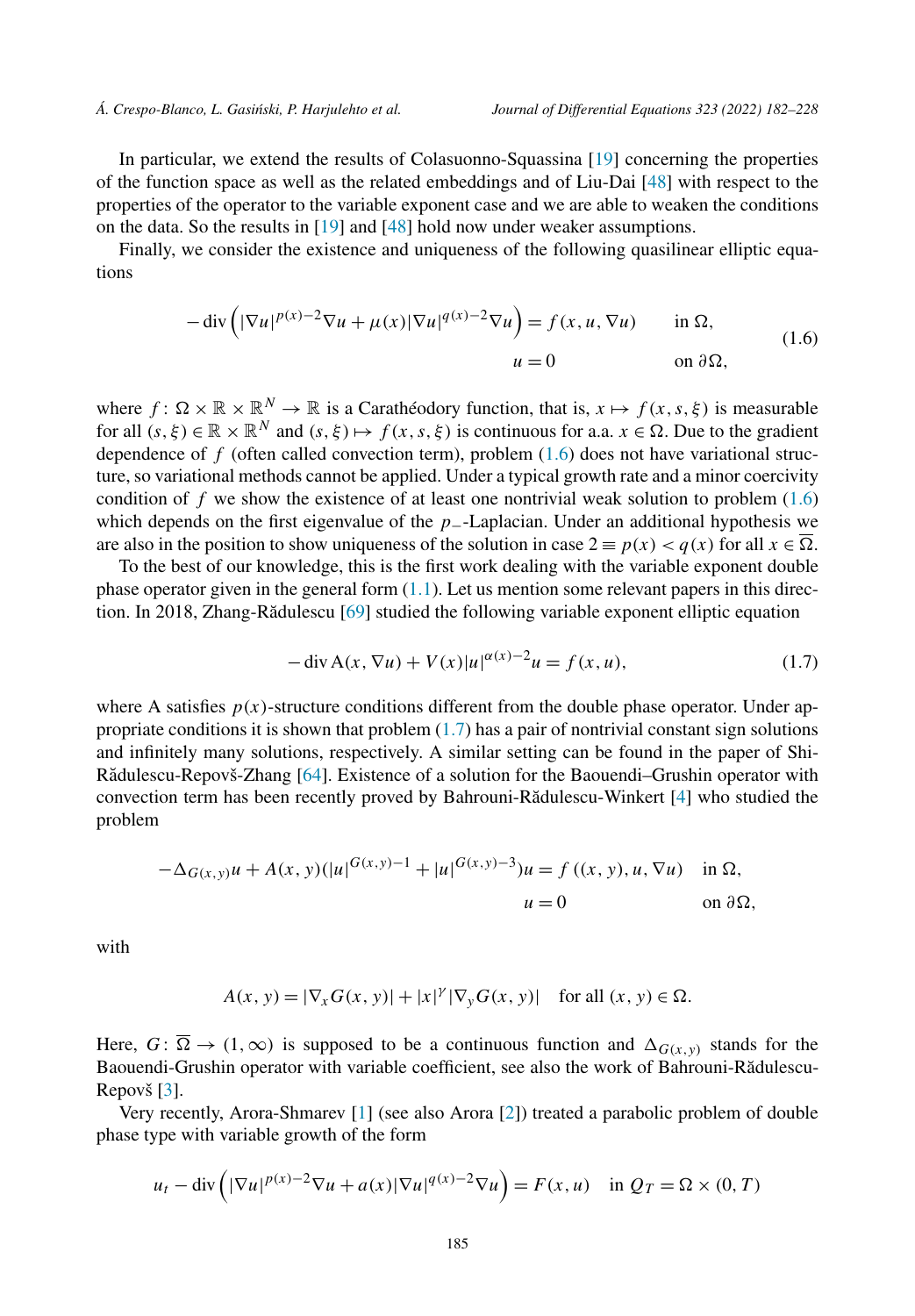with

$$
\frac{2N}{N+2} < p^- \le p(x) \le q(x) < p(x) + \frac{r}{2}
$$

and

$$
0 < r < r^* = \frac{4p^-}{2N + p^-(N+2)}, \quad p^- = \min_{\overline{Q}_T} p(x).
$$

Under certain conditions on the right-hand side the existence of a unique strong solution with a certain kind of regularity is shown. Finally, we refer to some works dealing with existence results for variable exponent problems defined in usual Sobolev spaces with variable exponents, see, for example, Cencelj-Rădulescu-Repovš [\[17\]](#page-44-0), Gasiński-Papageorgiou [[36\]](#page-45-0) and the references therein.

Existence results for double phase problems with constant exponents have been shown by several authors within the last five years. The corresponding eigenvalue problem of the double phase operator with Dirichlet boundary condition has been studied by Colasuonno-Squassina [[19\]](#page-44-0) who proved the existence and properties of related variational eigenvalues. Perera-Squassina [[59\]](#page-45-0) showed the existence of a solution by applying Morse theory where they used a cohomological local splitting to get an estimate of the critical groups at zero. Multiplicity results including sign-changing solutions have been obtained by Gasiński-Papageorgiou [[37\]](#page-45-0), Liu-Dai [\[48](#page-45-0)] and Gasiński-Winkert [[40\]](#page-45-0) via the Nehari manifold treatment due to the lack of regularity results for such problems.

Other existence results for double phase problems based on truncation and comparison techniques can be found in the papers of Fiscella [\[34\]](#page-45-0) (Hardy potentials), Fiscella-Pinamonti  $[35]$  $[35]$  (Kirchhoff type problem), Gasiński-Winkert  $[38,39]$  $[38,39]$  $[38,39]$  (parametric and convection problems), Papageorgiou-Rădulescu-Repovš [[57\]](#page-45-0) (ground state solutions), Zeng-Bai-Gasinski-Winkert [[67,](#page-46-0) [68\]](#page-46-0) (multivalued obstacle problems) and the references therein. For related works dealing with certain types of double phase problems we refer to the works of Barletta-Tornatore [\[5\]](#page-44-0), Biagi-Esposito-Vecchi [\[14\]](#page-44-0), Farkas-Winkert [\[33](#page-45-0)], Liu-Winkert [\[49](#page-45-0)], Papageorgiou-Rădulescu-Repovš  $[56]$  $[56]$  and Rădulescu  $[60]$  $[60]$ .

The paper is organized as follows. In Section 2 we introduce the new Musielak-Orlicz Sobolev space, prove its properties already mentioned above and we will recall some basic facts about the spectrum of the *r*-Laplacian ( $r \in (1, \infty)$ ) as well as definitions from the theory of monotone operators. Section [3](#page-29-0) is devoted to the properties of the new double phase operator and finally, in Section [4,](#page-39-0) we present our existence and uniqueness result for problem  $(1.6)$ .

#### **2. A new Musielak-Orlicz Sobolev space and some preliminaries**

In this section we recall some known results and introduce a new function space needed in our approach providing some of its properties.

In the study of equations with variable exponent double phase phenomena we need to recall the definition of Lebesgue and Sobolev spaces with variable exponents. Most of the results can be found in the book of Diening-Harjulehto-Hästö-Růžička [[25\]](#page-44-0), see also Fan-Zhao [\[32](#page-45-0)], Kováčik-Rákosník [[50\]](#page-45-0) and Rădulescu-Repovš [[61\]](#page-45-0). We will present them in a less general setting that matches our purpose.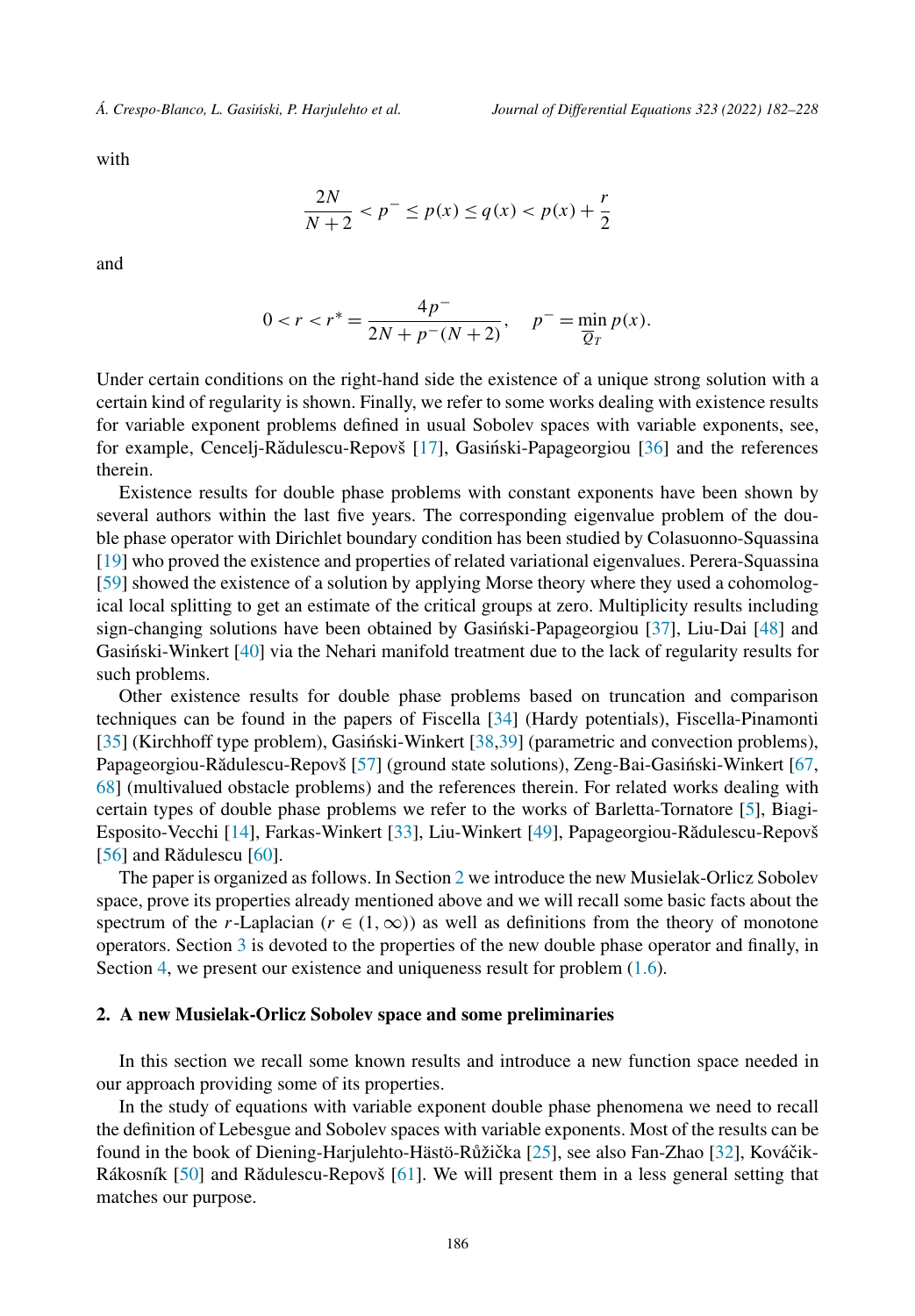Suppose that  $\Omega$  is a bounded domain in  $\mathbb{R}^N$  with Lipschitz boundary  $\partial \Omega$  and let  $r \in C_+(\overline{\Omega})$ , where

$$
C_{+}(\overline{\Omega}) = \{ h \in C(\overline{\Omega}) : 1 < h(x) \text{ for all } x \in \overline{\Omega} \}.
$$

For any  $r \in C_+(\Omega)$  we define

$$
r_{-} = \min_{x \in \overline{\Omega}} r(x) \quad \text{and} \quad r_{+} = \max_{x \in \overline{\Omega}} r(x).
$$

Let  $M(\Omega)$  be the space of all measurable functions  $u: \Omega \to \mathbb{R}$ . We identify two such functions when they differ only on a Lebesgue-null set. Then, for a given  $r \in C_+(\Omega)$ , the variable exponent Lebesgue space  $L^{r(\cdot)}(\Omega)$  is defined as

$$
L^{r(\cdot)}(\Omega) = \left\{ u \in M(\Omega) : \int\limits_{\Omega} |u|^{r(x)} dx < \infty \right\}
$$

equipped with the Luxemburg norm given by

$$
||u||_{r(\cdot)} = \inf \left\{ \lambda > 0 : \int_{\Omega} \left( \frac{|u|}{\lambda} \right)^{r(x)} dx \le 1 \right\}.
$$

It is clear that  $(L^{r(\cdot)}(\Omega), \|\cdot\|_{r(\cdot)})$  is a separable and reflexive Banach space. Let  $r' \in C_+(\overline{\Omega})$  be the conjugate variable exponent to  $r$ , that is,

$$
\frac{1}{r(x)} + \frac{1}{r'(x)} = 1 \quad \text{for all } x \in \overline{\Omega}.
$$

We know that  $L^{r(\cdot)}(\Omega)^* = L^{r'(\cdot)}(\Omega)$  and Hölder's inequality holds, that is,

$$
\int_{\Omega} |uv| dx \le \left[ \frac{1}{r_-} + \frac{1}{r'_-} \right] ||u||_{r(\cdot)} ||v||_{r'(\cdot)} \le 2||u||_{r(\cdot)} ||v||_{r'(\cdot)}
$$

for all  $u \in L^{r(\cdot)}(\Omega)$  and for all  $v \in L^{r'(\cdot)}(\Omega)$ .

If  $r_1, r_2 \in C_+(\overline{\Omega})$  and  $r_1(x) \le r_2(x)$  for all  $x \in \overline{\Omega}$ , then we have the continuous embedding

$$
L^{r_2(\cdot)}(\Omega) \hookrightarrow L^{r_1(\cdot)}(\Omega).
$$

The corresponding variable exponent Sobolev spaces can be defined in the same way using the variable exponent Lebesgue spaces. For  $r \in C_+(\overline{\Omega})$  the variable exponent Sobolev space  $W^{1,r(\cdot)}(\Omega)$  is defined by

$$
W^{1,r(\cdot)}(\Omega) = \left\{ u \in L^{r(\cdot)}(\Omega) : |\nabla u| \in L^{r(\cdot)}(\Omega) \right\}
$$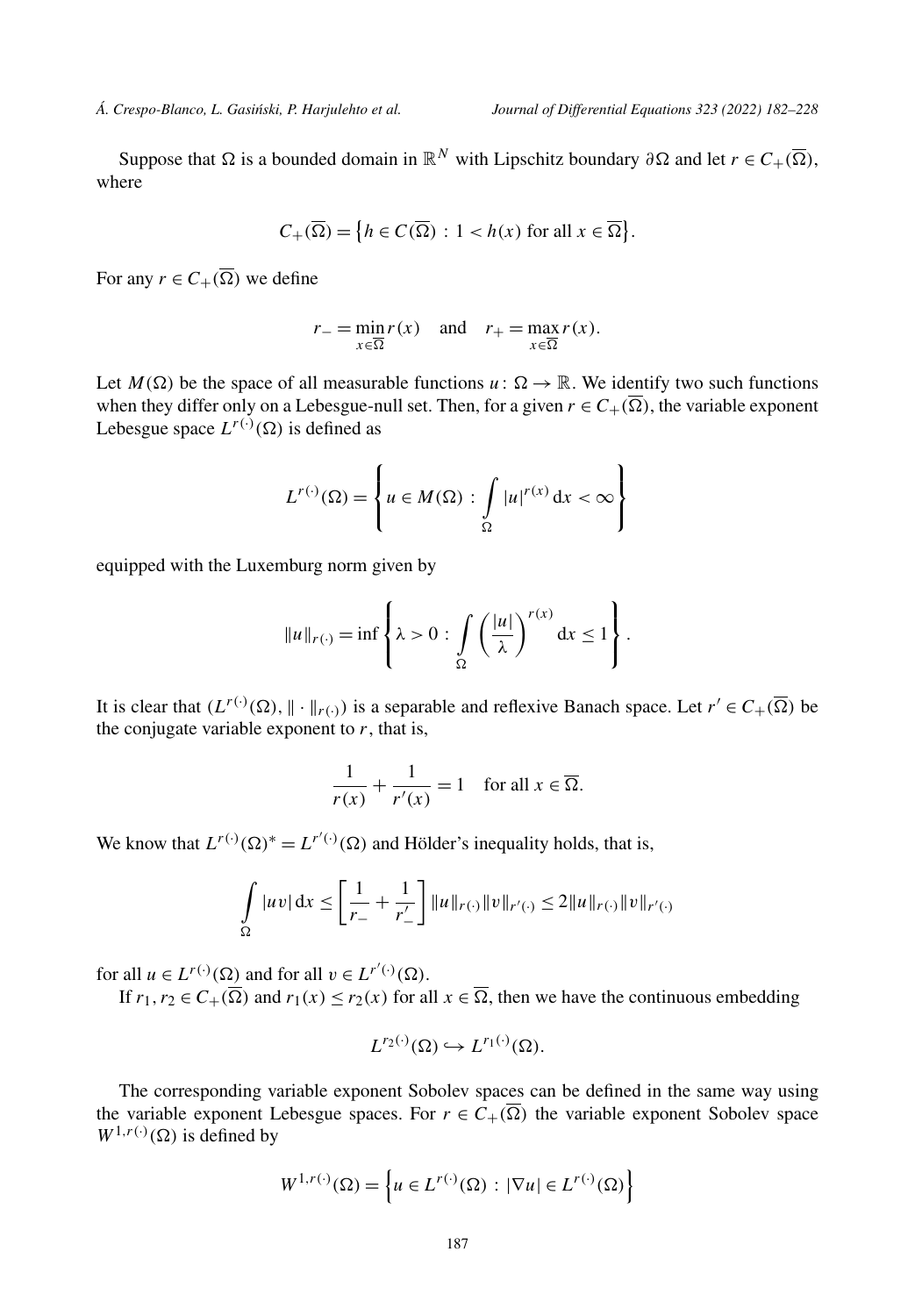<span id="page-6-0"></span>endowed with the norm

$$
||u||_{1,r(\cdot)} = ||u||_{r(\cdot)} + ||\nabla u||_{r(\cdot)},
$$

where  $\|\nabla u\|_{r(.)} = \|\nabla u\|_{r(.)}$ .

Moreover, we define

$$
W_0^{1,r(\cdot)}(\Omega) = \overline{C_0^{\infty}(\Omega)}^{\|\cdot\|_{1,r(\cdot)}}.
$$

The spaces  $W^{1,r(\cdot)}(\Omega)$  and  $W_0^{1,r(\cdot)}(\Omega)$  are both separable and reflexive Banach spaces, in fact uniformly convex Banach spaces. In the space  $W_0^{1,r(\cdot)}(\Omega)$ , the Poincaré inequality holds, namely

$$
||u||_{r(\cdot)} \le c_0 ||\nabla u||_{r(\cdot)} \quad \text{for all } u \in W_0^{1,r(\cdot)}(\Omega)
$$

with some  $c_0 > 0$ . Therefore, we can consider on  $W_0^{1,r(\cdot)}(\Omega)$  the equivalent norm

$$
||u||_{1,r(\cdot),0} = ||\nabla u||_{r(\cdot)} \quad \text{for all } u \in W_0^{1,r(\cdot)}(\Omega).
$$

For  $r \in C_+(\overline{\Omega})$  we introduce the critical Sobolev variable exponents  $r^*$  and  $r_*$  defined by

$$
r^*(x) = \begin{cases} \frac{Nr(x)}{N-r(x)} & \text{if } r(x) < N, \\ \ell_1(x) & \text{if } N \le r(x), \end{cases} \text{ for all } x \in \overline{\Omega}
$$

and

$$
r_*(x) = \begin{cases} \frac{(N-1)r(x)}{N-r(x)} & \text{if } r(x) < N, \\ \ell_2(x) & \text{if } N \le r(x), \end{cases} \text{ for all } x \in \overline{\Omega},
$$

where  $\ell_1, \ell_2 \in C(\overline{\Omega})$  are arbitrarily chosen such that  $r(x) < \ell_1(x)$  for all  $x \in \overline{\Omega}$  and  $r(x) < \ell_2(x)$ for all  $x \in \overline{\Omega}$ .

Furthermore, we denote by  $C^{0, \frac{1}{|\log t|}}(\overline{\Omega})$  the set of all functions  $h: \overline{\Omega} \to \mathbb{R}$  that are log-Hölder continuous, that is, there exists  $C > 0$  such that

$$
|h(x) - h(y)| \le \frac{C}{|\log|x - y||} \quad \text{for all } x, y \in \overline{\Omega} \text{ with } |x - y| < \frac{1}{2}.\tag{2.1}
$$

Now we can state the embedding from  $W^{1,r(\cdot)}(\Omega)$  into  $L^{r^*(\cdot)}(\Omega)$  under condition (2.1), see Diening-Harjulehto-Hästö-Růžička [[25,](#page-44-0) Corollary 8.3.2] or Fan [[29,](#page-44-0) Proposition 2.2] and Fan-Shen-Zhao [\[31](#page-45-0)].

**Proposition 2.1.** *Let*  $r \in C^{0, \frac{1}{|\log t|}}(\overline{\Omega}) \cap C_{+}(\overline{\Omega})$  *and let*  $s \in C(\overline{\Omega})$  *be such that* 

$$
1 \leq s(x) \leq r^*(x)
$$
 for all  $x \in \overline{\Omega}$ .

*Then, we have the continuous embedding*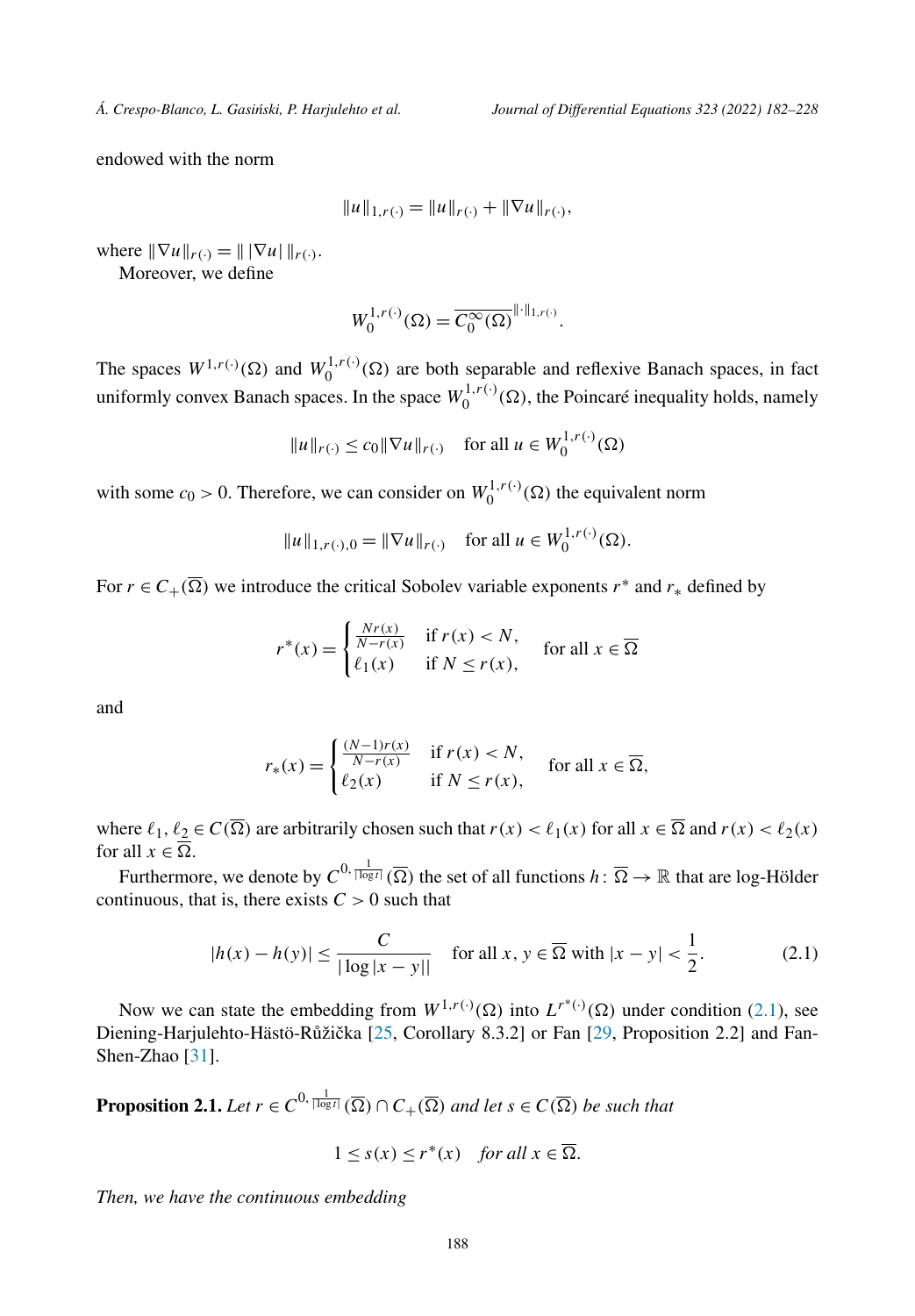<span id="page-7-0"></span>

$$
W^{1,r(\cdot)}(\Omega) \hookrightarrow L^{s(\cdot)}(\Omega).
$$

If  $r \in C_+(\overline{\Omega})$ ,  $s \in C(\overline{\Omega})$  and  $1 \leq s(x) < r^*(x)$  for all  $x \in \overline{\Omega}$ , then the embedding above is com*pact.*

In the same way we have the embedding into the boundary Lebesgue space, see Fan [\[29,](#page-44-0) Proposition 2.1] and Ho-Kim-Winkert-Zhang [\[45](#page-45-0), Proposition 2.5] for the continuous and Fan [[27,](#page-44-0) Corollary 2.4] for the compact embedding.

**Proposition 2.2.** Suppose that  $r \in C_+(\overline{\Omega}) \cap W^{1,\gamma}(\Omega)$  for some  $\gamma > N$ . Let  $s \in C(\overline{\Omega})$  be such *that*

$$
1 \leq s(x) \leq r_*(x)
$$
 for all  $x \in \overline{\Omega}$ .

*Then, we have the continuous embedding*

$$
W^{1,r(\cdot)}(\Omega) \hookrightarrow L^{s(\cdot)}(\partial\Omega).
$$

If  $r \in C_+(\Omega)$ ,  $s \in C(\Omega)$  and  $1 \leq s(x) < r_*(x)$  for all  $x \in \Omega$ , then the embedding above is com*pact.*

**Remark 2.3.** Note that for a bounded domain  $\Omega \subset \mathbb{R}^N$  and  $\gamma > N$  we have the following inclusions

$$
C^{0,1}(\overline{\Omega})\subset W^{1,\gamma}(\Omega)\subset C^{0,1-\frac{N}{\gamma}}(\overline{\Omega})\subset C^{0,\frac{1}{|\log t|}}(\overline{\Omega}).
$$

Finally, we recall the relation between the norm and the related modular function which is defined by

$$
\varrho_{r(\cdot)}(u) = \int_{\Omega} |u|^{r(x)} dx \quad \text{for all } u \in L^{r(\cdot)}(\Omega) \text{ with } r \in C_{+}(\overline{\Omega}).
$$

**Proposition 2.4.** If  $r \in C_+(\overline{\Omega})$  and  $u \in L^{r(\cdot)}(\Omega)$ , then we have the following assertions:

(i)  $||u||_{r(\cdot)} = \lambda \iff \varrho_{r(\cdot)}\left(\frac{u}{\lambda}\right) = 1 \text{ with } u \neq 0;$ (ii)  $||u||_{r(\cdot)} < 1$  (resp. = 1, > 1)  $\iff$   $\rho_{r(\cdot)}(u) < 1$  (resp. = 1, > 1); (iii)  $||u||_{r(\cdot)} < 1 \implies ||u||_{r(\cdot)}^{r+} \leq \varrho_{r(\cdot)}(u) \leq ||u||_{r(\cdot)}^{r-}$ ;  $||u||_{r(\cdot)} > 1 \implies ||u||_{r(\cdot)}^{r-} \leq \varrho_{r(\cdot)}(u) \leq ||u||_{r(\cdot)}^{r+}$ ;  $(v)$   $||u_n||_{r(\cdot)} \to 0 \iff \varrho_{r(\cdot)}(u_n) \to 0;$  $(vi)$   $||u_n||_{r(\cdot)} \to +\infty \iff \varrho_{r(\cdot)}(u_n) \to +\infty;$  $(vii)$   $||u_n||_{r(\cdot)} \to 1 \iff \varrho_{r(\cdot)}(u_n) \to 1;$ (viii)  $u_n \to u$  in  $L^{r(\cdot)}(\Omega) \implies \varrho_{r(\cdot)}(u_n) \to \varrho_{r(\cdot)}(u)$ .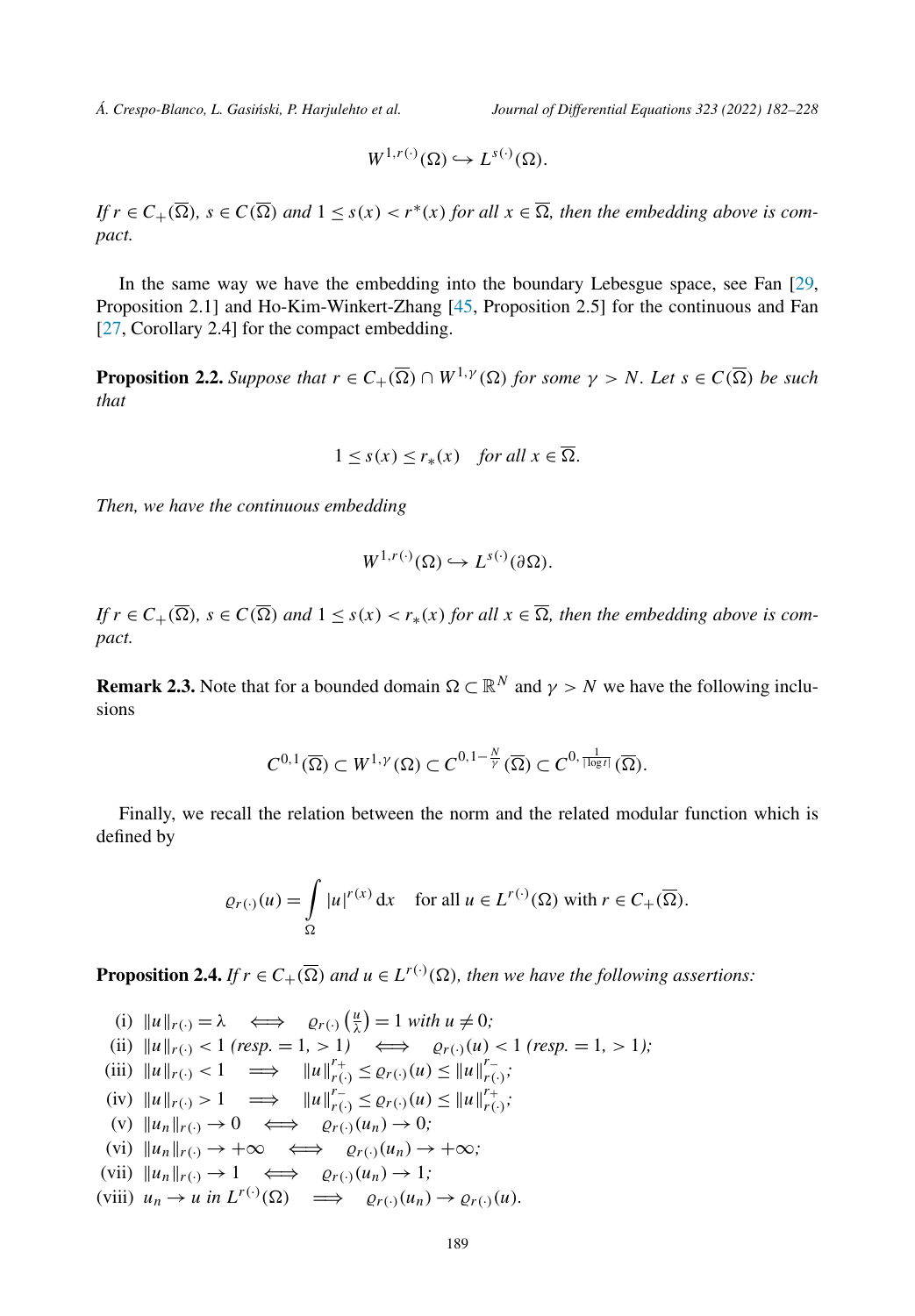<span id="page-8-0"></span>Now we recall some definitions and properties concerning Musielak-Orlicz spaces which are mainly taken from the book of Musielak [[53\]](#page-45-0). We also refer to the books of Diening-Harjulehto-Hästö-Růžička  $[25]$  $[25]$  and Harjulehto-Hästö  $[41]$  $[41]$  as well as the papers of Colasuonno-Squassina [[19\]](#page-44-0) and Fan [\[26](#page-44-0)].

We start with the following definition.

# **Definition 2.5.**

- (i) A continuous and convex function  $\varphi$ :  $[0, \infty) \to [0, \infty)$  is said to be a  $\Phi$ -function if  $\varphi(0)$  = 0 and  $\varphi(t) > 0$  for all  $t > 0$ .
- (ii) A function  $\varphi$ :  $\Omega \times [0, \infty) \to [0, \infty)$  is said to be a generalized  $\Phi$ -function if  $\varphi(\cdot, t)$  is measurable for all  $t \ge 0$  and  $\varphi(x, \cdot)$  is a  $\Phi$ -function for a.a.  $x \in \Omega$ . We denote the set of all generalized  $\Phi$ -functions on  $\Omega$  by  $\Phi(\Omega)$ .
- (iii) A function  $\varphi \in \Phi(\Omega)$  is locally integrable if  $\varphi(\cdot, t) \in L^1(\Omega)$  for all  $t > 0$ .
- (iv) A function  $\varphi \in \Phi(\Omega)$  satisfies the  $\Delta_2$ -condition if there exist a positive constant *C* and a nonnegative function  $h \in L^1(\Omega)$  such that

$$
\varphi(x, 2t) \le C\varphi(x, t) + h(x)
$$

for a.a.  $x \in \Omega$  and for all  $t \in [0, \infty)$ .

(v) Given  $\varphi, \psi \in \Phi(\Omega)$ , we say that  $\varphi$  is weaker than  $\psi$ , denoted by  $\varphi \prec \psi$ , if there exist two positive constants  $C_1$ ,  $C_2$  and a nonnegative function  $h \in L^1(\Omega)$  such that

$$
\varphi(x,t) \le C_1 \psi(x, C_2 t) + h(x)
$$

for a.a.  $x \in \Omega$  and for all  $t \in [0, \infty)$ .

For a given  $\varphi \in \Phi(\Omega)$  we define the corresponding modular  $\rho_{\varphi}$  by

$$
\rho_{\varphi}(u) := \int_{\Omega} \varphi(x, |u|) dx.
$$
\n(2.2)

Then, the Musielak-Orlicz space  $L^{\varphi}(\Omega)$  is defined by

 $L^{\varphi}(\Omega) := \{ u \in M(\Omega) : \text{there exists } \alpha > 0 \text{ such that } \rho_{\varphi}(\alpha u) < +\infty \}$ 

equipped with the norm

$$
||u||_{\varphi} := \inf \left\{ \alpha > 0 : \rho_{\varphi} \left( \frac{u}{\alpha} \right) \le 1 \right\}.
$$

The following proposition can be found in Musielak [[53,](#page-45-0) Theorem 7.7 and Theorem 8.5].

#### **Proposition 2.6.**

(i) Let  $\varphi \in \Phi(\Omega)$ . Then the Musielak-Orlicz space  $L^{\varphi}(\Omega)$  is complete with respect to the norm  $\|\cdot\|_{\varphi}$ , that is,  $(L^{\varphi}(\Omega), \|\cdot\|_{\varphi})$  is a Banach space.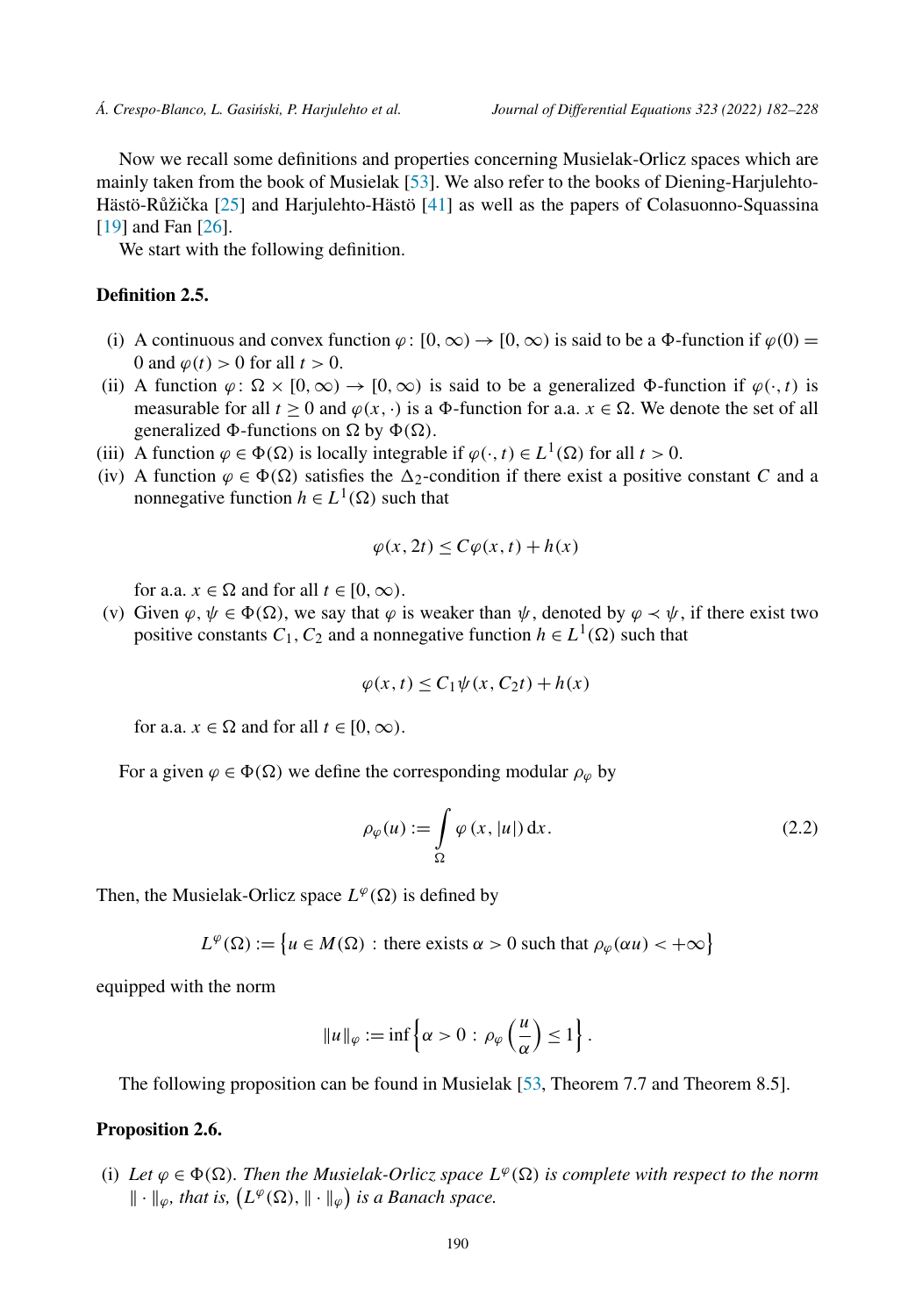<span id="page-9-0"></span>(ii) *Let*  $\varphi, \psi \in \Phi(\Omega)$  *be locally integrable with*  $\varphi \prec \psi$ *. Then* 

$$
L^{\psi}(\Omega) \hookrightarrow L^{\varphi}(\Omega).
$$

Next, we recall the unit ball property, see the books of Musielak [\[53](#page-45-0), Theorem 8.13] and Diening-Harjulehto-Hästö-Růžička [\[25,](#page-44-0) Lemma 2.1.14].

**Proposition 2.7.** *Let*  $\varphi \in \Phi(\Omega)$ *.* 

(i) If  $\varphi$  *satisfy the*  $\Delta_2$ -condition, then

$$
L^{\varphi}(\Omega) = \left\{ u \in M(\Omega) : \rho_{\varphi}(u) < +\infty \right\}.
$$

(ii) Furthermore, if  $u \in L^{\varphi}(\Omega)$ , then  $\rho_{\varphi}(u) < 1$  (resp. = 1; > 1) if and only if  $||u||_{\varphi} < 1$  (resp.  $= 1$ ;  $> 1$ *).* 

Now we are in the position to give the definition of a *N*-function.

**Definition 2.8.** The function  $\varphi: [0, \infty) \to [0, \infty)$  is called *N*-function if it is a  $\Phi$ -function such that

$$
\lim_{t \to 0^+} \frac{\varphi(t)}{t} = 0 \quad \text{and} \quad \lim_{t \to \infty} \frac{\varphi(t)}{t} = \infty.
$$

We call a function  $\varphi: \Omega \times \mathbb{R} \to [0, \infty)$  a generalized *N*-function if  $\varphi(\cdot, t)$  is measurable for all  $t \in \mathbb{R}$  and  $\varphi(x, \cdot)$  is a *N*-function for a.a.  $x \in \Omega$ . We denote the class of all generalized *N*functions by  $N(\Omega)$ . Note that  $\varphi^* \in N(\Omega)$  whenever  $\varphi \in N(\Omega)$ .

**Definition 2.9.** Let  $\phi$ ,  $\psi \in N(\Phi)$ . The function  $\phi$  increases essentially slower than  $\psi$  near infinity, if for any  $k > 0$ 

$$
\lim_{t \to \infty} \frac{\phi(x, kt)}{\psi(x, t)} = 0 \quad \text{uniformly for a. a. } x \in \Omega.
$$

We write  $\phi \ll \psi$ .

Let  $\varphi \in \Phi(\Omega)$ . The corresponding Sobolev space  $W^{1,\varphi}(\Omega)$  is defined by

$$
W^{1,\varphi}(\Omega) := \left\{ u \in L^{\varphi}(\Omega) : |\nabla u| \in L^{\varphi}(\Omega) \right\}
$$

equipped with the norm

$$
||u||_{1,\varphi} = ||u||_{\varphi} + ||\nabla u||_{\varphi}
$$

where  $\|\nabla u\|_{\varphi} = \|\nabla u\|_{\varphi}$ . We denote  $\rho_{\varphi}(\nabla u) = \rho_{\varphi}(|\nabla u|)$  as well. If  $\varphi \in N(\Omega)$  is locally integrable, we denote by  $W_0^{1,\varphi}(\Omega)$  the completion of  $C_0^{\infty}(\Omega)$  in  $W^{1,\varphi}(\Omega)$ .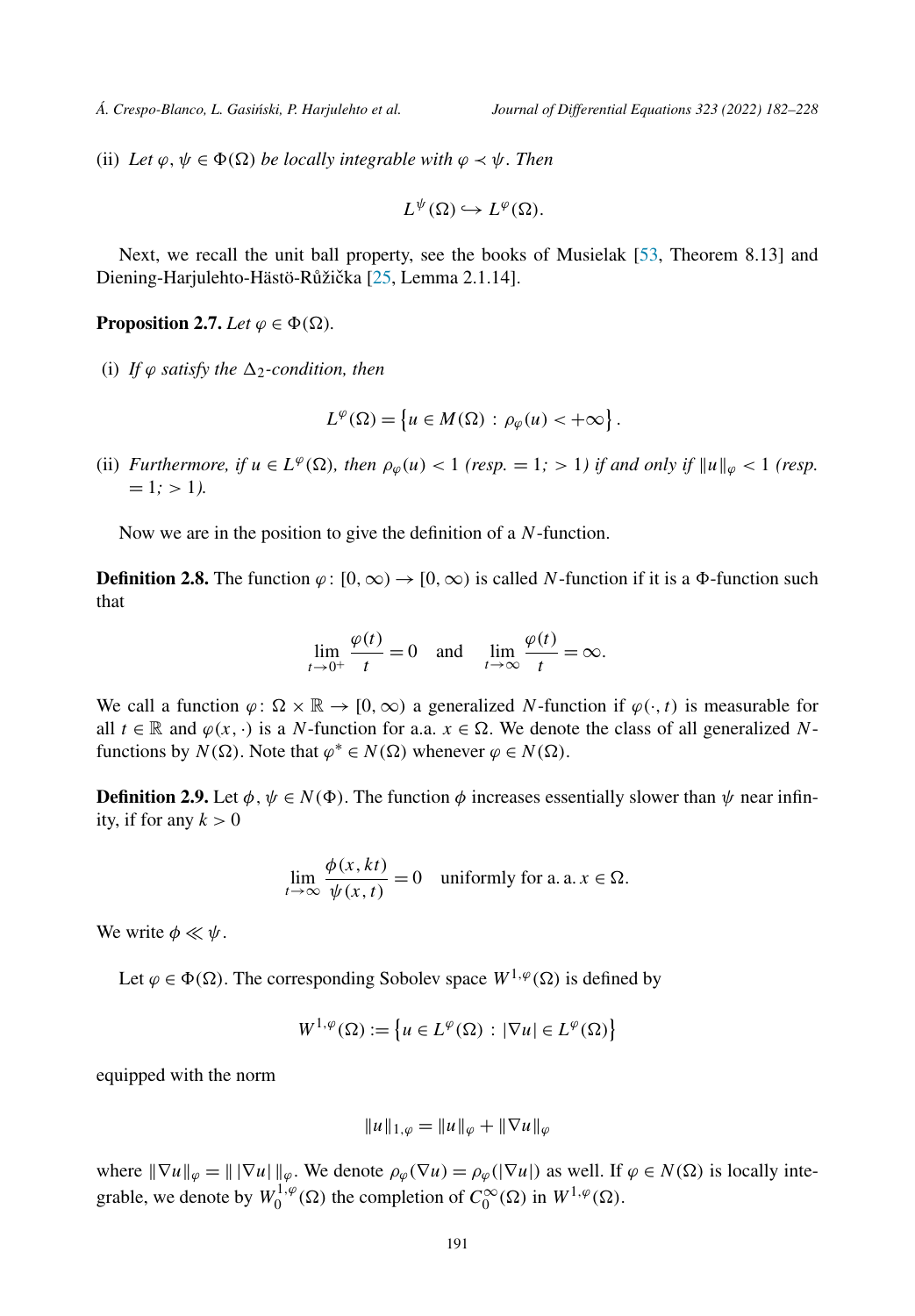<span id="page-10-0"></span>The next theorem gives a criterion when the Sobolev spaces are Banach spaces and also reflexive. This result can be found in Musielak [\[53,](#page-45-0) Theorem 10.2] and Fan [\[28](#page-44-0), Proposition 1.7 and 1.8].

**Theorem 2.10.** *Let*  $\varphi \in N(\Omega)$  *be locally integrable such that* 

$$
\inf_{x \in \Omega} \varphi(x, 1) > 0. \tag{2.3}
$$

*Then the spaces*  $W^{1,\varphi}(\Omega)$  *and*  $W_0^{1,\varphi}(\Omega)$  *are separable Banach spaces which are reflexive if*  $L^{\varphi}(\Omega)$  *is reflexive.* 

Let us now come to our special double phase *N*-function. To this end, let  $\mathcal{H} \colon \Omega \times [0, \infty) \to$ [0*,*∞*)* be defined as

$$
\mathcal{H}(x,t) := t^{p(x)} + \mu(x)t^{q(x)} \quad \text{for all } (x,t) \in \Omega \times [0,\infty),
$$

where we suppose the following:

$$
\Omega \subseteq \mathbb{R}^N, N \ge 2, \text{ is a bounded domain with Lipschitz boundary } \partial \Omega,
$$
  
\n
$$
p, q \in C_+(\overline{\Omega}) \text{ such that } 1 < p(x) < N \text{ and } p(x) < q(x) \text{ for all } x \in \overline{\Omega},
$$
  
\nand 
$$
0 \le \mu(\cdot) \in L^1(\Omega).
$$
 (2.4)

It is clear that  $H$  is a locally integrable, generalized N-function which satisfies (2.3) and it fulfills the  $\Delta_2$ -condition, that is,

$$
\mathcal{H}(x, 2t) = (2t)^{p(x)} + \mu(x)(2t)^{q(x)} \le 2^{q_+}\mathcal{H}(x, t).
$$
 (2.5)

Recall that the corresponding modular to  $H$  is given by

$$
\rho_{\mathcal{H}}(u) = \int_{\Omega} \mathcal{H}(x, |u|) \, \mathrm{d}x.
$$

Then, the corresponding Musielak-Orlicz space  $L^{\mathcal{H}}(\Omega)$  is given by

$$
L^{\mathcal{H}}(\Omega) = \{u \in M(\Omega) : \rho_{\mathcal{H}}(u) < +\infty\},\
$$

see Proposition [2.7,](#page-9-0) endowed with the norm

$$
||u||_{\mathcal{H}} = \inf \left\{ \tau > 0 : \rho_{\mathcal{H}} \left( \frac{u}{\tau} \right) \le 1 \right\}.
$$

Similarly, we can introduce the spaces  $W^{1, H}(\Omega)$  and  $W_0^{1, H}(\Omega)$  equipped with the norm

$$
||u||_{1,\mathcal{H}} = ||u||_{\mathcal{H}} + ||\nabla u||_{\mathcal{H}}.
$$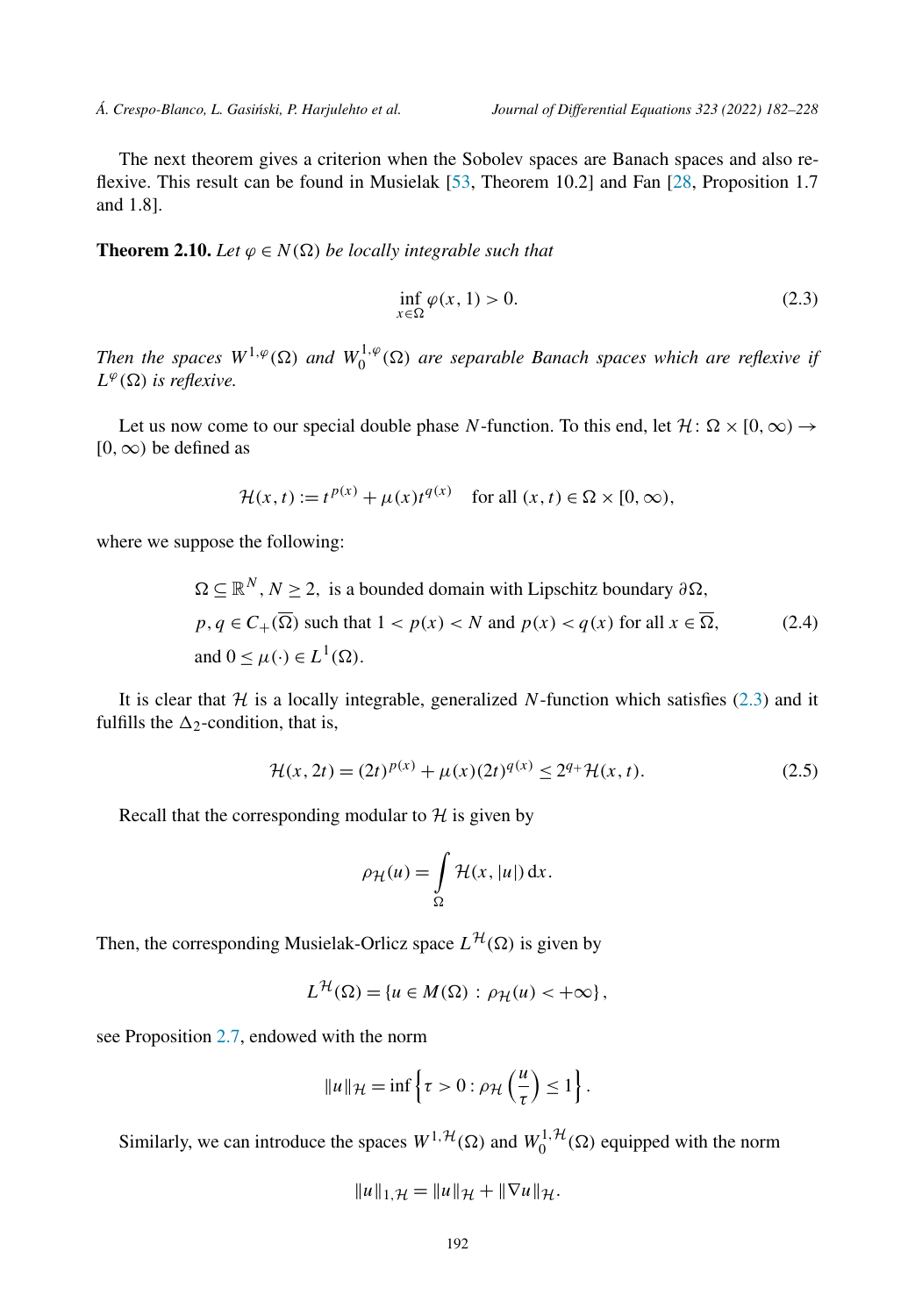<span id="page-11-0"></span>We recall the following definition which is needed for the reflexivity of the spaces  $L^{H}(\Omega)$ ,  $W^{1, \mathcal{H}}(\Omega)$  and  $W_0^{1, \mathcal{H}}(\Omega)$ .

**Definition 2.11.** A function  $\varphi \in N(\Omega)$  is said to be uniformly convex if for every  $\varepsilon > 0$  there exists  $\delta > 0$  such that

$$
|t - s| \le \varepsilon \max\{t, s\} \quad \text{or} \quad \varphi\left(x, \frac{t + s}{2}\right) \le (1 - \delta) \frac{\varphi(x, t) + \varphi(x, s)}{2}
$$

for all  $t, s \geq 0$  and for a.a.  $x \in \Omega$ .

Now we can state the following result which is inspired by the work of Colasuonno-Squassina [[19\]](#page-44-0).

**Proposition 2.12.** Let hypotheses [\(2.4\)](#page-10-0) be satisfied. Then, the norm  $\|\cdot\|_{\mathcal{H}}$  defined on  $L^{\mathcal{H}}(\Omega)$  is uniformly convex and hence the spaces  $L^{\mathcal{H}}(\Omega)$ ,  $W^{1,\mathcal{H}}(\Omega)$  and  $W_0^{1,\mathcal{H}}(\Omega)$  are reflexive Banach *spaces. Furthermore, for any sequence*  $\{u_n\}_{n\in\mathbb{N}} \subseteq L^{\mathcal{H}}(\Omega)$  *such that* 

$$
u_n \rightharpoonup u
$$
 in  $L^{\mathcal{H}}(\Omega)$  and  $\rho_{\mathcal{H}}(u_n) \rightharpoonup \rho_{\mathcal{H}}(u)$ 

*it follows that*  $u_n \to u$  *in*  $L^{\mathcal{H}}(\Omega)$ *.* 

**Proof.** First note that by Propositions [2.6](#page-8-0) and [2.10](#page-10-0) we know that  $L^{\mathcal{H}}(\Omega)$ ,  $W^{1,\mathcal{H}}(\Omega)$  and  $W_0^{1, \mathcal{H}}(\Omega)$  are complete. For the first part we only need to show that  $L^{\mathcal{H}}(\Omega)$  is uniformly convex, then  $L^{H}(\Omega)$  is reflexive by the Milman-Pettis theorem, see, for example, Papageorgiou-Winkert [[58,](#page-45-0) Theorem 3.4.28]. Applying Proposition [2.10](#page-10-0) then shows that  $W^{1, H}(\Omega)$  and  $W_0^{1, H}(\Omega)$  are reflexive as well.

In order to prove the uniform convexity of the space  $L^{\mathcal{H}}(\Omega)$ , it is enough to show that the *N*-function  $H$  is uniformly convex, see Diening-Harjulehto-Hästö-Růžička [\[25,](#page-44-0) Definition 2.4.5, Theorems 2.4.11 and 2.4.14]. Furthermore, the second assertion also follows by the results in Diening-Harjulehto-Hästö-Růžička [\[25,](#page-44-0) Lemma 2.4.17 and Remark 2.4.19]

To this end, let  $\varepsilon > 0$  and let  $t, s \ge 0$  be such that  $|t - s| > \varepsilon \max\{t, s\}$ . Since the function  $t \mapsto t^{\ell}$  is uniformly convex whenever  $\ell > 1$ , see Diening-Harjulehto-Hästö-Růžička [\[25](#page-44-0), Remark] 2.4.6], there exists  $\delta_p = \delta_p(\varepsilon, p_-) > 0$  such that

$$
\left(\frac{t+s}{2}\right)^{p_-} \le (1-\delta_p)\frac{t^{p_-}+s^{p_-}}{2}.
$$

Thus, using also the convexity of  $t \mapsto t^{\frac{p(x)}{p-}}$  for  $x \in \Omega$ , we get

$$
\left(\frac{t+s}{2}\right)^{p(x)} \le \left((1-\delta_p)\frac{t^{p_-}+s^{p_-}}{2}\right)^{\frac{p(x)}{p_-}} \le (1-\delta_p)\frac{t^{p(x)}+s^{p(x)}}{2}.
$$

Analogously we have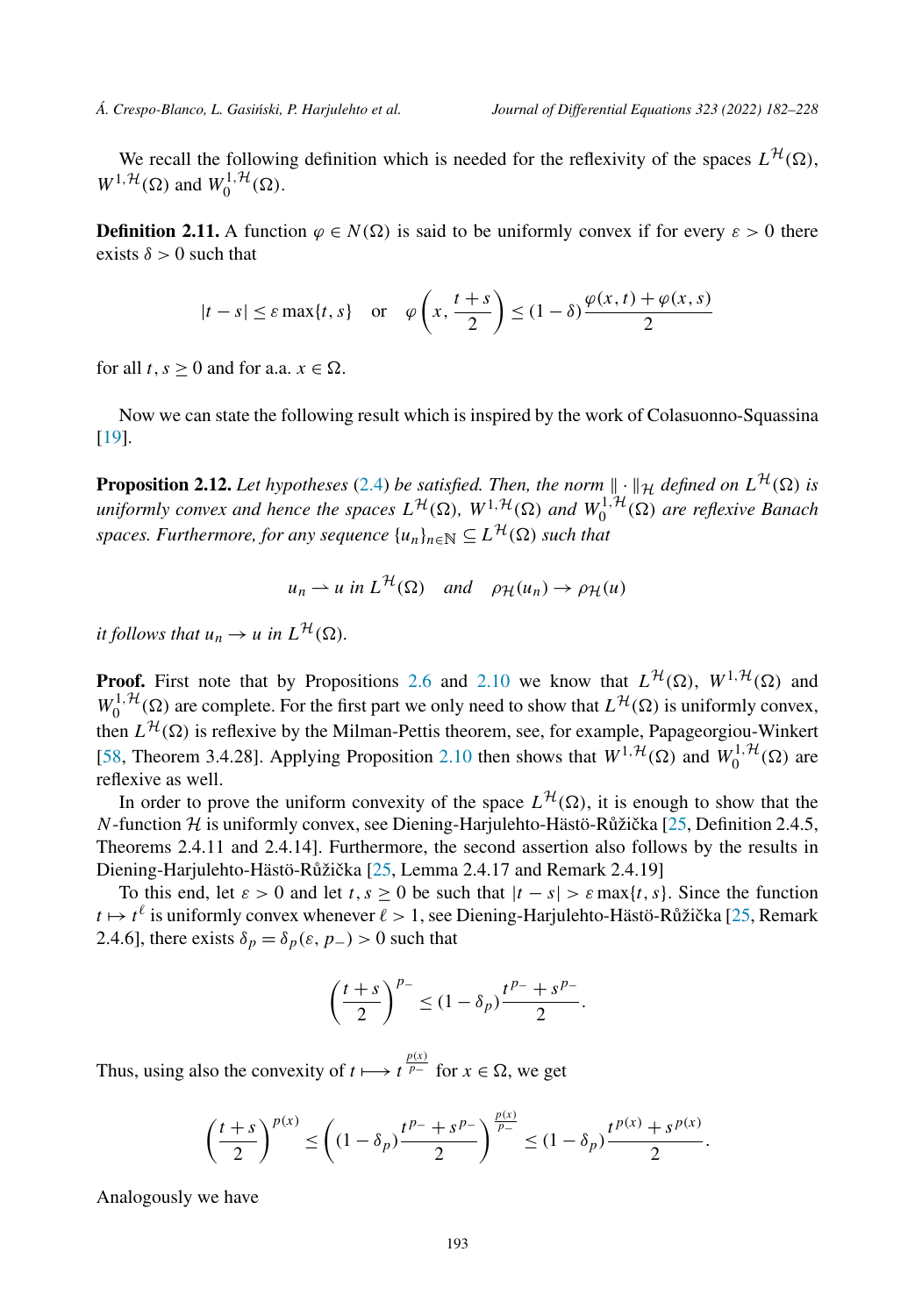<span id="page-12-0"></span>

$$
\left(\frac{t+s}{2}\right)^{q(x)} \le (1 - \delta_q) \frac{t^{q(x)} + s^{q(x)}}{2}
$$

for some  $\delta_q = \delta_q(\varepsilon, q_-) > 0$ . Finally, we reach

$$
\left(\frac{t+s}{2}\right)^{p(x)} + \mu(x)\left(\frac{t+s}{2}\right)^{q(x)} \n\leq (1 - \min{\delta_p, \delta_q})\frac{t^{p(x)} + \mu(x)t^{q(x)} + s^{p(x)} + \mu(x)s^{q(x)}}{2}.
$$

This completes the proof of the uniform convexity of  $L^{\mathcal{H}}(\Omega)$ .  $\Box$ 

Next, we want to check the relation between the modular  $\rho_H$  and its norm  $\|\cdot\|_H$ , see also Harjulehto-Hästö [[41\]](#page-45-0).

**Proposition 2.13.** *Let hypotheses* [\(2.4\)](#page-10-0) *be satisfied and let*  $\rho_H$  *be defined by* 

$$
\rho_{\mathcal{H}}(u) = \int_{\Omega} \left( |u|^{p(x)} + \mu(x)|u|^{q(x)} \right) dx \quad \text{for all } u \in L^{\mathcal{H}}(\Omega).
$$

- (i) If  $u \neq 0$ , then  $||u||_{\mathcal{H}} = \lambda$  if and only if  $\rho_{\mathcal{H}}(\frac{u}{\lambda}) = 1$ ;
- (ii)  $||u||_{\mathcal{H}} < 1$  (resp.  $> 1, = 1$ ) *if and only if*  $\rho_{\mathcal{H}}(u) < 1$  (resp.  $> 1, = 1$ );
- $\mathcal{L}(\text{iii})$   $\mathcal{L}[\mathbf{u}]]_{\mathcal{H}} \leq 1$ , then  $\|\mathbf{u}\|_{\mathcal{H}}^{q+} \leq \rho_{\mathcal{H}}(\mathbf{u}) \leq \|\mathbf{u}\|_{\mathcal{H}}^{p-}$ .
- $\mathcal{L}(\mathbf{w}) = \iint_{\mathcal{H}} ||u||_{\mathcal{H}} \leq 1$ , then  $||u||_{\mathcal{H}}^{\rho_-} \leq \rho_{\mathcal{H}}(u) \leq ||u||_{\mathcal{H}}^{\rho_+};$ <br> $\mathcal{L}(\mathbf{w}) = 0$  if and  $\mathbf{w}_\mathbf{w}$  is  $\mathcal{L}(\mathbf{w}) = 0$ .
- (v)  $||u||_{\mathcal{H}} \to 0$  *if and only if*  $\rho_{\mathcal{H}}(u) \to 0$ *;*
- (vi)  $||u||_{\mathcal{H}} \rightarrow +\infty$  *if and only if*  $\rho_{\mathcal{H}}(u) \rightarrow +\infty$ *;*
- (vii)  $\|u\|_{\mathcal{H}} \to 1$  *if and only if*  $\rho_{\mathcal{H}}(u) \to 1$ *;*
- (viii) If  $u_n \to u$  in  $L^{\mathcal{H}}(\Omega)$ , then  $\rho_{\mathcal{H}}(u_n) \to \rho_{\mathcal{H}}(u)$ *.*

**Proof.** (i) First note that, for  $u \in L^{\mathcal{H}}(\Omega)$ , the function  $\rho_{\mathcal{H}}(\lambda u)$  is continuous, convex and even in the variable  $\lambda$  and it is strictly increasing when  $\lambda \in [0, +\infty)$ . So, by definition, we directly obtain

$$
||u||_{\mathcal{H}} = \lambda
$$
 if and only if  $\rho_{\mathcal{H}}\left(\frac{u}{\lambda}\right) = 1$ ,

which proves (i) and (ii) follows from (i). Let us show (iii). For  $u \in L^{\mathcal{H}}(\Omega)$  we have the inequalities

$$
b^{p_-} \rho_{\mathcal{H}}(u) \le \rho_{\mathcal{H}}(bu) \le b^{q_+} \rho_{\mathcal{H}}(u) \quad \text{if } b > 1,
$$
  

$$
b^{q_+} \rho_{\mathcal{H}}(u) \le \rho_{\mathcal{H}}(bu) \le b^{p_-} \rho_{\mathcal{H}}(u) \quad \text{if } 0 < b < 1.
$$
 (2.6)

Let  $||u||_{\mathcal{H}} = \lambda$  with  $0 < \lambda < 1$ . Then, we have  $\rho_{\mathcal{H}}\left(\frac{u}{\lambda}\right) = 1$  from (i). Since  $\frac{1}{\lambda} > 1$  we can apply the first inequality in  $(2.6)$  in order to obtain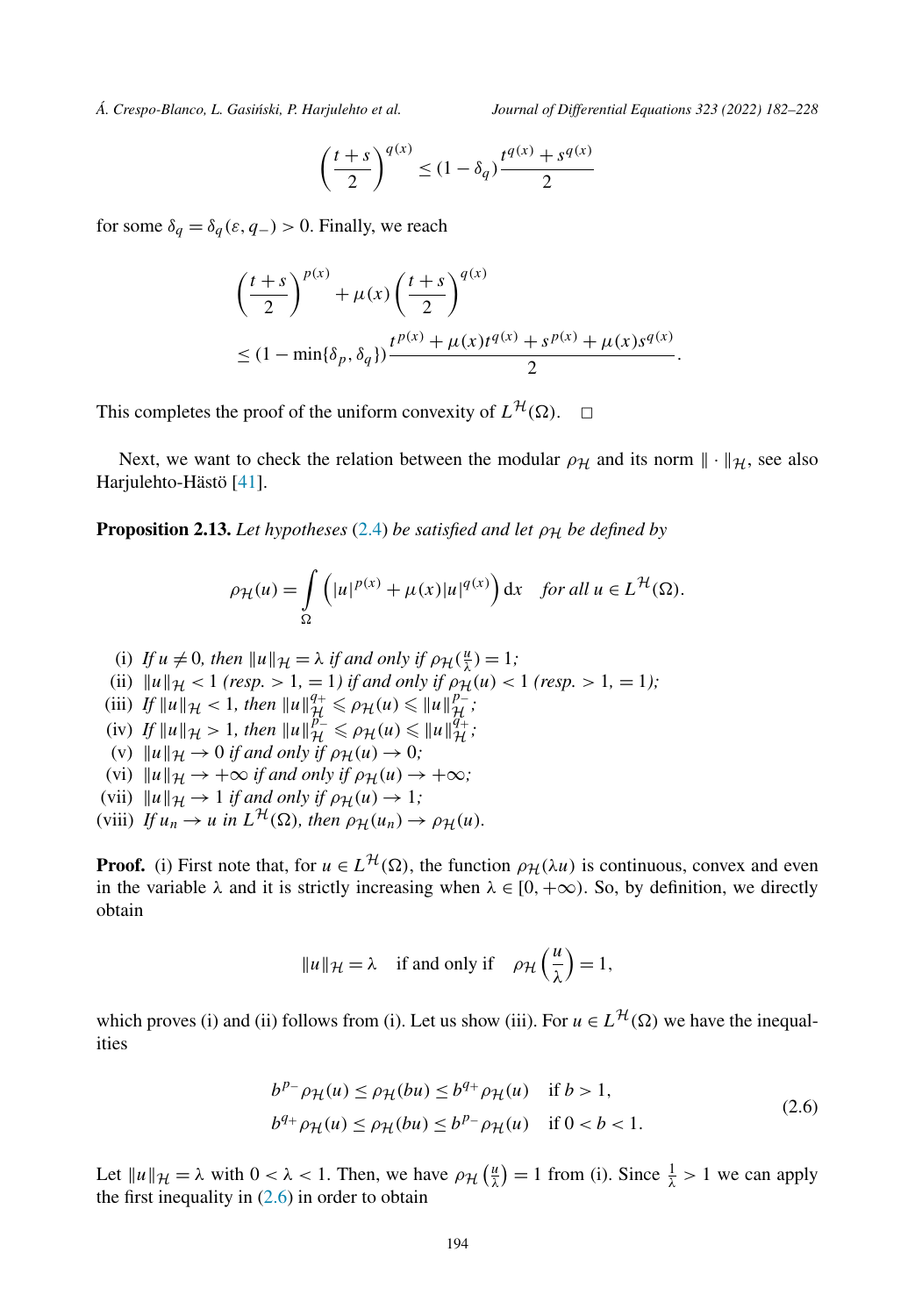<span id="page-13-0"></span>

$$
\frac{\rho_{\mathcal{H}}(u)}{\lambda^{p_-}} \leq \rho_{\mathcal{H}}\left(\frac{u}{\lambda}\right) = 1 \leq \frac{\rho_{\mathcal{H}}(u)}{\lambda^{q_+}}.
$$

This shows (iii). The same argument can be used in order to show (iv) by using the second inequality in [\(2.6\)](#page-12-0). Moreover, (v) follows from (iii), (vi) follows from (iv) and (vii) follows from (iii) and (iv). Finally, when  $u_n \to u$  in  $L^{\mathcal{H}}(\Omega)$ , by (v) and as both addends are positive, it follows that  $\rho_{p(\cdot)}(u_n - u) \to 0$ , hence by Proposition [2.4](#page-7-0) and the usual embeddings  $||u_n - u||_{p_-} \to 0$ , so  $u_n \to u$  a.e. through a subsequence (still denoted by  $u_n$ ). On the other hand, as

$$
|u_n|^{p(x)} + \mu(x)|u_n|^{q(x)} \le 2^{q_+} \left( |u_n - u|^{p(x)} + |u|^{p(x)} + \mu(x)|u_n - u|^{q(x)} + \mu(x)|u|^{q(x)} \right)
$$

and by (v) there holds  $\rho_H(u_n - u) \to 0$ , we know that  $\left\{ |u_n|^{p(x)} + \mu(x)|u_n|^{q(x)} \right\}_{n \in \mathbb{N}}$  is a uniformly integrable sequence, which furthermore converges a.e. to  $|u|^{p(x)} + \mu(x)|u|^{q(x)}$  by the a.e. convergence of  $u_n \to u$ . By Vitali's Theorem (see Bogachev [\[15](#page-44-0), Theorem 4.5.4]) it follows that  $\rho_H(u_n) \to \rho_H(u)$  through this subsequence. One can recover the whole sequence by the subsequence principle and this proves (viii). subsequence principle and this proves (viii).

We now equip the space  $W^{1, \mathcal{H}}(\Omega)$  with the equivalent norm

$$
\|u\|_{\hat{\rho}_{\mathcal{H}}} := \inf \left\{ \lambda > 0 : \int_{\Omega} \left[ \left| \frac{\nabla u}{\lambda} \right|^{p(x)} + \mu(x) \left| \frac{\nabla u}{\lambda} \right|^{q(x)} + \left| \frac{u}{\lambda} \right|^{p(x)} + \mu(x) \left| \frac{u}{\lambda} \right|^{q(x)} \right] dx \le 1 \right\},\right\}
$$

where the modular  $\hat{\rho}_H$  is given by

$$
\hat{\rho}_{\mathcal{H}}(u) = \int_{\Omega} \left( |\nabla u|^{p(x)} + \mu(x) |\nabla u|^{q(x)} \right) dx + \int_{\Omega} \left( |u|^{p(x)} + \mu(x) |u|^{q(x)} \right) dx \tag{2.7}
$$

for  $u \in W^{1, \mathcal{H}}(\Omega)$ .

The following proposition gives the relation between the norm  $\|\cdot\|_{\hat{\rho}_H}$  and the corresponding modular function  $\hat{\rho}_H$ . The proof is similar to that one of Proposition [2.13.](#page-12-0)

**Proposition 2.14.** Let hypotheses ([2.4](#page-10-0)) be satisfied, let  $y \in W^{1,\mathcal{H}}(\Omega)$  and let  $\hat{\rho}_{\mathcal{H}}$  be defined as in (2.7)*.*

(i) If  $y \neq 0$ , then  $||y||_{\hat{\rho}_{\mathcal{H}}} = \lambda$  if and only if  $\hat{\rho}_{\mathcal{H}}(\frac{y}{\lambda}) = 1$ ;  $\lim_{h \to 0} \frac{f(x+h) - f(x)}{h}$   $\leq 1$  *(resp.*  $> 1, = 1$ *) if and only if*  $\hat{\rho}_H(y) < 1$  *(resp.*  $> 1, = 1$ *);*  $\lim_{\substack{\theta \to 0 \ \hat{H}}} \|y\|_{\hat{\rho}_\mathcal{H}}^2 < 1$ , then  $\|y\|_{\hat{\rho}_\mathcal{H}}^{q_+} \leq \hat{\rho}_\mathcal{H}(y) \leq \|y\|_{\hat{\rho}_\mathcal{H}}^{p_-}$  $\int_{\partial \mathcal{H}} f \|y\|_{\hat{\rho}_{\mathcal{H}}} > 1$ , then  $\|y\|_{\hat{\rho}_{\mathcal{H}}^{\mathcal{H}}}^{\hat{\rho}_{-}} \leq \hat{\rho}_{\mathcal{H}}(y) \leq \|y\|_{\hat{\rho}_{\mathcal{H}}^{\mathcal{H}}}^{\hat{q}_{+}^{\mathcal{H}}},$ (v)  $||y||_{\hat{\rho}_H} \to 0$  *if and only if*  $\hat{\rho}_H(y) \to 0$ *;* (vi)  $||y||_{\hat{\rho}_H} \to +\infty$  *if and only if*  $\hat{\rho}_H(y) \to +\infty$ *;* (vii)  $||y||_{\hat{\rho}_H} \to 1$  *if and only if*  $\hat{\rho}_H(y) \to 1$ *;* (viii) If  $u_n \to u$  in  $W^{1,\mathcal{H}}(\Omega)$ , then  $\hat{\rho}_\mathcal{H}(u_n) \to \hat{\rho}_\mathcal{H}(u)$ *.* 

Moreover, this norm is a uniformly convex norm on this space and satisfies the Radon–Riesz (or Kadec-Klee) property with respect to the modular, as one can see in the following proposition.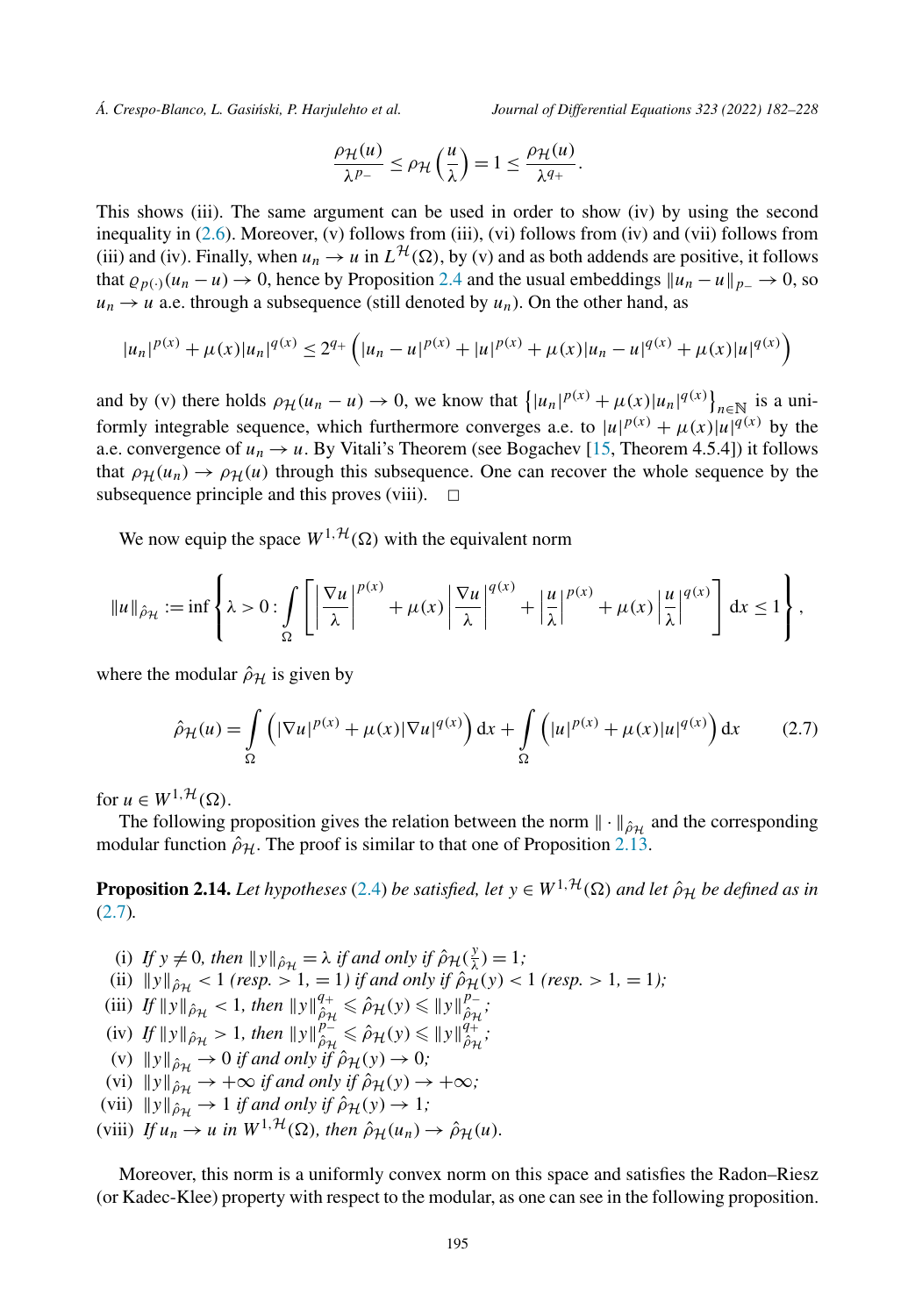<span id="page-14-0"></span>**Proposition 2.15.** *Let hypotheses* [\(2.4\)](#page-10-0) *be satisfied.*

- (i) The norm  $\|\cdot\|_{\hat{\rho}_{\mathcal{H}}}$  on  $W^{1,\mathcal{H}}(\Omega)$  is uniformly convex.
- (ii) *For any sequence*  $\{u_n\}_{n \in \mathbb{N}} \subseteq W^{1,\mathcal{H}}(\Omega)$  *such that*

 $u_n \rightharpoonup u$  *in*  $W^{1,\mathcal{H}}(\Omega)$  *and*  $\hat{\rho}_{\mathcal{H}}(u_n) \rightarrow \hat{\rho}_{\mathcal{H}}(u)$ 

*it holds that*  $u_n \to u$  *in*  $W^{1, \mathcal{H}}(\Omega)$ *.* 

**Proof.** Both results follow by Theorems 3.2, 3.5 of Fan-Guan [\[30\]](#page-45-0). First note that their condition  $\Delta_{2,\delta(x)}$  is a more general version of our  $\Delta_2$ -condition. Moreover (UC)<sub>1</sub> is exactly the same as the uniform convexity from Definition [2.11](#page-11-0), by taking  $t = \beta s$  with  $s \ge t$ , the left-hand side condition from Definition [2.11](#page-11-0) is equivalent to *β <* 1 − *ε* for *ε <* 1, hence one can take *σ(*1 − *ε)* = *δ*. In the proof of Proposition [2.12](#page-11-0) we already verified these properties for  $H$ , so (i) follows by Theorem 3.2 of Fan-Guan [\[30](#page-45-0)]. Regarding the assumptions (Q), take  $Y = W^{1, \mathcal{H}}(\Omega) = X$  and the modular  $\hat{\rho}_H$ , then we already know that  $(Q_1)$ - $(Q_7)$  hold in Proposition [2.14.](#page-13-0) Fix now any  $c > 0$ . Then the *N*-function given by  $c\mathcal{H}$  is uniformly convex and  $W^{1,c\mathcal{H}}(\Omega) = W^{1,\mathcal{H}}(\Omega)$  as sets, so again by Theorem 3.2 of Fan-Guan [[30\]](#page-45-0) the norm  $\|\cdot\|_{\hat{\rho}_c\mathcal{H}}$  on  $W^{1,\mathcal{H}}(\Omega)$  is uniformly convex. Note also that  $\hat{\rho}_{\mathcal{H}}(u) \to 0$  if and only if  $\hat{\rho}_{c\mathcal{H}}(u) \to 0$ , so they generate the same topology. It is straightforward that  $(Q_1)$  and  $(Q_2)$  hold for  $c\mathcal{H}$ , and  $(Q_3)$ - $(Q_7)$  follow doing an analogous argument to Proposition 2.14. Thus (ii) follows from Theorem 3.5 of Fan-Guan [30].  $\Box$ argument to Proposition [2.14.](#page-13-0) Thus (ii) follows from Theorem 3.5 of Fan-Guan [\[30](#page-45-0)]. -

Now we introduce the seminormed space

$$
L_{\mu}^{q(\cdot)}(\Omega) = \left\{ u \in M(\Omega) : \int\limits_{\Omega} \mu(x) |u|^{q(x)} dx < +\infty \right\}
$$

and endow it with the seminorm

$$
||u||_{q(\cdot),\mu} = \inf \left\{\tau > 0 : \int\limits_{\Omega} \mu(x) \left(\frac{|u|}{\tau}\right)^{q(x)} dx \le 1\right\}.
$$

We have the following embedding results, see Proposition 2.15 of Colasuonno-Squassina [\[19\]](#page-44-0) for the constant exponent case.

**Proposition 2.16.** *Let hypotheses* [\(2.4\)](#page-10-0) *be satisfied and let*

$$
p^*(x) := \frac{Np(x)}{N - p(x)} \quad \text{and} \quad p_*(x) := \frac{(N-1)p(x)}{N - p(x)} \quad \text{for all } x \in \overline{\Omega}
$$
 (2.8)

*be the critical exponents to p. Then the following embeddings hold:*

(i)  $L^{\mathcal{H}}(\Omega) \hookrightarrow L^{r(\cdot)}(\Omega)$ ,  $W^{1,\mathcal{H}}(\Omega) \hookrightarrow W^{1,r(\cdot)}(\Omega)$ ,  $W_0^{1,\mathcal{H}}(\Omega) \hookrightarrow W_0^{1,r(\cdot)}(\Omega)$  are continuous *for all*  $r \in C(\overline{\Omega})$  *with*  $1 \le r(x) \le p(x)$  *for all*  $x \in \Omega$ *;*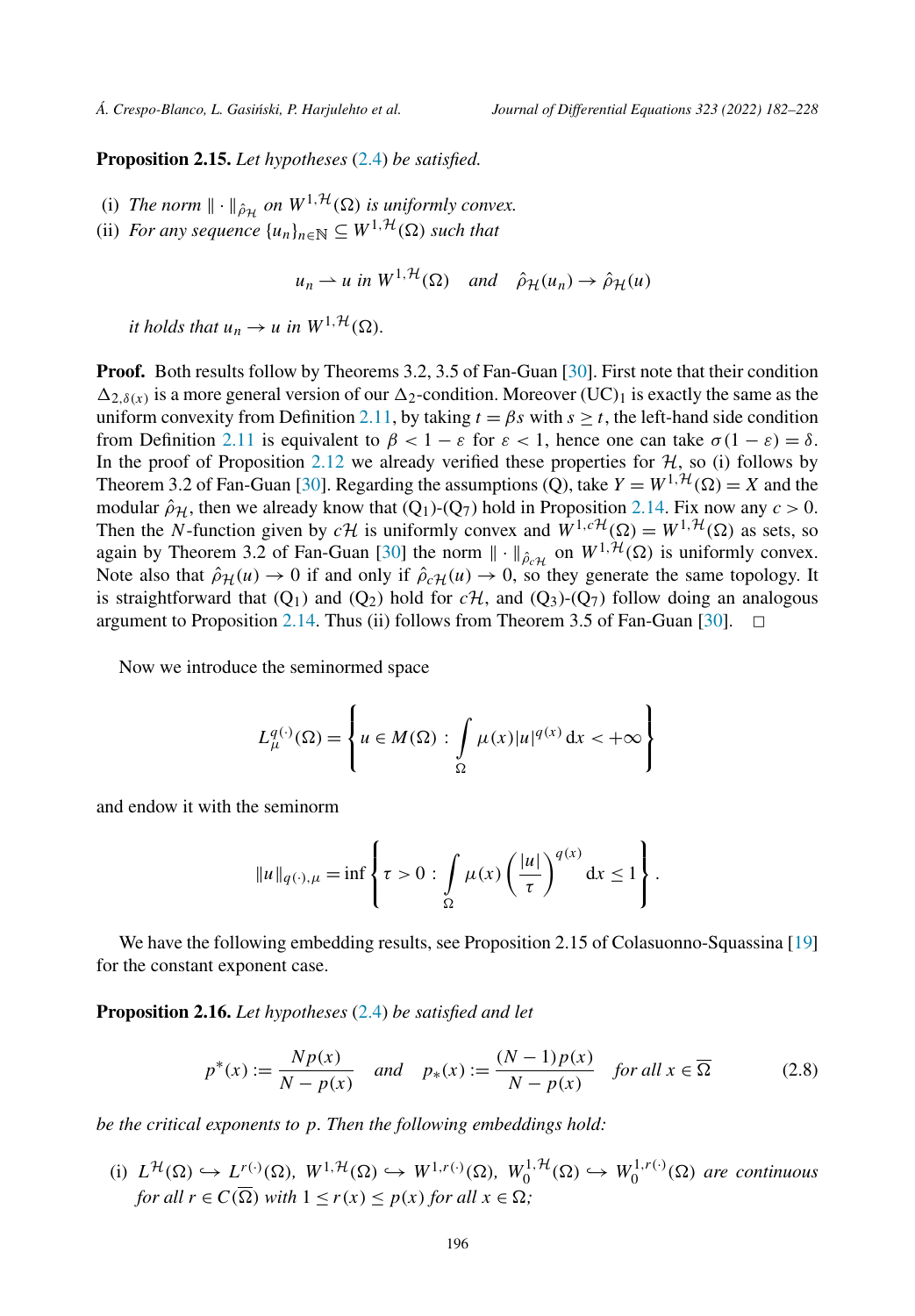- (ii) if  $p \in C_+(\overline{\Omega}) \cap C^{0, \frac{1}{|\log r|}}(\overline{\Omega})$ , then  $W^{1, \mathcal{H}}(\Omega) \hookrightarrow L^{r(\cdot)}(\Omega)$  and  $W_0^{1, \mathcal{H}}(\Omega) \hookrightarrow L^{r(\cdot)}(\Omega)$  are *continuous for*  $r \in C(\overline{\Omega})$  *with*  $1 \leq r(x) \leq p^*(x)$  *for all*  $x \in \overline{\Omega}$ ;
- (iii)  $W^{1,\mathcal{H}}(\Omega) \hookrightarrow L^{r(\cdot)}(\Omega)$  and  $W_0^{1,\mathcal{H}}(\Omega) \hookrightarrow L^{r(\cdot)}(\Omega)$  are compact for  $r \in C(\overline{\Omega})$  with  $1 \leq$  $r(x) < p^*(x)$  for all  $x \in \overline{\Omega}$ ;
- (iv) if  $p \in C_+(\overline{\Omega}) \cap W^{1,\gamma}(\Omega)$  for some  $\gamma > N$ , then  $W^{1,\mathcal{H}}(\Omega) \hookrightarrow L^{r(\cdot)}(\partial \Omega)$  and  $W_0^{1,\mathcal{H}}(\Omega) \hookrightarrow$  $L^{r(\cdot)}(\partial \Omega)$  *are continuous for*  $r \in C(\overline{\Omega})$  *with*  $1 \leq r(x) \leq p_*(x)$  *for all*  $x \in \overline{\Omega}$ ;
- (v)  $W^{1,\mathcal{H}}(\Omega) \hookrightarrow L^{r(\cdot)}(\partial \Omega)$  and  $W_0^{1,\mathcal{H}}(\Omega) \hookrightarrow L^{r(\cdot)}(\partial \Omega)$  are compact for  $r \in C(\overline{\Omega})$  with  $1 \leq$  $r(x) < p_*(x)$  for all  $x \in \Omega$ ;
- $(L^{\mathcal{H}}(\Omega) \hookrightarrow L^{q(\cdot)}_{\mu}(\Omega)$  *is continuous;*
- $V(\text{vii})$  *if*  $\mu \in L^{\infty}(\Omega)$ , then  $L^{q(\cdot)}(\Omega) \hookrightarrow L^{\mathcal{H}}(\Omega)$  *is continuous.*

**Proof.** We take  $\mathcal{H}_{p(\cdot)}(x,t) = t^{p(x)}$  for all  $t \ge 0$  and for all  $x \in \overline{\Omega}$ . It is easy to see that  $\mathcal{H}_{p(\cdot)} \prec \mathcal{H}$ , see Definition [2.5](#page-8-0) (v). Hence, from Proposition [2.6](#page-8-0) (ii) we obtain that  $L^{\mathcal{H}}(\Omega) \hookrightarrow L^{p(\cdot)}(\Omega)$  and  $W^{1,\mathcal{H}}(\Omega) \hookrightarrow W^{1,p(\cdot)}(\Omega)$  continuously, and by definition it follows that  $W_0^{1,\mathcal{H}}(\Omega) \hookrightarrow W_0^{1,p(\cdot)}(\Omega)$ continuously. Thus, assertion (i) is a direct consequence of the classical embedding results for variable Lebesgue and Sobolev spaces due to the boundedness of  $\Omega$ . The same arguments show (ii)–(v), see also Propositions [2.1](#page-6-0) and [2.2](#page-7-0). Let us prove (vi). To this end, let  $u \in L^{\mathcal{H}}(\Omega)$ , then we have

$$
\int_{\Omega} \mu(x)|u|^{q(x)} dx \leq \int_{\Omega} \left( |u|^{p(x)} + \mu(x)|u|^{q(x)} \right) dx = \rho_{\mathcal{H}}(u),
$$

see [\(2.2\)](#page-8-0). Since  $\rho_{\mathcal{H}}\left(\frac{u}{\|u\|_{\mathcal{H}}} \right)$  $= 1$  whenever  $u \neq 0$ , we obtain for  $u \neq 0$ 

$$
\int_{\Omega} \mu(x) \left( \frac{u}{\|u\|_{\mathcal{H}}} \right)^{q(x)} dx \le 1.
$$

Thus

$$
||u||_{q(\cdot),\mu} \leq ||u||_{\mathcal{H}}.
$$

Finally, assertion (vii) follows from the estimate

$$
\mathcal{H}(x,t) \le \left(1 + t^{q(x)}\right) + \mu(x)t^{q(x)} \le 1 + (1 + ||\mu||_{\infty}) t^{q(x)}
$$

for all *t*  $\geq$  0 and for a.a. *x*  $\in$   $\Omega$  by applying again Proposition [2.6](#page-8-0) (ii).  $\Box$ 

A useful property for existence results is the fact that a space is closed with respect to truncations. We prove this property for  $W^{1, H}(\Omega)$  and  $W_0^{1, H}(\Omega)$  in the following proposition. For any *s* ∈ R we denote  $s^{\pm}$  = max{ $\pm s$ , 0}, that means  $s = s^+ - s^-$  and  $|s| = s^+ + s^-$ . For any function  $v: \Omega \to \mathbb{R}$  we denote  $v^{\pm}(\cdot) = [v(\cdot)]^{\pm}$ .

**Proposition 2.17.** *Let* [\(2.4\)](#page-10-0) *be satisfied, then the following hold:*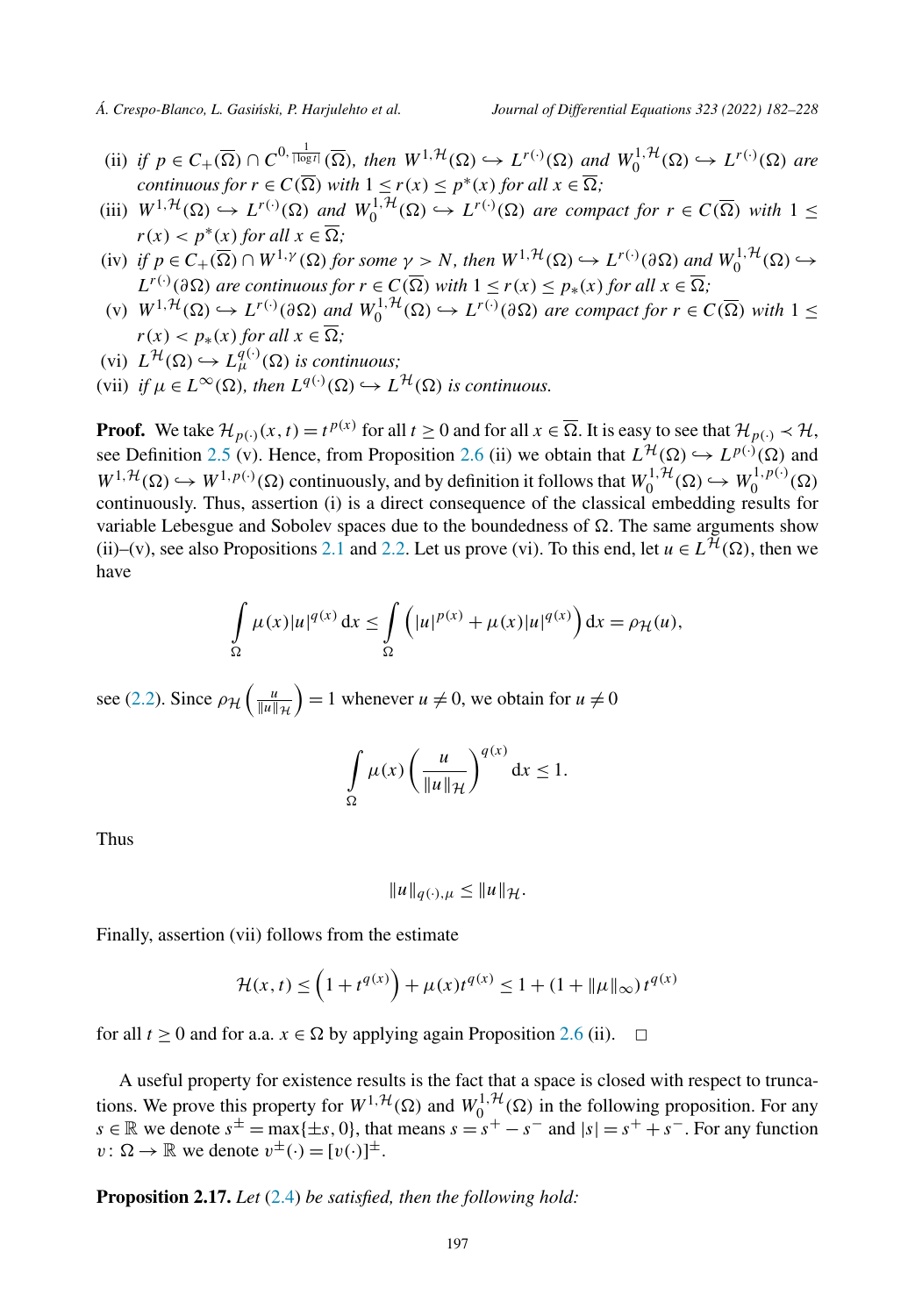- (i) *if*  $u \in W^{1, \mathcal{H}}(\Omega)$ , then  $\pm u^{\pm} \in W^{1, \mathcal{H}}(\Omega)$  with  $\nabla(\pm u^{\pm}) = \nabla u \mathbb{1}_{\{\pm u > 0\}}$ ;
- (ii) *if*  $u_n \to u$  *in*  $W^{1,\mathcal{H}}(\Omega)$ *, then*  $\pm u_n^{\pm} \to \pm u^{\pm}$  *in*  $W^{1,\mathcal{H}}(\Omega)$ *;*
- (iii) *if*  $\mu \in L^{\infty}(\Omega)$  and  $u \in W_0^{1, \mathcal{H}}(\Omega)$ , then  $\pm u^{\pm} \in W_0^{1, \mathcal{H}}(\Omega)$ .

**Proof.** (i) It is a well-known fact that for  $v \in W^{1,\ell}(\Omega)$ , where  $1 \leq \ell \leq \infty$ , the statement holds and  $\nabla(\pm v^{\pm}) = \nabla v \mathbb{1}_{\{+v > 0\}}$ , see for example Heinonen-Kilpeläinen-Martio [\[44](#page-45-0), Lemma 1.19]. Hence, by Proposition [2.16](#page-14-0) (i),  $u \in W^{1,p-}(\Omega)$  and  $\nabla(\pm u^{\pm}) = \nabla u \mathbb{1}_{\{\pm u > 0\}}$  it follows that

$$
\rho_{\mathcal{H}}(\pm u^{\pm}) \leq \rho_{\mathcal{H}}(u) < \infty,
$$
\n
$$
\rho_{\mathcal{H}}(\nabla[\pm u^{\pm}]) \leq \rho_{\mathcal{H}}(\nabla u) < \infty.
$$

(ii) Consider a sequence such that  $u_n \to u$  in  $W^{1,\mathcal{H}}(\Omega)$ . As  $|\pm u_n^{\pm} \mp u^{\pm}| \leq |u_n - u|$  pointwisely in  $\Omega$ , it is straightforward that  $\pm u_n^{\pm} \to \pm u^{\pm}$  in  $L^{\mathcal{H}}(\Omega)$  by proving the convergence in  $\rho_{\mathcal{H}}$ and Proposition [2.13](#page-12-0) (v). For the convergence of the gradients, consider

$$
\int_{\Omega} |\pm \nabla u_{n}^{\pm} \mp \nabla u^{\pm}|^{p(x)} dx
$$
\n  
\n
$$
= \int_{\Omega} |1_{\{\pm u_{n}>0\}} \nabla u_{n} - 1_{\{\pm u>0\}} \nabla u|^{p(x)} dx
$$
\n  
\n
$$
\leq 2^{p_{+}} \int_{\Omega} |\nabla u_{n} - \nabla u|^{p(x)} dx + 2^{p_{+}} \int_{\Omega} |\nabla u|^{p(x)} |1_{\{\pm u_{n}>0\}} - 1_{\{\pm u_{n}>0\}}|^{p(x)} dx,
$$

where the first term converges to zero by Proposition  $2.16$  (i) and Proposition  $2.13$  (v), and the second term converges to zero by taking a.e. convergent subsequences and using the Dominated Convergence Theorem (note that  $\nabla u = 0$  a.e. on the set  $\{u = 0\}$  because, by (i),  $\nabla u = \nabla u \mathbb{1}_{\{u>0\}} + \nabla u \mathbb{1}_{\{u<0\}}$ , and then make use of the subsequence principle. Using exactly the same argument we can prove the analogous convergence with exponent  $q(x)$  and weight  $\mu(x)$ , i.e., there holds

$$
\rho_{\mathcal{H}}\left(\pm \nabla u_n^{\pm} \mp \nabla u^{\mp}\right) \to 0 \quad \text{ as } n \to \infty,
$$

which by Proposition [2.13](#page-12-0) (v) implies  $\pm \nabla u_{n}^{\pm} \rightarrow \pm \nabla u^{\pm}$  in  $L^{\mathcal{H}}(\Omega)$  and the proof is complete.

(iii) By definition of  $W_0^{1, H}(\Omega)$ , there exists a sequence  $\{v_n\}_{n \in \mathbb{N}} \subseteq C_0^{\infty}(\Omega)$  such that  $v_n \to u$ in  $W^{1, \mathcal{H}}(\Omega)$ . By (ii), we know that  $\pm v_n^{\pm} \to \pm u^{\pm}$  in  $W^{1, \mathcal{H}}(\Omega)$ .

Note that  $\{\pm v_n^{\pm}\}_{n \in \mathbb{N}} \subseteq C_0(\Omega) = \{v \in C(\Omega) : \text{supp } v \text{ is compact}\}\$ and, by (i), their weak derivatives satisfy  $\{\pm \partial_{x_i} v_n^{\pm}\}_{n \in \mathbb{N}} \subseteq L^{\infty}(\Omega)$ . By using the standard mollifier  $\eta_{\varepsilon}$ , for  $\varepsilon$  small enough there holds  $\{\eta_{\varepsilon} * (\pm v_n^{\pm})\}_{n \in \mathbb{N}} \subseteq C_0^{\infty}(\Omega)$ . Furthermore, we also have the convergences

$$
\eta_{\varepsilon} * (\pm v_n^{\pm}) \to \pm v_n^{\pm} \quad \text{uniformly in } \Omega \text{ as } \varepsilon \to 0,
$$
  

$$
\partial_{x_i} (\eta_{\varepsilon} * (\pm v_n^{\pm})) = \eta_{\varepsilon} * (\pm \partial_{x_i} v_n^{\pm}) \to \pm \partial_{x_i} v_n^{\pm} \quad \text{in } L^{q_+}(\Omega) \text{ as } \varepsilon \to 0.
$$

Hence,  $\eta_{\varepsilon} * (\pm v_n^{\pm}) \to \pm v_n^{\pm}$  in  $W^{1, \mathcal{H}}(\Omega)$  by Proposition [2.13](#page-12-0) (v) via checking the convergence in  $\rho_H$  (note that  $L^{q_+}(\Omega) \hookrightarrow L^{q(\cdot)}(\Omega) \hookrightarrow L^{\mathcal{H}}(\Omega)$  by Proposition [2.16](#page-14-0) (vii)). This means that for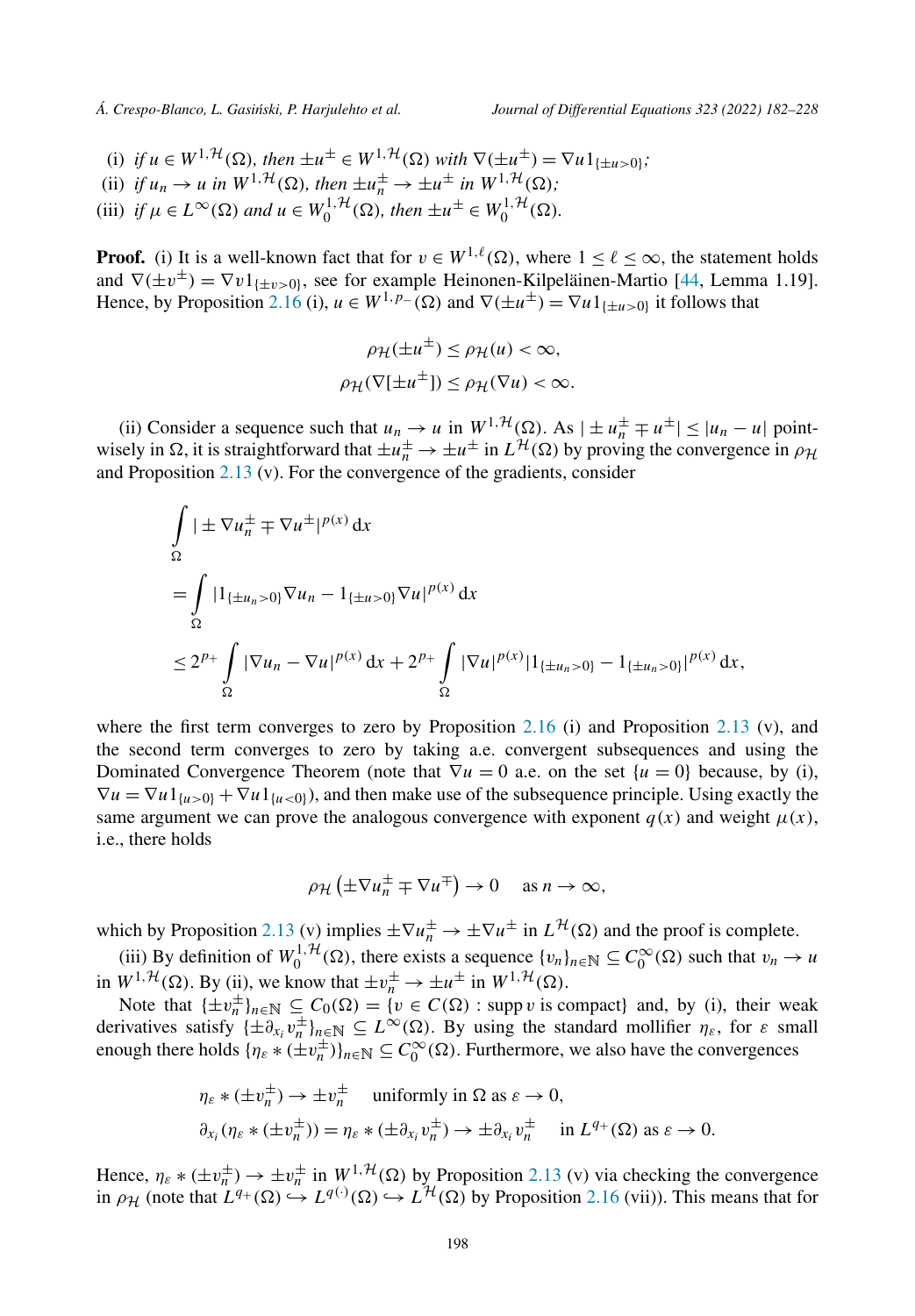<span id="page-17-0"></span>each  $\pm v_n^{\pm}$  we can find another  $\tilde{v}_{\pm,n} \in C_0^{\infty}(\Omega)$  as close to  $\pm v_n^{\pm}$  as we want in the norm  $\|\cdot\|_{\mathcal{H}}$ and this new sequence satisfies  $\tilde{v}_{\pm,n} \to \pm u^{\pm}$  in  $W^{1,\mathcal{H}}(\Omega)$ .  $\Box$ 

From Proposition [2.16](#page-14-0) we can derive the compact embedding of  $W^{1, H}(\Omega)$  into  $L^{\mathcal{H}}(\Omega)$  and a equivalent norm for  $W_0^{1, H}(\Omega)$ . For this purpose we need the following assumptions, more restrictive as in ([2.4](#page-10-0)).

 $(H)$   $\Omega \subseteq \mathbb{R}^N$ ,  $N \geq 2$ , is a bounded domain with Lipschitz boundary  $\partial \Omega$ ,  $0 \leq \mu(\cdot) \in L^{\infty}(\Omega)$  and  $p, q \in C_+(\Omega)$  are such that (i)  $1 < p(x) < N$  for all  $x \in \Omega$ ; (ii)  $p(x) < q(x) < p^*(x)$  for all  $x \in \overline{\Omega}$ .

Note that in any case they are significantly less restrictive as those used for the same purpose in Proposition 2.18 of Colasuonno-Squassina [\[19\]](#page-44-0). For many results, this is the only reason to ask for so restrictive assumptions, so they could be generalized to (H).

**Proposition 2.18.** *Let hypothesis* (H) *be satisfied. Then the following hold:*

(i)  $W^{1, H}(\Omega) \hookrightarrow L^{\mathcal{H}}(\Omega)$  *is a compact embedding;* (ii) *There exists a constant*  $C > 0$  *independent of u such that* 

$$
||u||_{\mathcal{H}} \leq C||\nabla u||_{\mathcal{H}} \quad \text{for all } u \in W_0^{1,\mathcal{H}}(\Omega).
$$

**Proof.** The proof of (i) follows from Proposition [2.16](#page-14-0) (iii) and (vii). For (ii), let us assume the assertion is not true. Then there exists a sequence  $\{u_n\}_{n\in\mathbb{N}} \subseteq W_0^{1,\mathcal{H}}(\Omega)$  such that

$$
||u_n||_{\mathcal{H}} > n ||\nabla u_n||_{\mathcal{H}}.
$$

Let  $y_n := \frac{u_n}{\|u_n\|_{\mathcal{H}}}$ , then

$$
1 > \frac{1}{n} > \|\nabla y_n\|_{\mathcal{H}} \quad \text{and} \quad \|y_n\|_{\mathcal{H}} = 1 \quad \text{ for all } n \in \mathbb{N},
$$

i.e. the sequence  $\{y_n\}_{n\in\mathbb{N}}$  is bounded in  $W_0^{1, H}(\Omega)$ . Therefore, there exists a subsequence (not relabeled) and  $y \in W_0^{1, \mathcal{H}}(\Omega)$  such that

$$
y_n \rightharpoonup y \quad \text{in } W^{1, \mathcal{H}}(\Omega).
$$

By the weak lower semicontinuity of the mapping  $v \mapsto ||\nabla v||_{\mathcal{H}}$  on  $W_0^{1,\mathcal{H}}(\Omega)$  (it is a convex, continuous mapping) there holds

$$
\|\nabla y\|_{\mathcal{H}} \le \liminf_{n \to \infty} \|\nabla y_n\|_{\mathcal{H}} \le \lim_{n \to \infty} \frac{1}{n} = 0,
$$

thus  $y = c \in \mathbb{R}$  is a constant function. And by Proposition [2.16](#page-14-0) (i) we have that  $y \in W_0^{1, p(\cdot)}(\Omega)$ , where it is known that the only constant function is  $y = 0$ . However, this leads to a contradiction since by (i)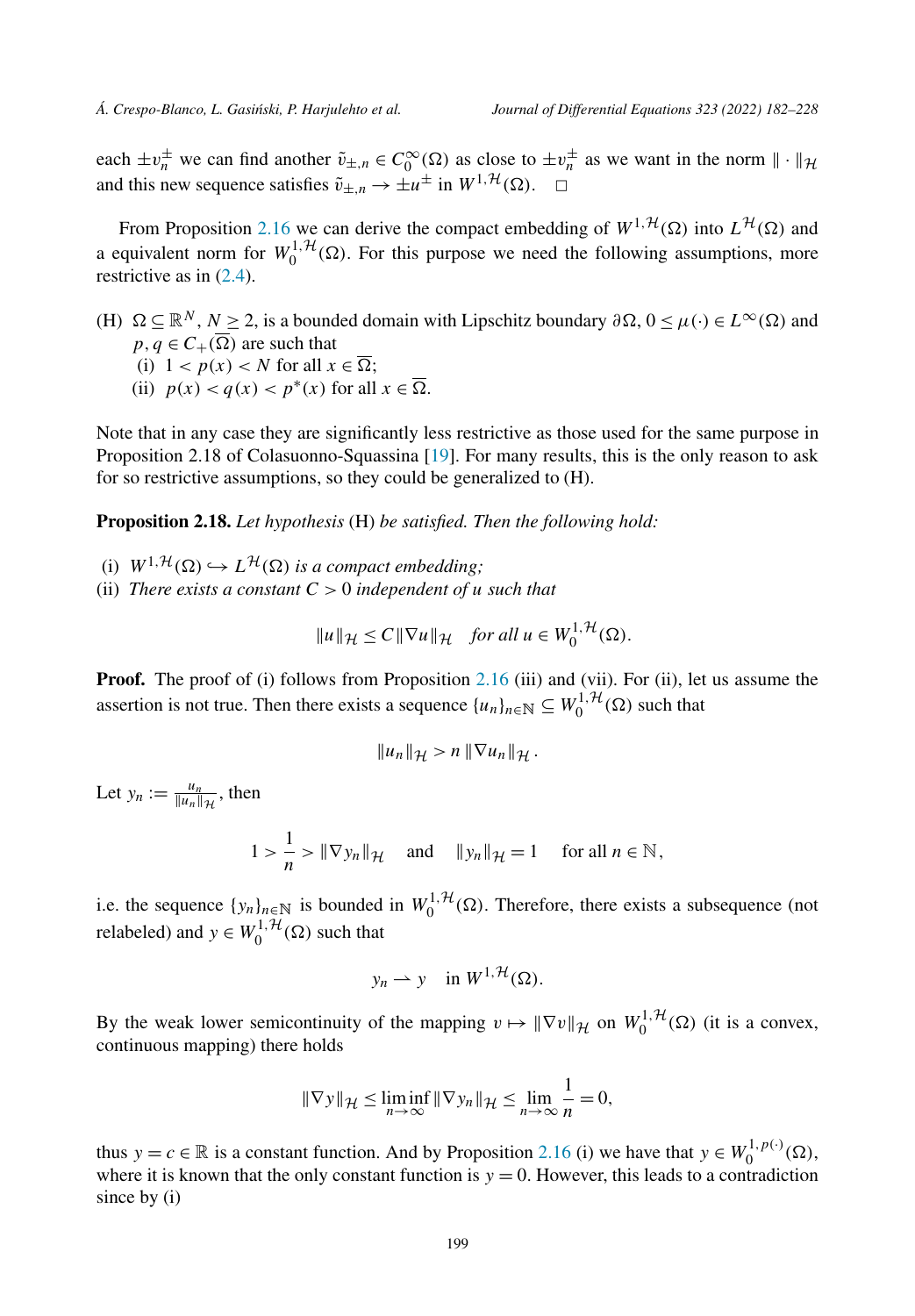$$
y_n \to y \quad \text{in } L^{\mathcal{H}}(\Omega),
$$

hence  $||y||_{\mathcal{H}} = \lim_{n \to \infty} ||y_n||_{\mathcal{H}} = 1$ , so  $y \neq 0$ .  $\Box$ 

Based on Proposition [2.18](#page-17-0) we equip the space  $W_0^{1, H}(\Omega)$  with the norm

$$
||u||_{1,\mathcal{H},0} = ||\nabla u||_{\mathcal{H}} \quad \text{for all } u \in W_0^{1,\mathcal{H}}(\Omega).
$$

Similarly to Proposition [2.15](#page-14-0), we next prove that this norm is a uniformly convex norm on this space and satisfies the Radon–Riesz (or Kadec-Klee) property with respect to the modular.

**Proposition 2.19.** *Let hypotheses* (H) *be satisfied.*

- (i) The norm  $\|\cdot\|_{1,\mathcal{H},0}$  on  $W_0^{1,\mathcal{H}}(\Omega)$  is uniformly convex.
- (ii) *For any sequence*  $\{u_n\}_{n \in \mathbb{N}} \subseteq W_0^{1, \mathcal{H}}(\Omega)$  *such that*

$$
u_n \rightharpoonup u
$$
 in  $W_0^{1,\mathcal{H}}(\Omega)$  and  $\rho_{\mathcal{H}}(\nabla u_n) \rightarrow \rho_{\mathcal{H}}(\nabla u)$ 

*it holds that*  $u_n \to u$  *in*  $W_0^{1, H}(\Omega)$ *.* 

**Proof.** The argument is analogous to the one of the proof of Proposition [2.15](#page-14-0) with some extra considerations. First of all, consider the space  $(L^{\mathcal{H}}(\Omega))^N$  equipped with the Luxemburg norm  $\|\cdot\|_{\rho_{\mathcal{H},N}}$  given by the modular  $\rho_{\mathcal{H},N}(u) = \rho_{\mathcal{H}}(|u|)$  for all  $u \in (L^{\mathcal{H}}(\Omega))^N$ . By Theorem 2.4 of Fan-Guan [\[30](#page-45-0)], the norm  $\|\cdot\|_{\rho_{\mathcal{H},N}}$  on  $(L^{\mathcal{H}}(\Omega))^N$  is uniformly convex, and there is an isometric embedding from  $W_0^{1, H}(\Omega)$  into  $(L^H(\Omega))^N$  given by  $u \mapsto \nabla u$ . This finishes the proof of (i). Regarding the assumptions (Q), take  $Y = W_0^{1, H}(\Omega) = X$  and the modular  $\rho_H(\nabla \cdot)$ , then (Q<sub>1</sub>)-<br>(Q) then the modular  $\rho_H(\nabla \cdot)$  and the modular  $\rho_H(\nabla \cdot)$  and the modular  $\rho_H(\nabla \cdot)$  $(Q<sub>6</sub>)$  hold by Proposition [2.13](#page-12-0) and  $(Q<sub>7</sub>)$  holds by an analogous argument to the proof of (viii) in the same proposition. Fix now any  $c > 0$ . Then the *N*-function given by  $c \mathcal{H}$  is uniformly convex and, by repeating the proof of (i) for this N-function, one gets that the norm  $\|\cdot\|_{1,c}$ <sub>*H*,0</sub> on  $W_0^{1, \mathcal{H}}(\Omega)$  is uniformly convex. Note also that  $\rho_{\mathcal{H}}(\nabla u) \to 0$  if and only if  $\rho_c \mathcal{H}(\nabla u) \to 0$ , so they generate the same topology. It is straightforward that  $(Q_1)$  and  $(Q_2)$  hold for  $c\mathcal{H}$ , and  $(Q_3)$ - $(Q_7)$ follow doing an analogous argument to Proposition [2.13](#page-12-0). Thus (ii) follows from Theorem 3.5 of Fan-Guan [\[30](#page-45-0)].  $\Box$ 

It is also possible to have a more general criterion for compact embeddings of  $W^{1, \mathcal{H}}(\Omega)$  into some Musielak-Orlicz spaces. This will also have as a consequence a Poincaré inequality for  $W_0^{1, H}(\Omega)$ . In order to do so we first need the definition of the Sobolev conjugate function of H. We define for all  $x \in \Omega$ 

$$
\mathcal{H}_1(x,t) = \begin{cases} t\mathcal{H}(x,1) & \text{if } 0 \le t \le 1, \\ \mathcal{H}(x,t) & \text{if } t > 1. \end{cases}
$$

Since  $\Omega$  is a bounded, we know that  $L^{\mathcal{H}}(\Omega) = L^{\mathcal{H}_{1}}(\Omega)$  and  $W^{1,\mathcal{H}}(\Omega) = W^{1,\mathcal{H}_{1}}(\Omega)$ , see Musielak [[53\]](#page-45-0). Therefore, for embedding results of  $W^{1, H}(\Omega)$  we may use  $H_1$  instead of  $H$ . For simplification, we write H instead of  $H_1$ .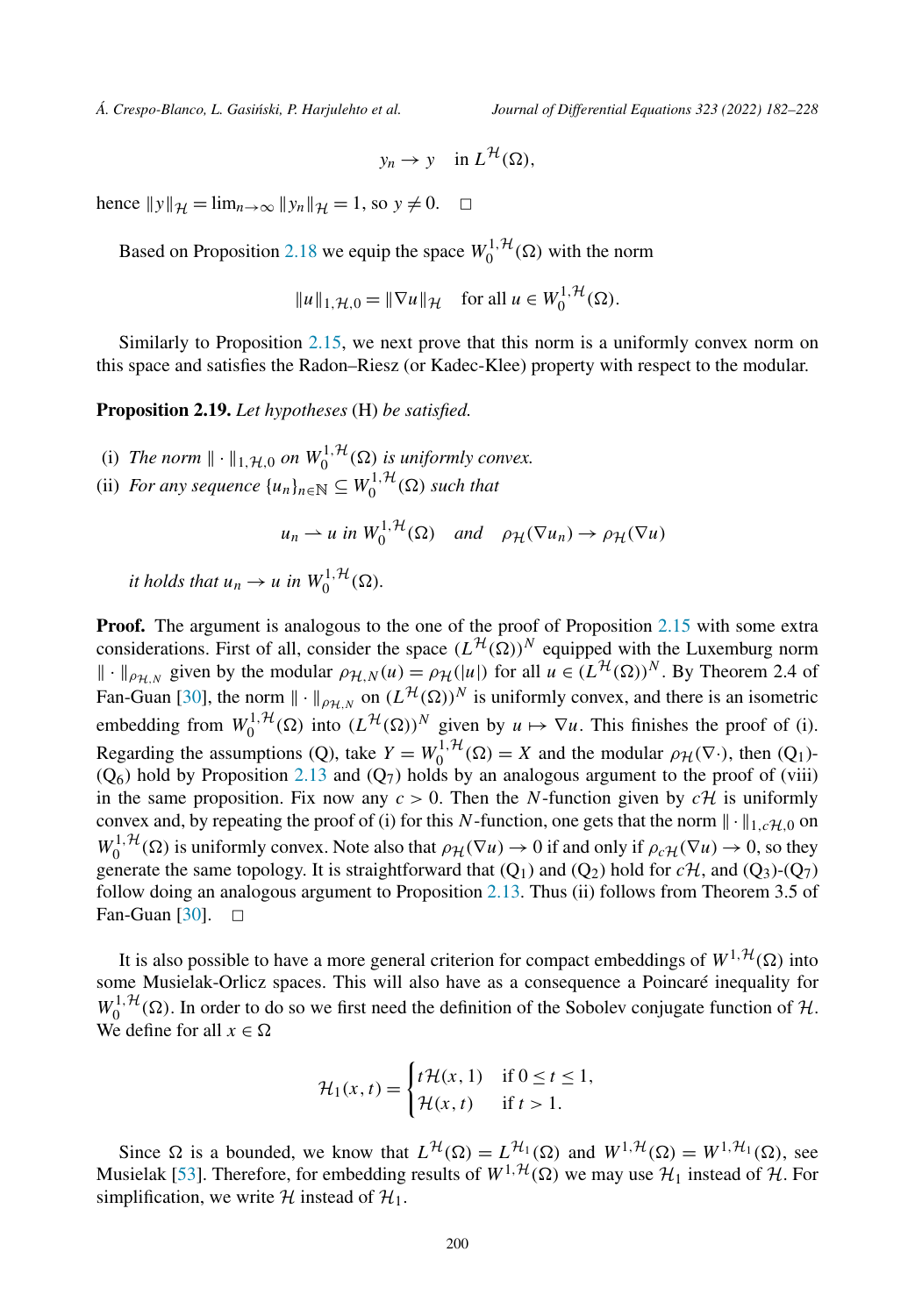<span id="page-19-0"></span>**Definition 2.20.** We denote by  $\mathcal{H}^{-1}(x, \cdot)$ :  $[0, \infty) \to [0, \infty)$  for all  $x \in \Omega$  the inverse function of  $\mathcal{H}(x, \cdot)$ . Furthermore, we define  $\mathcal{H}_*^{-1}$ :  $\Omega \times [0, \infty) \rightarrow [0, \infty)$  by

$$
\mathcal{H}_*^{-1}(x,s) = \int_0^s \frac{\mathcal{H}_1^{-1}(x,\tau)}{\tau^{\frac{N+1}{N}}} d\tau \quad \text{for all } (x,s) \in \Omega \times [0,\infty),
$$

where  $\mathcal{H}_*$ :  $(x, t) \in \Omega \times [0, \infty) \to s \in [0, \infty)$  is such that  $\mathcal{H}_*^{-1}(x, s) = t$ . The function  $\mathcal{H}_*$  is called the Sobolev conjugate function of H.

We suppose the following stronger assumptions as that in  $(H)$ .

 $(H')$   $\Omega \subseteq \mathbb{R}^N$ ,  $N \ge 2$ , is a bounded domain with Lipschitz boundary  $\partial \Omega$ ,  $0 \le \mu(\cdot) \in C^{0,1}(\overline{\Omega})$ and  $p, q \in C^{0,1}(\overline{\Omega})$  are chosen such that (i)  $1 < p(x) < N$  and  $p(x) < q(x)$  for all  $x \in \Omega$ ; (ii)  $\frac{q_+}{p_-} < 1 + \frac{1}{N}$ ,

**Proposition 2.21.** *Let hypotheses* (H') *be satisfied. Then the following hold:*

- $(i)$   $W^{1,\mathcal{H}}(\Omega) \hookrightarrow L^{\mathcal{H}_{*}}(\Omega)$  *continuously*;
- (ii) Let  $K: \Omega \times [0, \infty) \to [0, \infty)$  be continuous such that  $K \in N(\Omega)$  and  $K \ll H_*$ , then  $W^{1, \mathcal{H}}(\Omega) \hookrightarrow L^{\mathcal{K}}(\Omega)$  *compactly*;
- (iii) *It holds*  $H \ll H_*$  *and in particular,*  $W^{1,\mathcal{H}}(\Omega) \hookrightarrow L^{\mathcal{H}}(\Omega)$  *compactly;*
- (iv) *It holds*

$$
||u||_{\mathcal{H}} \leq C||\nabla u||_{\mathcal{H}} \quad \text{for all } u \in W_0^{1,\mathcal{H}}(\Omega),
$$

*where*  $C > 0$  *is a constant independent of u.* 

**Proof.** The proof of the proposition follows directly from Theorems 1.1 and 1.2 of Fan [\[26\]](#page-44-0), see also Proposition 2.18 of Colasuonno-Squassina [\[19](#page-44-0)]. We only need to prove (P4) and condition (2) of Proposition 3.1 in Fan  $[26]$  $[26]$ , that is,

$$
\lim_{t \to +\infty} \mathcal{H}_*^{-1}(x, t) = +\infty \quad \text{for all } x \in \Omega
$$
 (2.9)

and there exist positive constants  $\delta_1 < \frac{1}{N}$ ,  $c_1$  and  $t_1$  such that

$$
\left| \frac{\partial \mathcal{H}(x,t)}{\partial x_j} \right| \le c_1 (\mathcal{H}(x,t))^{1+\delta_1} \quad (j=1,\ldots,N)
$$
\n(2.10)

for all  $x \in \Omega$  and  $t \ge t_1$  for which  $\nabla \mu(x)$ ,  $\nabla p(x)$  and  $\nabla q(x)$  exist and so  $\frac{\partial \mathcal{H}(x,t)}{\partial x_j}$  does. First, note that for  $(x, t) \in \mu^{-1}(\{0\}) \times [1, +\infty)$  it holds  $\mathcal{H}_1^{-1}(x, t) = t^{\frac{1}{p(x)}}$  and hence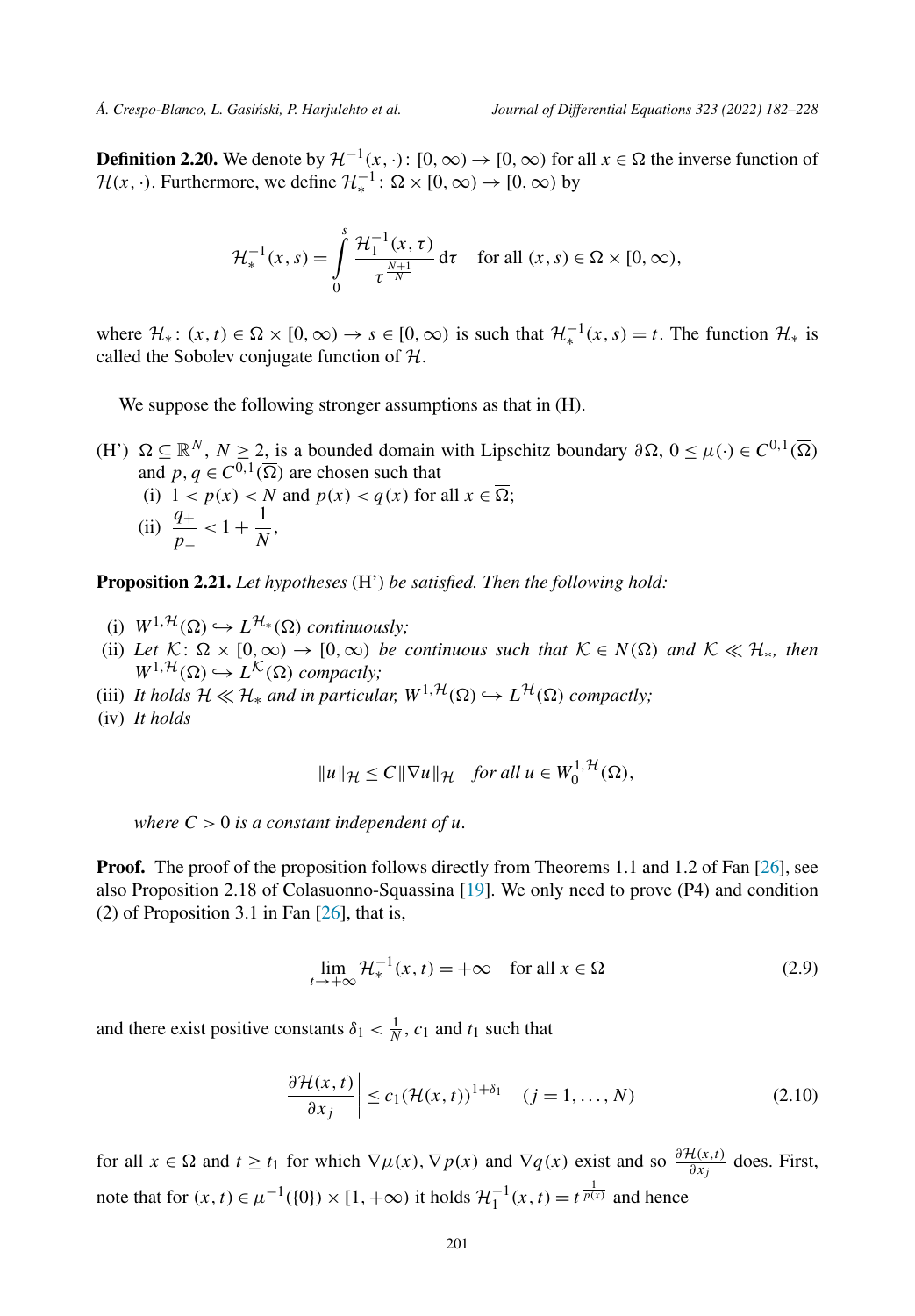*.*

$$
\mathcal{H}_{*}^{-1}(x,t) = \mathcal{H}_{*}^{-1}(x,1) + \int_{1}^{t} s^{\left(\frac{1}{p(x)} - \frac{N+1}{N}\right)} ds
$$
  
=  $\mathcal{H}_{*}^{-1}(x,1) + \frac{1}{\frac{1}{p(x)} - \frac{N+1}{N} + 1} \left[ t^{\left(\frac{1}{p(x)} - \frac{N+1}{N} + 1\right)} - 1 \right] \xrightarrow{t \to +\infty} +\infty$ 

as  $0 < \left| \frac{1}{p(x)} - \frac{1}{N} \right| < 1$  due to  $1 < p(x) < N$  for all  $x \in \overline{\Omega}$ . For the rest of the points, i.e.,  $(x, t) \in \mu^{-1}((0, +\infty)) \times [1, +\infty)$ , note that

$$
\lim_{t \to +\infty} \frac{t^{p(x)} + \mu(x)t^{q(x)}}{t^{q(x)}} = \mu(x) \quad \text{for all } x \in \overline{\Omega}
$$

So for any  $\varepsilon > 0$  there exist some  $K_x > 1$  such that

$$
t^{p(x)} + \mu(x)t^{q(x)} < [\varepsilon + \mu(x)]t^{q(x)}
$$
 for all  $x \in \Omega$  and for all  $t \ge K_x$ ,

and by inverting these strictly increasing functions

$$
\mathcal{H}_1^{-1}(x,t) > \left(\frac{t}{\varepsilon + \mu(x)}\right)^{\frac{1}{q(x)}} \quad \text{for all } x \in \Omega \text{ and for all } t \ge K_x,
$$

which yields the situation to repeat the argument of the integral above. Hence [\(2.9\)](#page-19-0) is satisfied.

For the second condition, we can find  $\eta > 0$  small enough such that

$$
\frac{q_+ + \eta}{p_-} < 1 + \frac{1}{N},\tag{2.11}
$$

see (H)(ii), and

$$
\ln(t) \le ct^{\eta} \tag{2.12}
$$

with *c* depending only on  $\eta$  and ln being the natural logarithm. Denoting by  $c_{\mu}$ ,  $c_{p}$ ,  $c_{q}$  the Lipschitz constants of  $\mu$ ,  $p$ ,  $q$ , respectively, we have for  $t \ge 1$  by using (2.12),

$$
\left| \frac{\partial \mathcal{H}(x,t)}{\partial x_j} \right| \le t^{p(x)} \left| \frac{\partial p}{\partial x_j}(x) \right| \ln(t) + \left| \frac{\partial \mu}{\partial x_j}(x) \right| t^q(x) + \mu(x) t^{q(x)} \left| \frac{\partial q}{\partial x_j}(x) \right| \ln(t)
$$
  

$$
\le (c_p c + c_\mu + c_q c \|\mu\|_\infty) t^{q(x)+\eta}
$$
  

$$
\le (c_p c + c_\mu + c_q c \|\mu\|_\infty) \left( t^{p(x)} + \mu(x) t^{q(x)} \right)^{\frac{q_++\eta}{p_-}}.
$$

Then, condition  $(2.10)$  $(2.10)$  is satisfied with

$$
c_1 = c_p c + c_\mu + c_q c ||\mu||_\infty
$$
,  $t_0 \ge 1$  and  $\delta_1 = \frac{q_+ + \eta}{p_-} - 1 < \frac{1}{N}$ ,

see also  $(2.11)$ .  $\Box$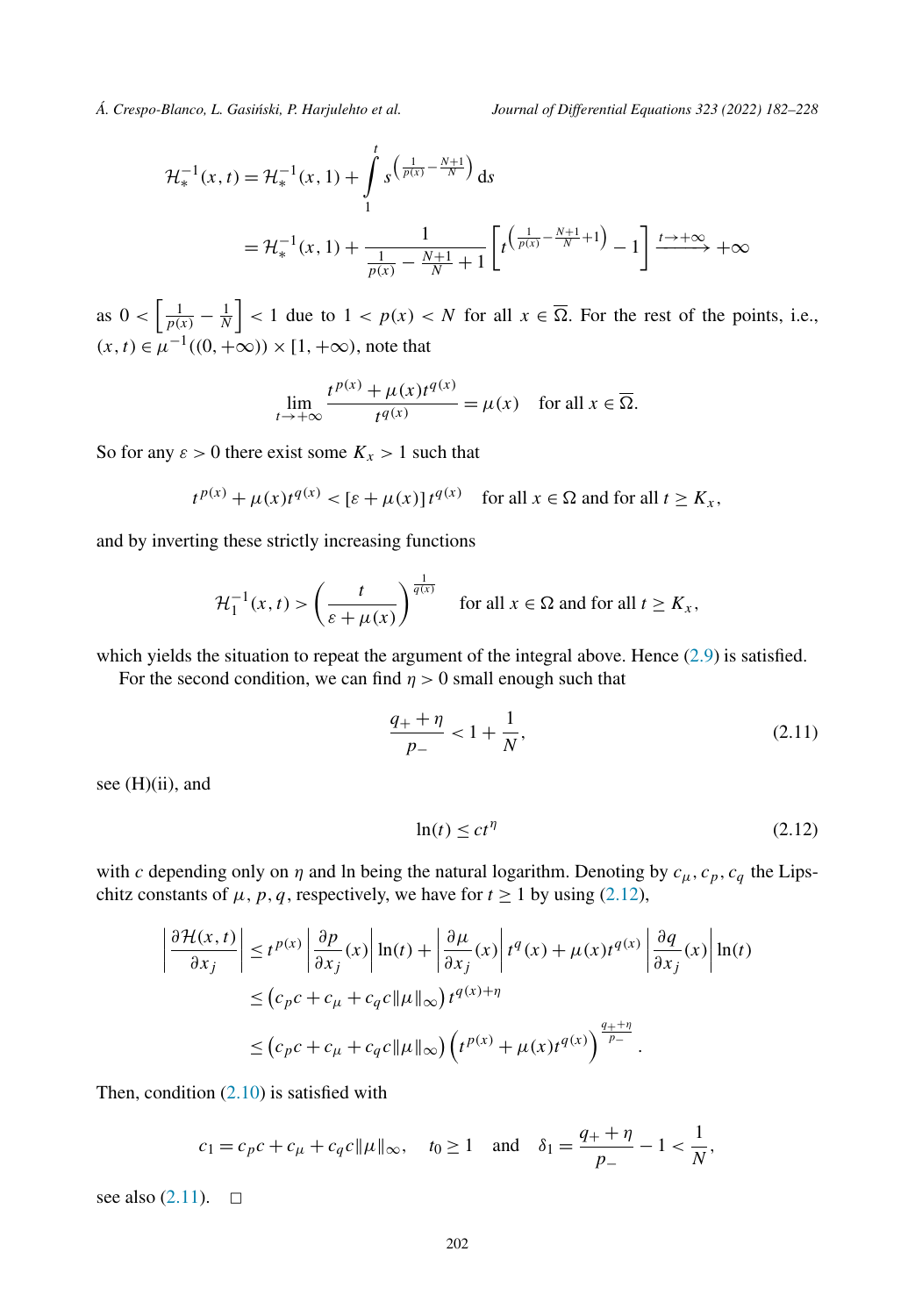Next, we want to answer the question when smooth functions are dense in  $W^{1, \mathcal{H}}(\Omega)$ . This result is of independent interest and our idea is to apply Theorem 6.4.7 of Harjulehto-Hästö [[41\]](#page-45-0). First we recall some definitions stated in [[41\]](#page-45-0).

#### **Definition 2.22.**

- (i) We call a function *g* :  $(0, \infty) \to \mathbb{R}$  almost increasing if there exists a constant  $a \ge 1$  such that  $g(s) \leq ag(t)$  for all  $0 < s < t$ . Similarly, we define almost decreasing functions.
- (ii) We say that  $\varphi$ :  $\Omega \times [0, \infty) \to [0, \infty]$  is a  $\Phi$ -prefunction if  $x \mapsto \varphi(x, |f(x)|)$  is measurable for every measurable function  $f: \Omega \to \mathbb{R}, \varphi(x, 0) = 0$ ,

$$
\lim_{t \to 0^+} \varphi(x, t) = 0 \quad \text{and} \quad \lim_{t \to \infty} \varphi(x, t) = \infty \quad \text{for a. a. } x \in \Omega.
$$

If in addition the condition

$$
\frac{\varphi(x,t)}{t}
$$
 is almost increasing for a. a.  $x \in \Omega$ 

is satisfied, then  $\varphi$  is called a weak  $\Phi$ -function and the class of all weak  $\Phi$ -functions is denoted by  $\Phi_w(\Omega)$ .

- (iii) We say that  $\varphi \in \Phi_w(\Omega)$  satisfies (A0), if there exists a constant  $\beta \in (0, 1]$  such that  $\beta \leq$  $\varphi^{-1}(x, 1) \leq \frac{1}{\beta}$  for a.a.  $x \in \Omega$ .
- (iv) We say that  $\varphi \in \Phi_w(\Omega)$  satisfies (A1), if there exists  $\beta \in (0, 1)$  such that

$$
\beta \varphi^{-1}(x,t) \le \varphi^{-1}(y,t)
$$

for every  $t \in [1, \frac{1}{|B|}]$ , for a.a.  $x, y \in B \cap \Omega$  and for every ball *B* with  $|B| \le 1$ .

(v) We say that  $\varphi \in \Phi_w(\Omega)$  satisfies (A1'), if there exists  $\beta \in (0, 1)$  such that

$$
\varphi(x,\beta t) \le \varphi(y,t)
$$

for every  $\varphi(y, t) \in [1, \frac{1}{|B|}]$ , for a.a. *x*,  $y \in B \cap \Omega$  and for every ball *B* with  $|B| \le 1$ .

(vi) We say that  $\varphi \in \Phi_w(\Omega)$  satisfies (A2), if for every  $s > 0$  there exist  $\beta \in (0, 1]$  and  $h \in$  $L^1(\Omega) \cap L^\infty(\Omega)$  such that

$$
\beta \varphi^{-1}(x,t) \le \varphi^{-1}(y,t)
$$

for a.a.  $x \in \Omega$  and for all  $t \in [h(x) + h(y), s]$ .

(vii) We say that  $\varphi$ :  $\Omega \times (0, \infty) \to \mathbb{R}$  satisfies (aDec) if there exists  $\ell \in (0, \infty)$  such that

$$
\frac{\varphi(x,t)}{t^{\ell}}
$$
 is almost decreasing for a. a.  $x \in \Omega$ .

In the sequel we will use  $f \approx g$  and  $f \leq g$  if there exist constants  $c_1, c_2 > 0$  such that  $c_1 f \leq$  $g \le c_2 f$  and  $f \le c_2 g$ , respectively.

Now we are ready to prove the density of smooth functions in the Musielak-Orlicz Sobolev space  $W^{1, \mathcal{H}}(\Omega)$ .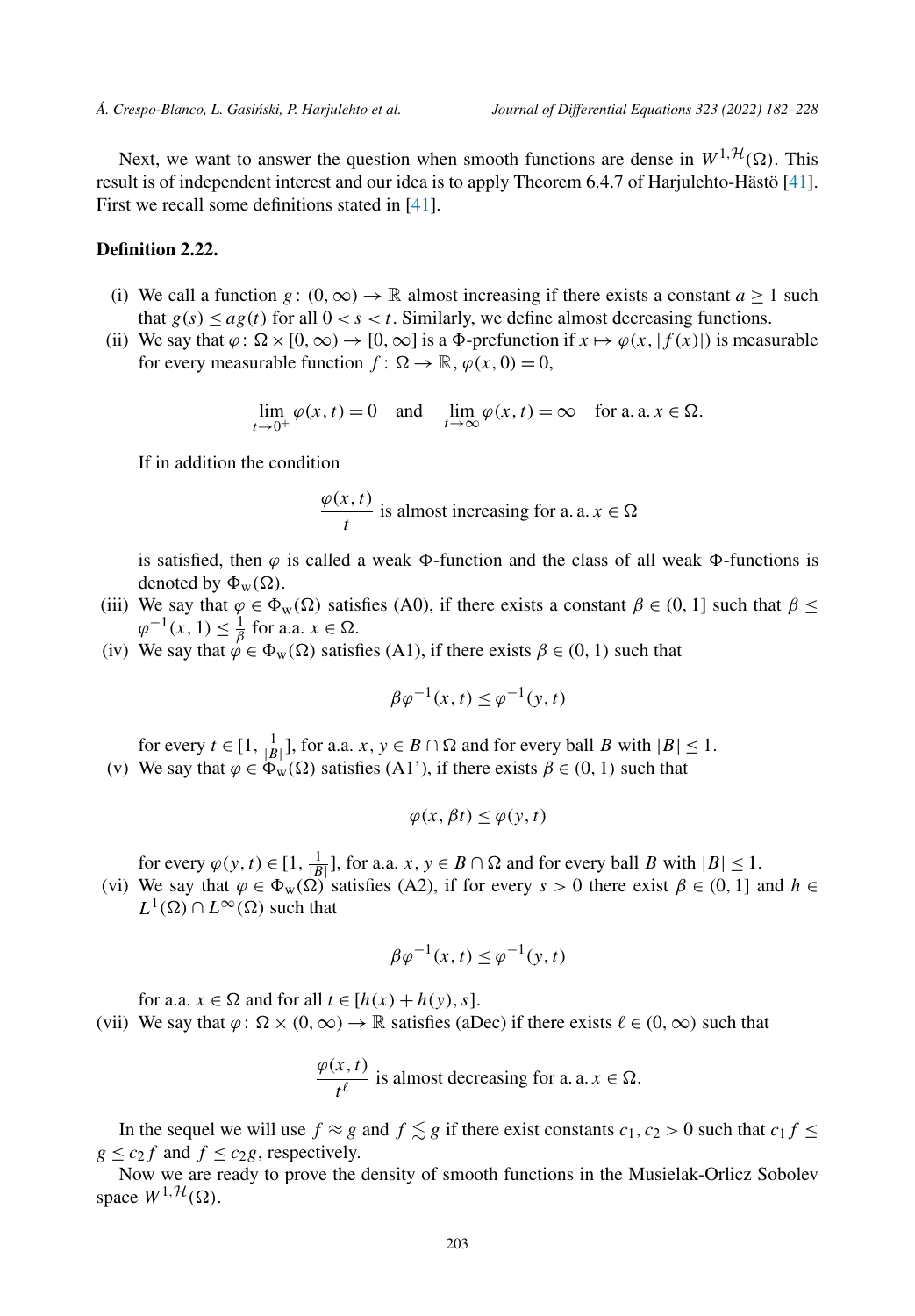<span id="page-22-0"></span>**Theorem 2.23.** *Let hypotheses* (H') *be satisfied, where* (H')(ii) *is replaced by*

$$
\frac{q_+}{p_-} \le 1 + \frac{1}{N}.\tag{2.13}
$$

*Then*  $C^{\infty}(\Omega) \cap W^{1, \mathcal{H}}(\Omega)$  *is dense in*  $W^{1, \mathcal{H}}(\Omega)$ *.* 

**Proof.** We are going to apply Theorem 6.4.7 of Harjulehto-Hästö [[41\]](#page-45-0). First note that  $\mathcal{H} \in$  $\Phi_{\rm w}(\Omega)$  (see also Definitions 2.1.2, 2.5.1 and 2.5.2 in [\[41](#page-45-0)]). Furthermore we have

$$
1 \le \mathcal{H}(x, 2) \le \left(2^{p_+} + \|\mu\|_{\infty} 2^{q_+}\right) \cdot 1 \quad \text{for all } x \in \Omega.
$$

Hence  $\mathcal{H}(x, 2) \approx 1$  and so we can apply Corollary 3.7.5 in [\[41\]](#page-45-0) which shows that H satisfies condition (A0). For  $t \in [0, s]$  we have

$$
t^{p(x)} + \mu(x)t^{q(x)} \approx t^{p(x)},
$$

where the constants depend on *s*. Hence, Lemma 4.2.5 in [\[41\]](#page-45-0) implies that condition (A2) is satisfied. Moreover, by Lemma 2.2.6 in [[41\]](#page-45-0), we know that (aDec) is satisfied since  $\mathcal{H} \in \Phi_{w}(\Omega)$ fulfills the  $\Delta_2$ -condition, see ([2.5](#page-10-0)).

It remains to show that (A1) is satisfied. First we note that since  $\mathcal{H} \in \Phi_w(\Omega)$  satisfies (A0), we know that it is enough to show that  $\mathcal{H} \in \Phi_{w}(\Omega)$  fulfills (A1'), see [\[41](#page-45-0), Corollary 4.1.6]. Therefore, we need to show that there exists  $\beta \in (0, 1)$  such that

$$
\mathcal{H}(x,\beta t) \le \mathcal{H}(y,t)
$$

for every  $\mathcal{H}(y, t) \in [1, \frac{1}{|B|}]$ , for a.a.  $x, y \in B \cap \Omega$  and for every ball *B* with  $|B| \le 1$ .

For this purpose let us fix a ball  $B \subseteq \mathbb{R}^N$  of radius  $r > 0$ , such that  $|B| \le 1$  (in particular *r* < 1). We know that  $|B| = \alpha(N)r^N$ , where  $\alpha(N) > 1$  is a constant depending only on the dimension *N*. Note that the condition

$$
\mathcal{H}(y,t) = t^{p(y)} + \mu(y)t^{q(y)} \in \left[1, \frac{1}{\alpha(N)r^N}\right]
$$
\n(2.14)

implies that

$$
t^{p_-}(1 + \|\mu\|_{\infty}) = t^{p_-} + \|\mu\|_{\infty}t^{p_-} \ge \begin{cases} t^{p(y)} + \mu(y)t^{q(y)} \ge 1, & \text{if } t \le 1, \\ 1, & \text{if } t \ge 1, \end{cases}
$$

and

$$
t^{p-} \le \begin{cases} t^{p(y)} \le t^{p(y)} + \mu(y)t^{q(y)} \le \frac{1}{\alpha(N)r^N}, & \text{if } t \ge 1, \\ \frac{1}{\alpha(N)r^N}, & \text{if } t \le 1. \end{cases}
$$

Note that the last inequality for *t* ≤ 1 is always true since  $t^{p-} \le 1 \le \frac{1}{|B|}$  as  $|B| \le 1$ . Hence, (2.14) implies in particular that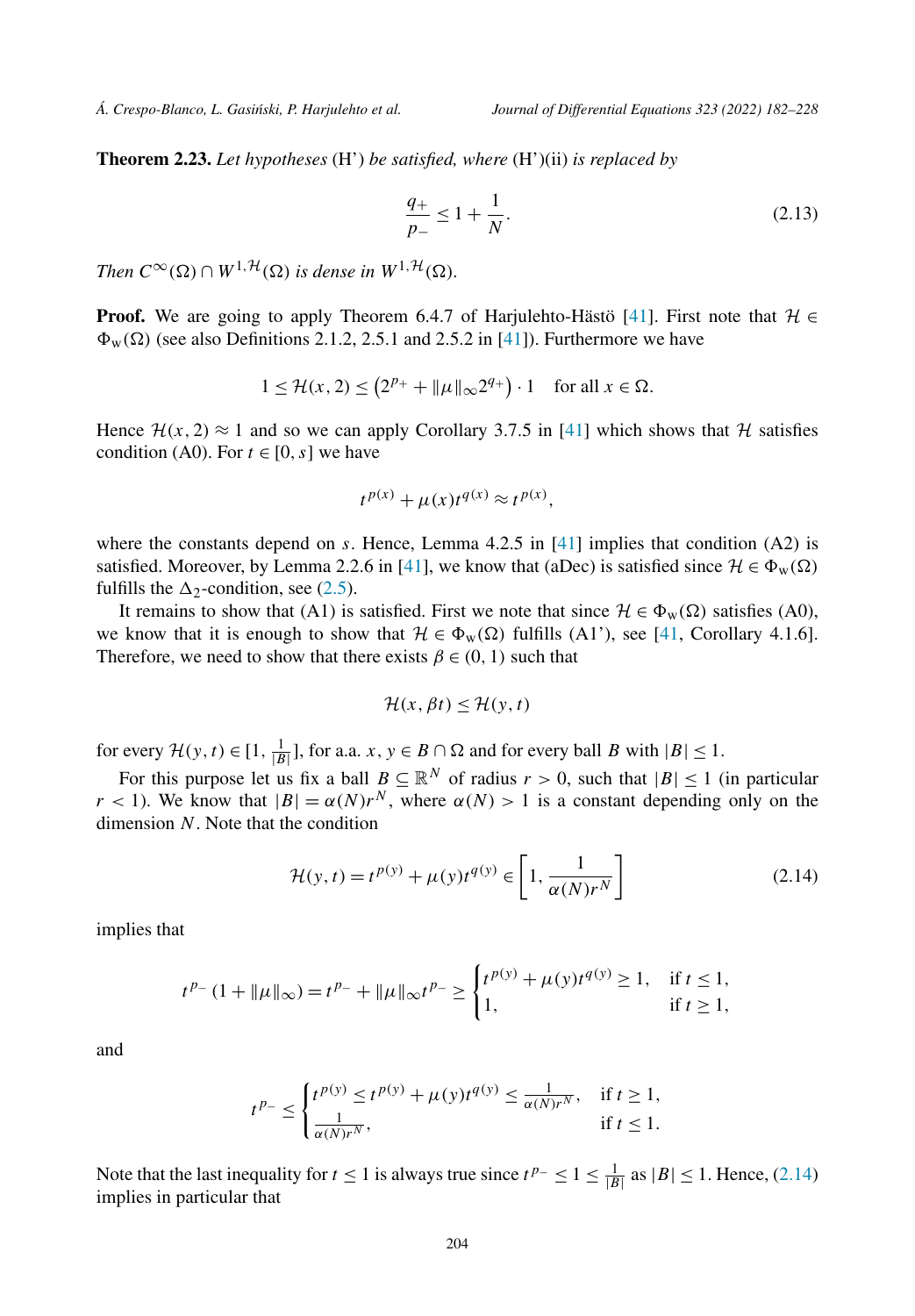<span id="page-23-0"></span>

$$
t \in \left[ \left( 1 + \|\mu\|_{\infty} \right)^{-\frac{1}{p_{-}}}, \alpha(N)^{-\frac{1}{p_{-}}}r^{-\frac{N}{p_{-}}} \right].
$$
 (2.15)

Now, it is enough to show that there exists  $\beta \in (0, 1)$  such that

$$
(\beta t)^{p(x)} + \mu(x)(\beta t)^{q(x)} \le t^{p(y)} + \mu(y)t^{q(y)}
$$
\n(2.16)

for all *t* satisfying (2.15) and almost all  $x, y \in \Omega$  such that  $|x - y| \le 2r$ .

**Claim:** For all *t* satisfying (2.15) and almost all *x*,  $y \in \Omega$  such that  $|x - y| \le 2r$  we have

$$
t^{p(x)} \le M \cdot t^{p(y)}
$$
 and  $t^{q(x)} \le M \cdot t^{q(y)}$ , (2.17)

for some constant  $M = M(N, p, q, \mu) > 0$  not depending on *x*, *y*, *t*.

So, let us fix *t* satisfying (2.15) and  $x, y \in \Omega$  such that  $|x - y| \le 2r$ . Since  $p \in C^{0,1}(\overline{\Omega})$  we have

$$
|p(x) - p(y)| \le c_p |x - y| \le 2r c_p,
$$
\n(2.18)

where  $c_p > 0$  denotes the Lipschitz constant of the function  $p$ .

Case I: If  $t \le 1$  and  $p(x) \ge p(y)$  or  $t \ge 1$  and  $p(x) \le p(y)$  then the first inequality in (2.17) holds with  $M = 1$ .

Case II: If  $t < 1$  and  $p(x) < p(y)$  then by applying (2.15) it follows that

$$
t^{p(x)} = t^{p(x)-p(y)}t^{p(y)} \le \left((1+\|\mu\|_{\infty})^{\frac{1}{p_{-}}}\right)^{p(y)-p(x)}t^{p(y)} \le (1+\|\mu\|_{\infty})^{\frac{p_{+}}{p_{-}}}t^{p(y)}.
$$

Thus the first inequality in (2.17) holds with  $M = (1 + ||\mu||_{\infty})^{\frac{p_+}{p_-}}$ .

Case III: If  $t > 1$  and  $p(x) > p(y)$  we have by using (2.15) and (2.18)

$$
t^{p(x)} = t^{p(x)-p(y)}t^{p(y)} \le \left(\alpha(N)^{-\frac{1}{p_-}}r^{-\frac{N}{p_-}}\right)^{2rc_p}t^{p(y)} \le \left(\alpha(N)^{-\frac{2c_p}{p_-}}\right)^r (r^r)^{-\frac{2Nc_p}{p_-}}t^{p(y)}.
$$

Note that the function  $\delta(r) = (\alpha(N)^{-\frac{2c_p}{p_-}})^r (r^r)^{-\frac{2Nc_p}{p_-}}$  is strictly positive and continuous on the interval  $\left[0, \frac{1}{\alpha(N)^{\frac{1}{N}}} \right]$ where  $\delta(0) = 1$ . Hence it attains its maximum at some  $r_0 \in \left[0, \frac{1}{\alpha(N)^{\frac{1}{N}}} \right]$  . Then the first inequality in (2.17) holds for  $M = \delta(r_0) > 0$ . The second inequality in (2.17) can be done in an analogous way again via three cases. Taking *M* as the maximum of the six cases shows the assertion of the Claim.

Let us now prove (2.16). Since  $\mu \in C^{0,1}(\overline{\Omega})$  and  $|x - y| \le 2r$  we have

$$
|\mu(x) - \mu(y)| \le c_{\mu}|x - y| \le 2c_{\mu}r,
$$
\n(2.19)

where  $c_{\mu} > 0$  is the Lipschitz constant of the function  $\mu$ .

Let us start with the left hand side of (2.16). Since  $\beta \in (0, 1)$  and taking (2.17) as well as (2.19) into account, we get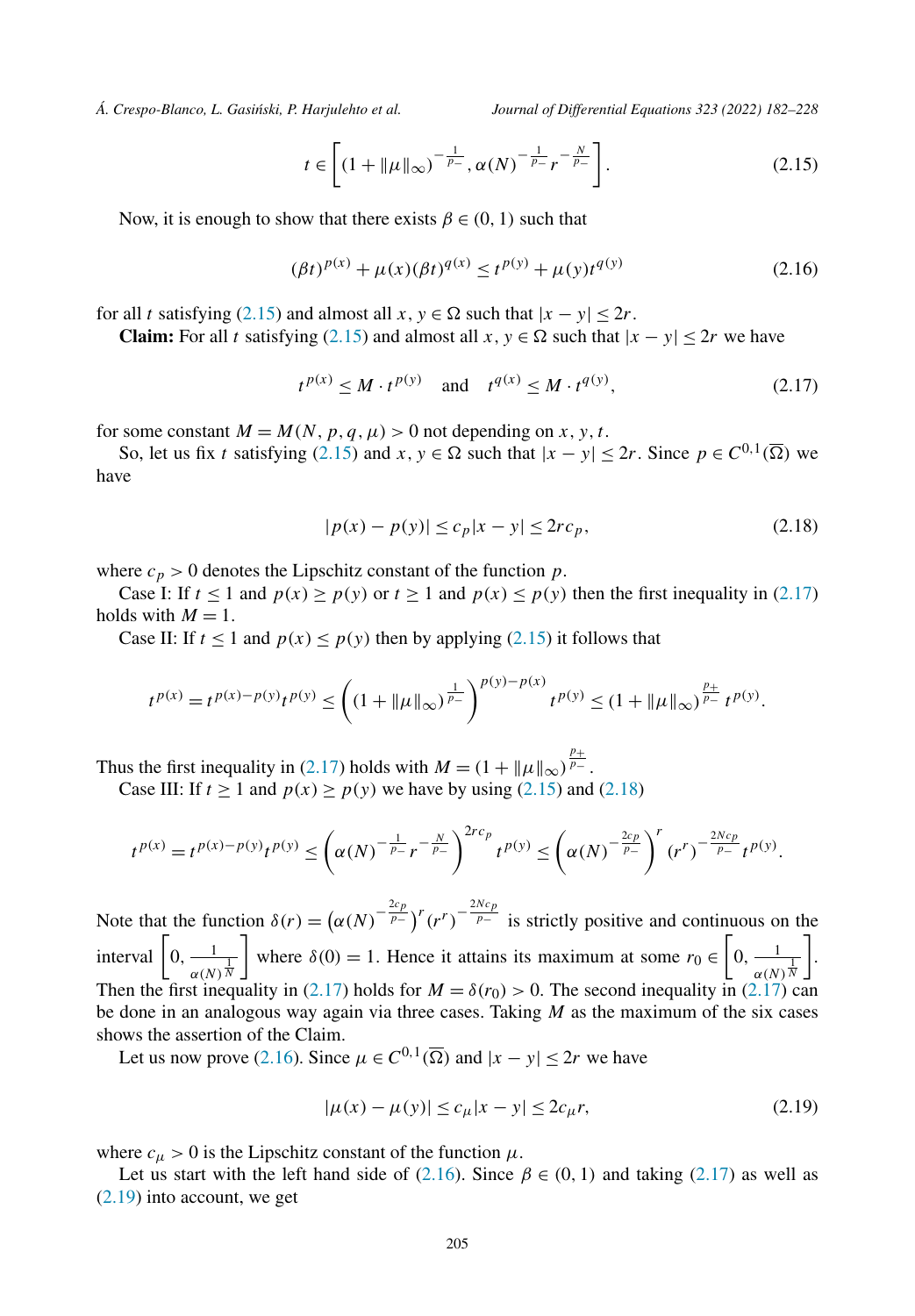<span id="page-24-0"></span>

$$
(\beta t)^{p(x)} + \mu(x)(\beta t)^{q(x)} \le \beta^{p} - t^{p(x)} + \mu(x)\beta^{p} - t^{q(x)}
$$
  
\n
$$
\le \beta^{p} - M\left(t^{p(y)} + \mu(x)t^{q(y)}\right)
$$
  
\n
$$
\le \beta^{p} - M\left(t^{p(y)} + \mu(y)t^{q(y)} + 2c_{\mu}rt^{q(y)}\right)
$$
  
\n
$$
\le \beta^{p} - M\left(t^{p(y)} + 2c_{\mu}rt^{q(y)}\right) + \mu(y)t^{q(y)},
$$
\n(2.20)

where the last inequality holds providing  $\beta < M^{-\frac{1}{p_-}}$ . Continuing (2.20) and applying [\(2.15\)](#page-23-0) we have

$$
(\beta t)^{p(x)} + \mu(x)(\beta t)^{q(x)} \le \beta^{p_{-}} M t^{p(y)} \left( 1 + 2c_{\mu} r t^{q(y)-p(y)} \right) + \mu(y) t^{q(y)}
$$
  
\n
$$
\le \beta^{p_{-}} M t^{p(y)} \left( 1 + 2c_{\mu} r \left( \alpha(N)^{-\frac{1}{p_{-}}} r^{-\frac{N}{p_{-}}} \right)^{q_{+} - p_{-}} \right) + \mu(y) t^{q(y)}
$$
  
\n
$$
= \beta^{p_{-}} M t^{p(y)} \left( 1 + 2c_{\mu} \alpha(N)^{-\frac{q_{+}}{p_{-}}} + 1 r^{1+N-N\frac{q_{+}}{p_{-}}} \right) + \mu(y) t^{q(y)}.
$$
\n(2.21)

From [\(2.13\)](#page-22-0) we have  $1 + N - N \frac{q_+}{p_-} \ge 0$ . Using this we may continue (2.21) since  $r < 1$  as follows

$$
(\beta t)^{p(x)} + \mu(x)(\beta t)^{q(x)} \leq \beta^{p-} M t^{p(y)} \left( 1 + 2c_{\mu} \alpha(N)^{-\frac{q_+}{p_-}+1} \right) + \mu(y) t^{q(y)}.
$$

Choosing  $\beta > 0$  small enough, namely

$$
\beta < M^{-\frac{1}{p_-}} \left( 1 + 2c_\mu \alpha(N)^{-\frac{q_+}{p_-}+1} \right)^{-\frac{1}{p_-}},
$$

we see that [\(2.16\)](#page-23-0) holds. Note that the choice of  $\beta$  depends only on *N*, *p*, *q* and  $\mu$ . Therefore,  $\mathcal{H} \in$  $\Phi_w(\Omega)$  satisfies (A1') and so (A1). The assertion of the proposition follows now from Theorem 6.4.7 of Harjulehto-Hästö  $[41]$  $[41]$ .  $\Box$ 

A careful reading of the proof of Theorem [2.23](#page-22-0) shows that the boundedness of  $\Omega$  is not used. This leads to the following result.

**Theorem 2.24.** Let hypotheses (H') be satisfied, where  $\Omega \subseteq \mathbb{R}^N$ ,  $N \geq 2$  is an unbounded domain,  $0 \leq \mu(\cdot) \in L^{\infty}(\Omega) \cap C^{0,1}(\overline{\Omega})$  and condition (H)(ii) is replaced by

$$
\frac{q_+}{p_-} \le 1 + \frac{1}{N}.
$$

*Then*  $C^{\infty}(\Omega) \cap W^{1, \mathcal{H}}(\Omega)$  *is dense in*  $W^{1, \mathcal{H}}(\Omega)$ *.* 

Next, we are going to prove the density under weaker assumptions as in the Theorems [2.23](#page-22-0) and 2.24. First we recall the following definition.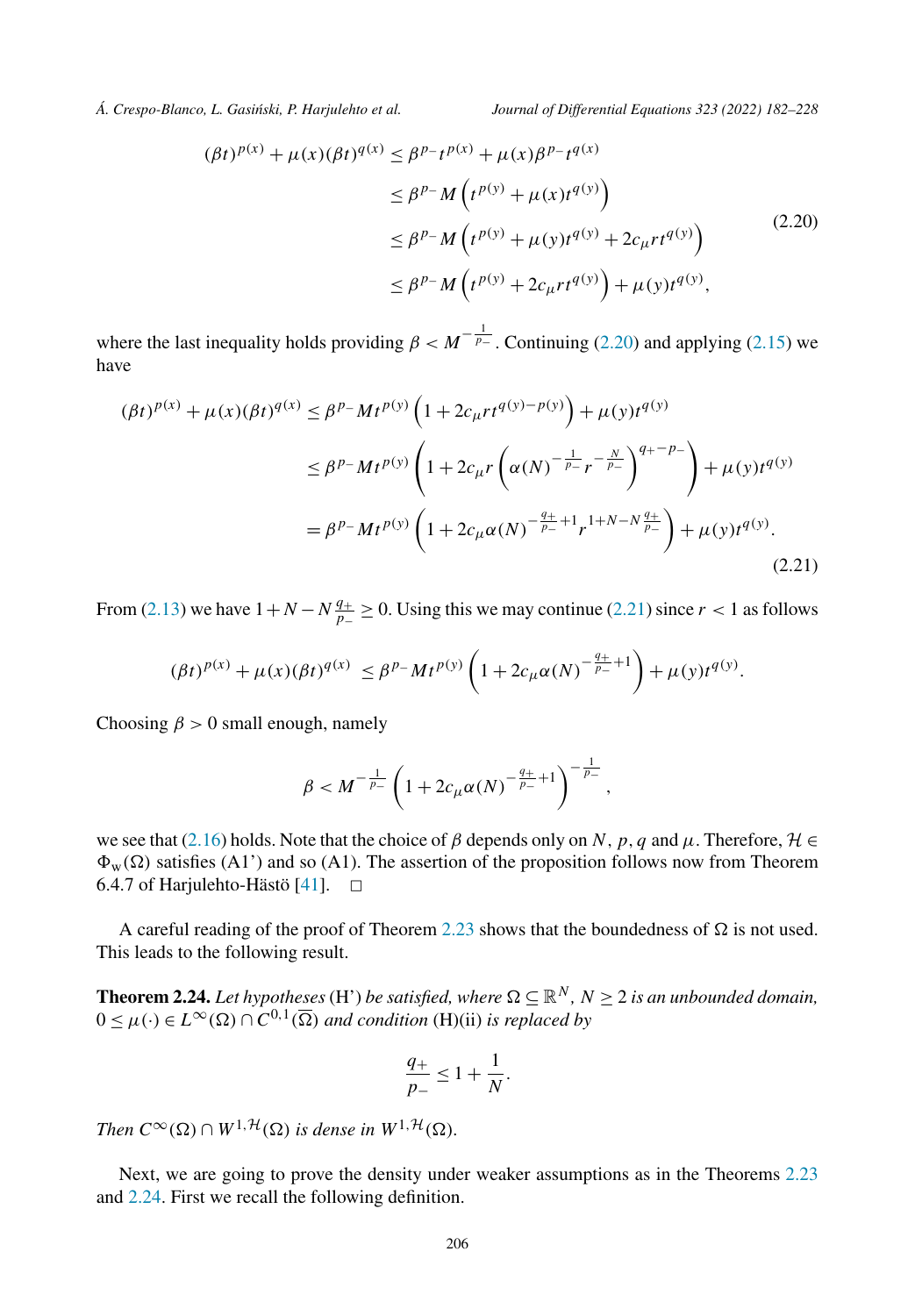<span id="page-25-0"></span>**Definition 2.25.** We say that a function  $g: \Omega \to \mathbb{R}$  satisfies the log-Hölder decay condition if there exists  $g_{\infty} \in \mathbb{R}$  and a constant  $c_g > 0$  such that

$$
|g(x) - g_{\infty}| \le \frac{c_g}{\log(e + |x|)} \quad \text{for all } x \in \Omega.
$$

We suppose the following conditions which are weaker than  $(H')$ :

(H")  $\Omega \subseteq \mathbb{R}^N$ ,  $N \ge 2$ , is an unbounded domain,  $0 \le \mu(\cdot) \in L^\infty(\Omega)$  and  $p: \Omega \to [1, \infty)$ ,  $q: \Omega \to [1, \infty)$  are bounded functions that are log-Hölder continuous and satisfy the log-Hölder decay condition with  $p(x) \leq q(x)$  for all  $x \in \Omega$ .

We start with a characterization of condition  $(A1)$ .

**Proposition 2.26.** *Let hypotheses* (H") *be satisfied. Then*  $\mathcal{H}(x,t) = t^{p(x)} + \mu(x)t^{q(x)}$  *satisfies condition* (A1) *if and only if there exists a constant*  $\beta > 0$  *such that* 

$$
\beta \mu(y)^{\frac{1}{q(y)}} \leq |x-y|^{N(\frac{1}{p(y)} - \frac{1}{q(y)})} + \mu(x)^{\frac{1}{q(x)}}
$$

*for every*  $x, y \in \Omega$ .

**Proof.** Let us first observe that  $\mathcal{H}(x,t) \approx \max\{t^{p(x)}, \mu(x)t^{q(x)}\}$  and hence

$$
\mathcal{H}^{-1}(x,t) \approx \min\left\{t^{\frac{1}{p(x)}}, \left(\frac{t}{\mu(x)}\right)^{\frac{1}{q(x)}}\right\}.
$$

After dividing by  $t^{\frac{1}{q(y)}}$  condition (A1) becomes

$$
\beta \min \left\{ t^{\frac{1}{p(x)} - \frac{1}{q(y)}}, \mu(x)^{-\frac{1}{q(x)}} t^{\frac{1}{q(x)} - \frac{1}{q(y)}} \right\} \leq \min \left\{ t^{\frac{1}{p(y)} - \frac{1}{q(y)}}, \mu(y)^{-\frac{1}{q(y)}} \right\}
$$

for  $x, y \in B \cap \Omega, |B| \leq 1$  and  $t \in \left[1, \frac{1}{|B|}\right]$ .

If  $p(x) \leq p(y)$ , then

$$
t^{\frac{1}{p(x)}} \leq t^{\frac{1}{p(x)} - \frac{1}{p(y)}} t^{\frac{1}{p(y)}} \leq |B|^{\frac{1}{p(y)} - \frac{1}{p(x)}} t^{\frac{1}{p(y)}} \lesssim t^{\frac{1}{p(y)}},
$$

where we have used the log-Hölder continuity of  $\frac{1}{p}$  and  $t \in \left[1, \frac{1}{|B|}\right]$ , see Lemma 4.16 in Diening-Harjulehto-Hästö-Růžička [\[25](#page-44-0)]. If  $p(x) \ge p(y)$ , then  $t^{\frac{1}{p(x)}} \le t^{\frac{1}{p(y)}}$  since  $t \ge 1$ . Similarly we obtain by the log-Hölder continuity that  $t^{\frac{1}{q(x)} - \frac{1}{q(y)}} \leq C$ .

Thus for (A1) we need to verify that

$$
\beta \min \left\{ t^{\frac{1}{p(y)} - \frac{1}{q(y)}}, \mu(x)^{-\frac{1}{q(x)}} \right\} \leq \min \left\{ t^{\frac{1}{p(y)} - \frac{1}{q(y)}}, \mu(y)^{-\frac{1}{q(y)}} \right\}
$$

for  $x, y \in B \cap \Omega, |B| \leq 1$  and  $t \in \left[1, \frac{1}{|B|}\right]$ .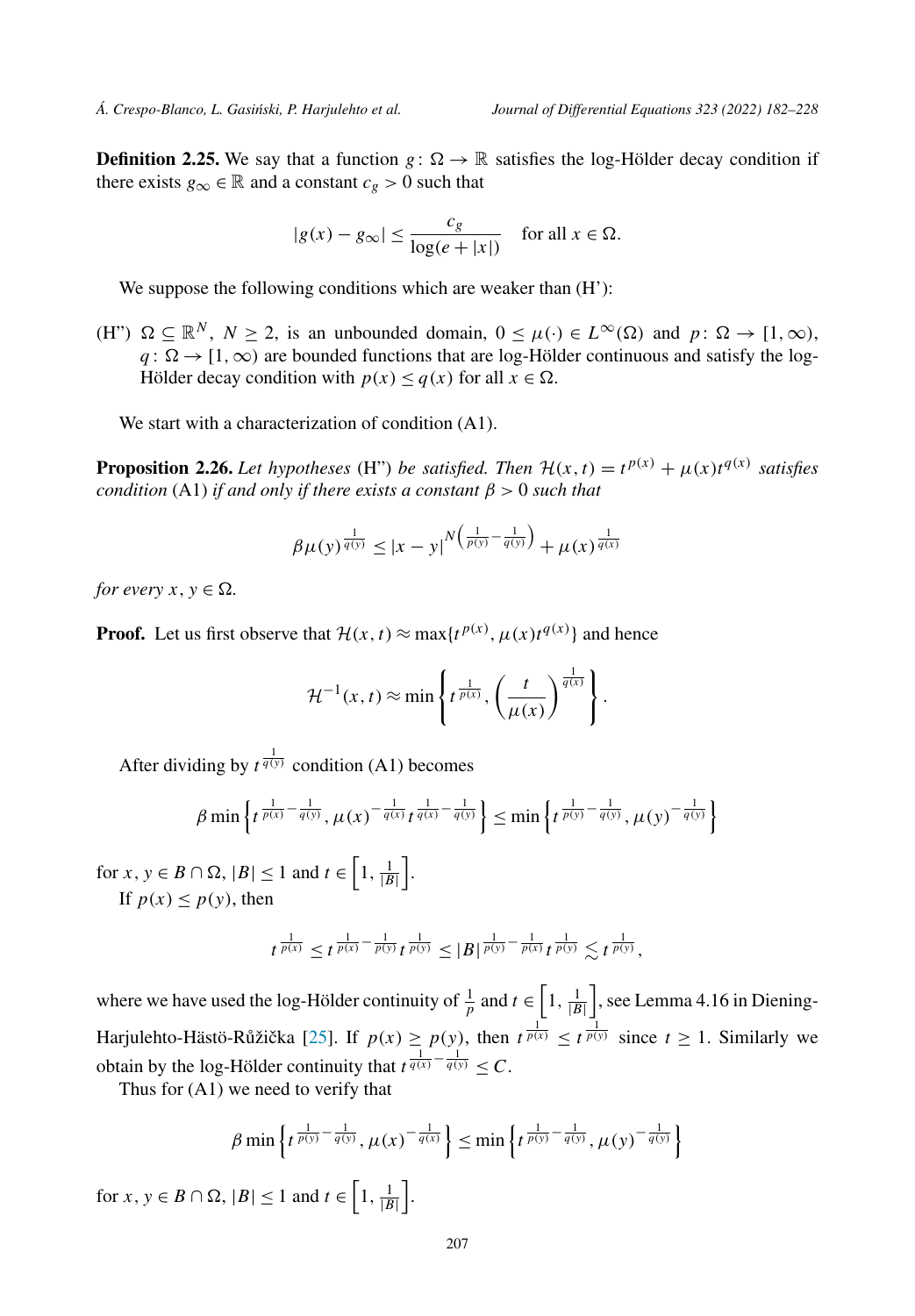<span id="page-26-0"></span>We may assume that diam(B)  $\leq 2|x-y|$ . The case  $\mu(y)^{-\frac{1}{q(y)}} \geq t^{\frac{1}{p(y)} - \frac{1}{q(y)}}$  is trivial, so the condition is equivalent to

$$
\beta \min \left\{ t^{\frac{1}{p(y)} - \frac{1}{q(y)}}, \mu(x)^{-\frac{1}{q(x)}} \right\} \le \mu(y)^{-\frac{1}{q(y)}}
$$

for  $\mu(y)^{-\frac{1}{q(y)}} < t^{\frac{1}{p(y)}-\frac{1}{q(y)}}$ . Since the exponent of *t* is positive, we only need to check the inequality for the upper bound of *t*, namely  $t = \frac{1}{|B|}$ . Moreover,  $|B| \approx |x - y|^N$ . Thus the condition is further equivalent to

$$
\beta \min \left\{ |x - y|^{-N \left( \frac{1}{p(y)} - \frac{1}{q(y)} \right)}, \mu(x)^{-\frac{1}{q(x)}} \right\} \le \mu(y)^{-\frac{1}{q(y)}},
$$

that is, equivalent to

$$
\beta \mu(y)^{\frac{1}{q(y)}} \leq \max \left\{ |x-y|^{N(\frac{1}{p(y)} - \frac{1}{q(y)})}, \mu(x)^{\frac{1}{q(x)}} \right\} \approx |x-y|^{N(\frac{1}{p(y)} - \frac{1}{q(y)})} + \mu(x)^{\frac{1}{q(x)}}. \quad \Box
$$

Next we can give a sufficient condition for  $\mathcal{H}(\cdot, \cdot)$  to satisfy assumption (A1).

**Proposition 2.27.** Let hypotheses (H") be satisfied and let in addition  $q: \Omega \to [1, \infty)$  be  $\frac{\alpha}{q-1}$ Hölder continuous and  $\mu\colon \Omega\to [0,\infty)$  be  $\alpha$  -Hölder continuous. If  $\frac{q(x)}{p(x)}\leq 1+\frac{\alpha}{N}$ , then  $\mathcal{H}(x,t)=0$  $t^{p(x)} + \mu(x)t^{q(x)}$  *satisfies condition* (A1)*.* 

**Proof.** From Proposition [2.26](#page-25-0) we know that (A1) holds with  $\beta = 1$  if

$$
\left|\mu(x)^{\frac{1}{q(x)}} - \mu(y)^{\frac{1}{q(y)}}\right| \leq |x-y|^{N\gamma}
$$

for all *x* and *y* with  $|x - y| \le 1$  where  $\gamma = \max\left\{\frac{1}{p(y)} - \frac{1}{q(y)}, \frac{1}{p(x)} - \frac{1}{q(x)}\right\}$ . We may assume that  $\frac{1}{p(y)} - \frac{1}{q(y)} \ge \frac{1}{p(x)} - \frac{1}{q(x)}$ . First we use the triangle inequality to obtain

$$
\left| \mu(x)^{\frac{1}{q(x)}} - \mu(y)^{\frac{1}{q(y)}} \right| = \left| \mu(x)^{\frac{1}{q(x)}} - \mu(x)^{\frac{1}{q(y)}} + \mu(x)^{\frac{1}{q(y)}} - \mu(y)^{\frac{1}{q(y)}} \right|
$$
  
 
$$
\leq \left| \mu(x)^{\frac{1}{q(x)}} - \mu(x)^{\frac{1}{q(y)}} \right| + \left| \mu(x)^{\frac{1}{q(y)}} - \mu(y)^{\frac{1}{q(y)}} \right|.
$$
 (2.22)

We estimate the first term on the right-hand side of (2.22). To this end, let  $f(t) = a^t$ . Then, by the mean value theorem,  $f(v) - f(u) = f'(\xi)(v - u)$  for some  $\xi$  between *u* and *v*. We choose  $a = \mu(x), u = \frac{1}{q(x)}$  and  $v = \frac{1}{q(y)}$ . Then  $a \in [0, ||\mu||_{\infty}]$  and  $u, v \in [\frac{1}{q_+}, 1]$ .

Next we show that  $|f'(\xi)|$  is bounded. If  $a \ge 1$ , then

$$
\left|f'(\xi)\right| = a^{\xi} \ln(a) \leq \|\mu\|_{\infty} \ln(\|\mu\|_{\infty}).
$$

For  $a \in [0, 1)$  we obtain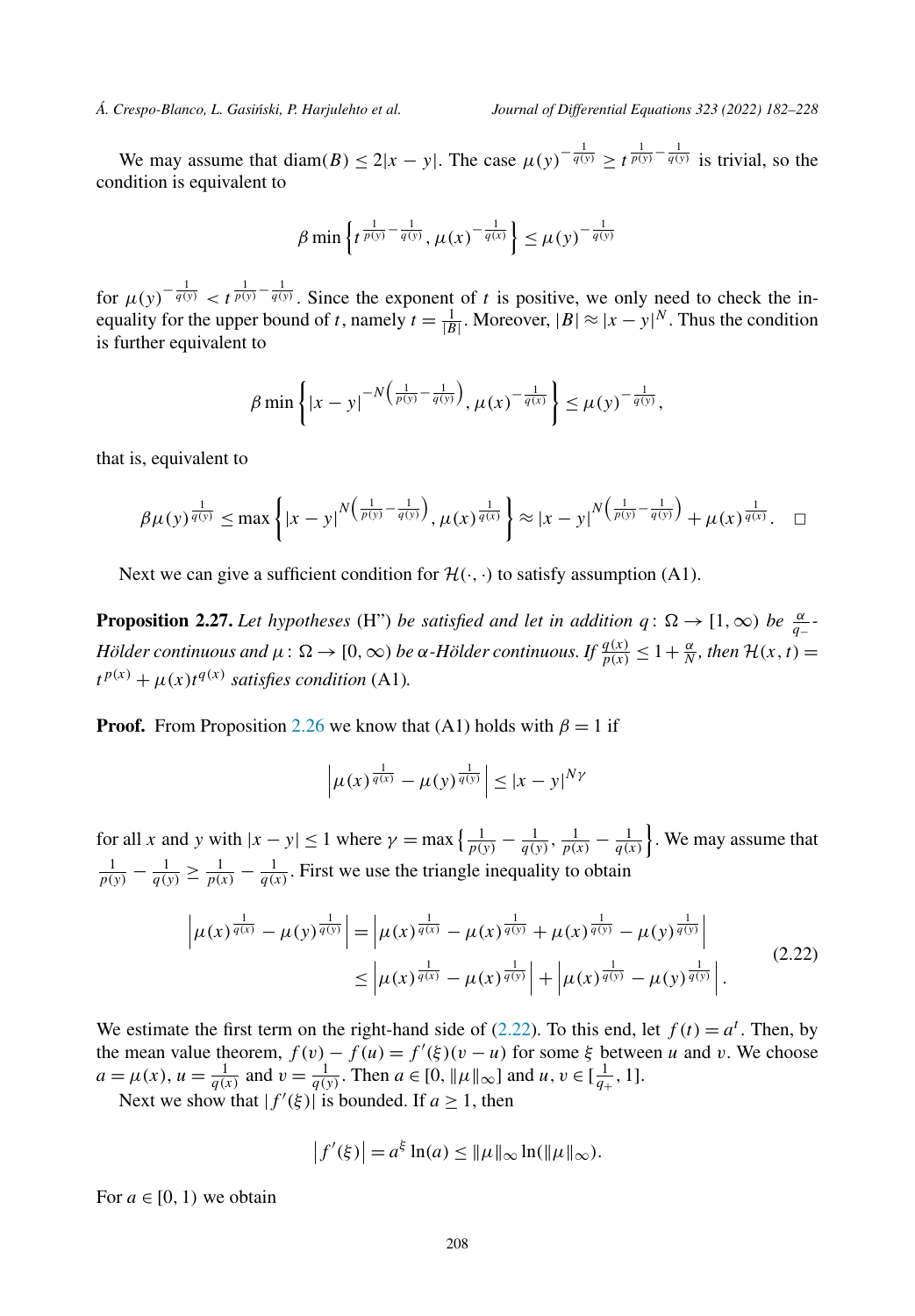<span id="page-27-0"></span>

$$
|f'(\xi)| = -a^{\xi} \ln(a) \le -a^{\frac{1}{q_+}} \ln(a).
$$

A simple calculation shows that  $a \mapsto -a^{\frac{1}{q_+}} \ln(a)$  got it largest value in [0, 1] at  $e^{-q_+}$ . Hence  $|f'(\xi)| \leq \frac{q_+}{e}$ . Thus we have

$$
\left| \mu(x)^{\frac{1}{q(x)}} - \mu(x)^{\frac{1}{q(y)}} \right| = |f(v) - f(u)| \le c \left| \frac{1}{q(x)} - \frac{1}{q(y)} \right|
$$
  
 
$$
\le c|q(y) - q(x)| \le cc_q |x - y|^{\frac{\alpha}{q-}},
$$
 (2.23)

where *c* is a constant depending on *a* and *q*, the constant  $c_q$  is from the  $\frac{\alpha}{q_1}$ -Hölder continuity of *q* and  $|x - y| \leq 1$ .

From  $\frac{q(x)}{p(x)} \leq 1 + \frac{\alpha}{N}$  we obtain

$$
N\left(\frac{1}{p(y)} - \frac{1}{q(y)}\right) \le \frac{N}{q(y)}\left(\frac{q(y)}{p(y)} - 1\right) \le \frac{N}{q(y)}\frac{\alpha}{N} \le \frac{\alpha}{q_{-}}.\tag{2.24}
$$

Combining  $(2.23)$  and  $(2.24)$  gives

$$
\left|\mu(x)^{\frac{1}{q(x)}} - \mu(x)^{\frac{1}{q(y)}}\right| \leq c \left(\|a\|_{\infty}, q_{+}\right) c_{q} |x-y|^{N\left(\frac{1}{p(y)} - \frac{1}{q(y)}\right)}.
$$

Let us now estimate the second term of the right-hand side of  $(2.22)$ . We use the inequality  $|x^r - y^r| \le |x - y|^r$ , where  $x, y \ge 0$  and  $r \in (0, 1]$ , in order to obtain

$$
\left|\mu(x)^{\frac{1}{q(y)}} - \mu(y)^{\frac{1}{q(y)}}\right| \le |\mu(x) - \mu(y)|^{\frac{1}{q(y)}} \le c_{\mu}^{\frac{1}{q_{-}}} |x - y|^{\frac{\alpha}{q(y)}},\tag{2.25}
$$

where the constant  $c_{\mu}$  is from the *α*-Hölder continuity of  $\mu$ .

From  $\frac{q(x)}{p(x)} \leq 1 + \frac{\alpha}{N}$  we obtain

$$
N\left(\frac{1}{p(y)} - \frac{1}{q(y)}\right) \le \frac{N}{q(y)}\left(\frac{q(y)}{p(y)} - 1\right) \le \frac{N}{q(y)}\frac{\alpha}{N} = \frac{\alpha}{q(y)}.\tag{2.26}
$$

Combining  $(2.25)$  and  $(2.26)$  gives

$$
\left|\mu(x)^{\frac{1}{q(y)}} - \mu(y)^{\frac{1}{q(y)}}\right| \leq c_{\mu}^{\frac{1}{q-1}}|x-y|^{N\left(\frac{1}{p(y)} - \frac{1}{q(y)}\right)}.\quad \Box
$$

Now we are ready to prove the density of the smooth functions in the Musielak-Orlicz Sobolev space  $W^{1,\mathcal{H}}(\Omega)$  when  $\Omega$  is unbounded under the assumptions (H").

**Theorem 2.28.** Let hypotheses (H") be satisfied and let in addition  $q: \Omega \to [1, \infty)$  be  $\frac{\alpha}{q-1}$ *Hölder continuous and*  $\mu$ :  $\Omega \to [0, \infty)$  *be α-Hölder continuous.* If  $\frac{q(x)}{p(x)} \leq 1 + \frac{\alpha}{N}$ *, then*  $C^{\infty}(\Omega) \cap W^{1, \mathcal{H}}(\Omega)$  *is dense in*  $W^{1, \mathcal{H}}(\Omega)$ *.*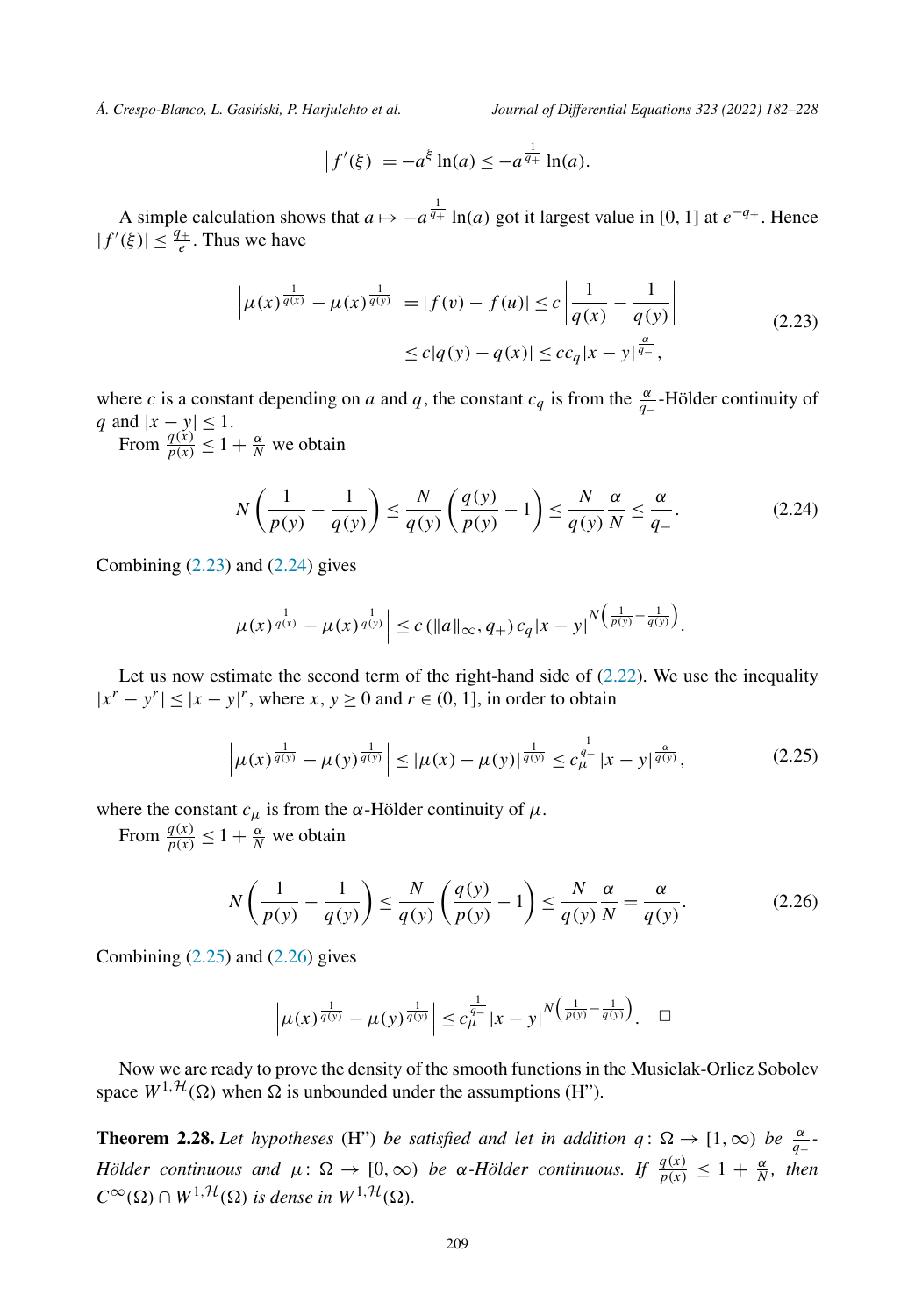<span id="page-28-0"></span>**Proof.** As in Theorem [2.23](#page-22-0) we will show the result by applying Theorem 6.4.7 of Harjulehto-Hästö [\[41](#page-45-0)]. In the same way as in Theorem [2.23](#page-22-0) we know that  $\mathcal{H} \in \Phi_w(\Omega)$  fulfills (A0), (A2) and (aDec). Finally, from Proposition [2.27](#page-26-0) we know that (A1) is satisfied and the assertion of the theorem follows.  $\Box$ 

**Remark 2.29.** Note that for bounded domains the log-Hölder condition (local condition) in (H") is enough, we do not need the log-Hölder decay condition (condition near infinity).

Comparison the assumptions of Theorems [2.23](#page-22-0) and [2.28](#page-27-0) for bounded domains with Lipschitz boundary, we see that the assumptions in Theorem [2.28](#page-27-0) are weaker than those in Theorem [2.23.](#page-22-0) Indeed the Lipschitz continuity can be replaced by certain Hölder or log-Hölder conditions and the inequality  $(2.13)$  $(2.13)$  implies

$$
\frac{q(x)}{p(x)} \le 1 + \frac{1}{N} \quad \text{for all } x \in \overline{\Omega} \text{ and for } \alpha = 1.
$$

In the unbounded case the situation is a bit different. The assumptions of Theorem [2.24](#page-24-0) imply the ones of Theorem [2.28](#page-27-0) except the log-Hölder decay condition. Indeed, Lipschitz continuity does not imply the log-Hölder decay condition.

Let us now comment on the well-known eigenvalue problem for the *r*-Laplacian with homogeneous Dirichlet boundary condition and  $1 < r < \infty$  defined by

$$
-\Delta_r u = \lambda |u|^{r-2}u \quad \text{in } \Omega,
$$
  
 
$$
u = 0 \quad \text{on } \partial\Omega.
$$
 (2.27)

It is known that the first eigenvalue  $\lambda_{1,r}$  of (2.27) is positive, simple, and isolated. Moreover, it can be variationally characterized through

$$
\lambda_{1,r} = \inf_{u \in W^{1,r}(\Omega)} \left\{ \int_{\Omega} |\nabla u|^r dx : \int_{\Omega} |u|^r dx = 1 \right\},\tag{2.28}
$$

see Lê [\[46](#page-45-0)]. We will make use of the first eigenvalue in the statements of Theorems [4.4](#page-40-0) and [4.6.](#page-42-0) We now recall some definitions that we will use in the sequel.

**Definition 2.30.** Let *X* be a reflexive Banach space,  $X^*$  its dual space and denote by  $\langle \cdot, \cdot \rangle$  its duality pairing. Let  $A: X \rightarrow X^*$ , then *A* is called

- (i) to satisfy the  $(S_+)$ -property if  $u_n \rightharpoonup u$  in *X* and lim sup $_{n \to \infty}$  $\langle Au_n, u_n u \rangle \le 0$  imply  $u_n \to$ *u* in *X*;
- (ii) pseudomonotone if  $u_n \rightharpoonup u$  in *X* and lim sup<sub> $n \rightarrow \infty$ </sub> $\langle Au_n, u_n u \rangle \le 0$  imply

$$
\liminf_{n \to \infty} \langle Au_n, u_n - v \rangle \ge \langle Au, u - v \rangle \quad \text{for all } v \in X;
$$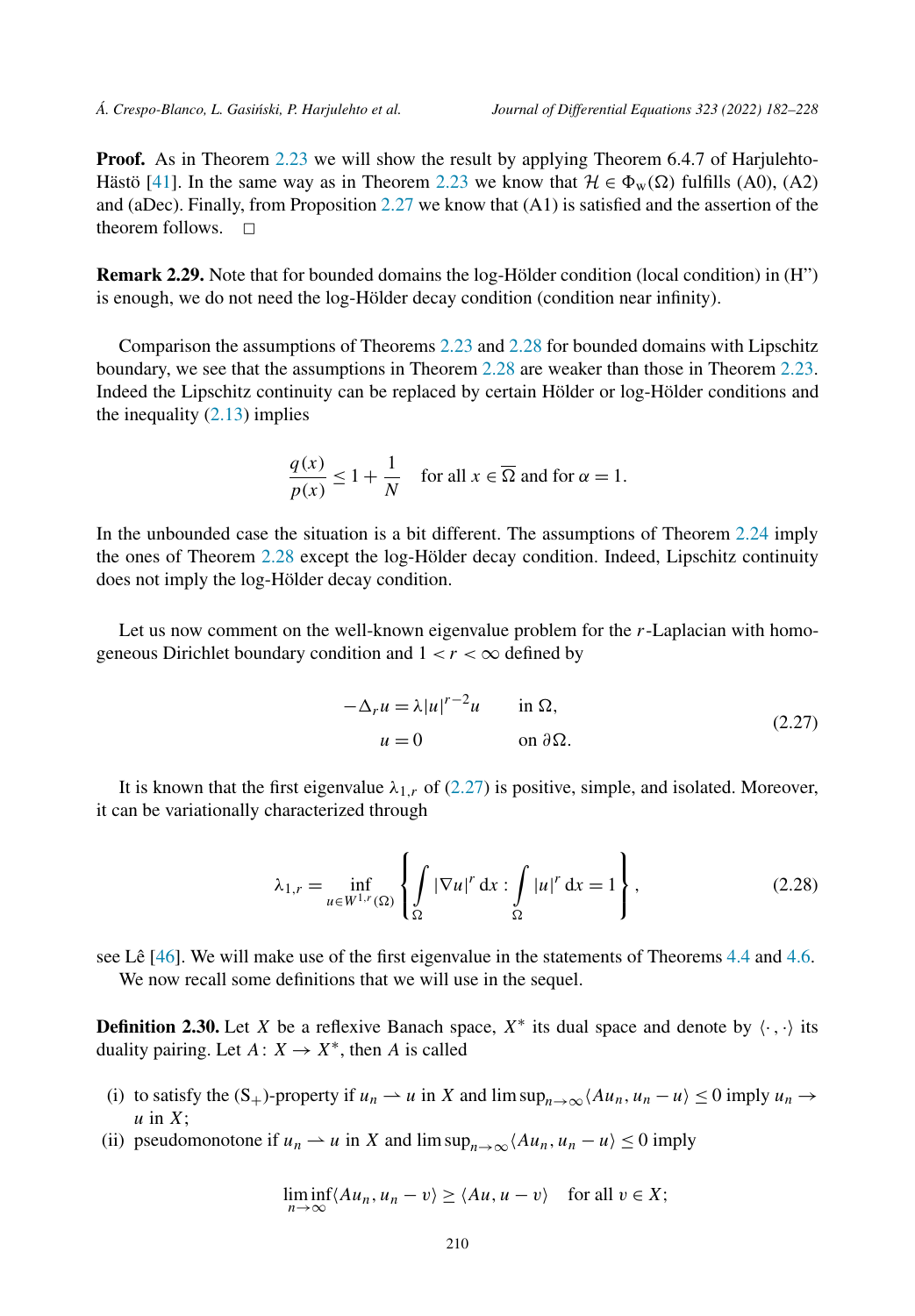<span id="page-29-0"></span>(iii) coercive if there exists some function *g* :  $[0, \infty) \to \mathbb{R}$  such that  $\lim_{t \to +\infty} g(t) = +\infty$  and

$$
\frac{\langle Au, u \rangle}{\|u\|_X} \ge g(\|u\|_X) \text{ for all } u \in X.
$$

**Remark 2.31.** Note that if the operator  $A: X \rightarrow X^*$  is bounded, then the definition of pseu-domonotonicity in Definition [2.30](#page-28-0) (ii) is equivalent to  $u_n \rightharpoonup u$  in *X* and lim sup<sub>n→∞</sub> $\langle Au_n, u_n$  $u \geq 0$  imply  $Au_n \rightharpoonup Au$  and  $\langle Au_n, u_n \rangle \rightarrow \langle Au, u \rangle$ . We will use this equivalent condition for bounded operators in Section [4.](#page-39-0)

Our existence result is based on the following surjectivity result for pseudomonotone operators, see, for example, Papageorgiou-Winkert [[58,](#page-45-0) Theorem 6.1.57].

**Theorem 2.32.** *Let X be a real, reflexive Banach space, let*  $A: X \rightarrow X^*$  *be a pseudomonotone, bounded,* and *coercive operator,* and  $b \in X^*$ *. Then,* a *solution of the equation*  $Au = b$  *exists.* 

# **3. Properties of the variable exponent double phase operator**

In this section we introduce the new double phase operator *A* related to our problem ([1.6](#page-3-0)) and its corresponding energy functional *I* given in [\(1.3\)](#page-1-0). To this end, let  $A: W_0^{1, H}(\Omega) \to W_0^{1, H}(\Omega)^*$ be given by

$$
\langle A(u), v \rangle_{\mathcal{H}} = \int_{\Omega} \left( |\nabla u|^{p(x)-2} \nabla u \cdot \nabla v + \mu(x) |\nabla u|^{q(x)-2} \nabla u \cdot \nabla v \right) dx,
$$

for all  $u, v \in W_0^{1, H}(\Omega)$ , where  $\langle \cdot, \cdot \rangle_H$  denotes the duality pairing between  $W_0^{1, H}(\Omega)$  and its dual space  $W_0^{1, H}(\Omega)^*$ . As mentioned in the Introduction, the energy functional  $I: W_0^{1, H}(\Omega) \to \mathbb{R}$ related to *A* is given by

$$
I(u) = \int_{\Omega} \left( \frac{|\nabla u|^{p(x)}}{p(x)} + \mu(x) \frac{|\nabla u|^{q(x)}}{q(x)} \right) dx
$$

for all  $u \in W_0^{1, \mathcal{H}}(\Omega)$ .

**Proposition 3.1.** *Let hypothesis* ([2.4](#page-10-0)) *be satisfied. Then the functional I is well-defined and of class*  $C^1$  *with*  $I'(u) = A(u)$ *.* 

**Proof.** The energy functional *I* is well defined for any  $u \in W_0^{\mathcal{H}}(\Omega)$  since

$$
0 \leq \frac{\rho_{\mathcal{H}}(\nabla u)}{q_+} \leq I(u) \leq \frac{\rho_{\mathcal{H}}(\nabla u)}{p_-} < \infty.
$$

The Gateaux derivative is given by *A* since for any  $u, h \in W_0^H(\Omega)$ , some  $t \in \mathbb{R}$  and some  $\theta_{x,t} \in (0, 1)$  given by the Mean Value Theorem, we have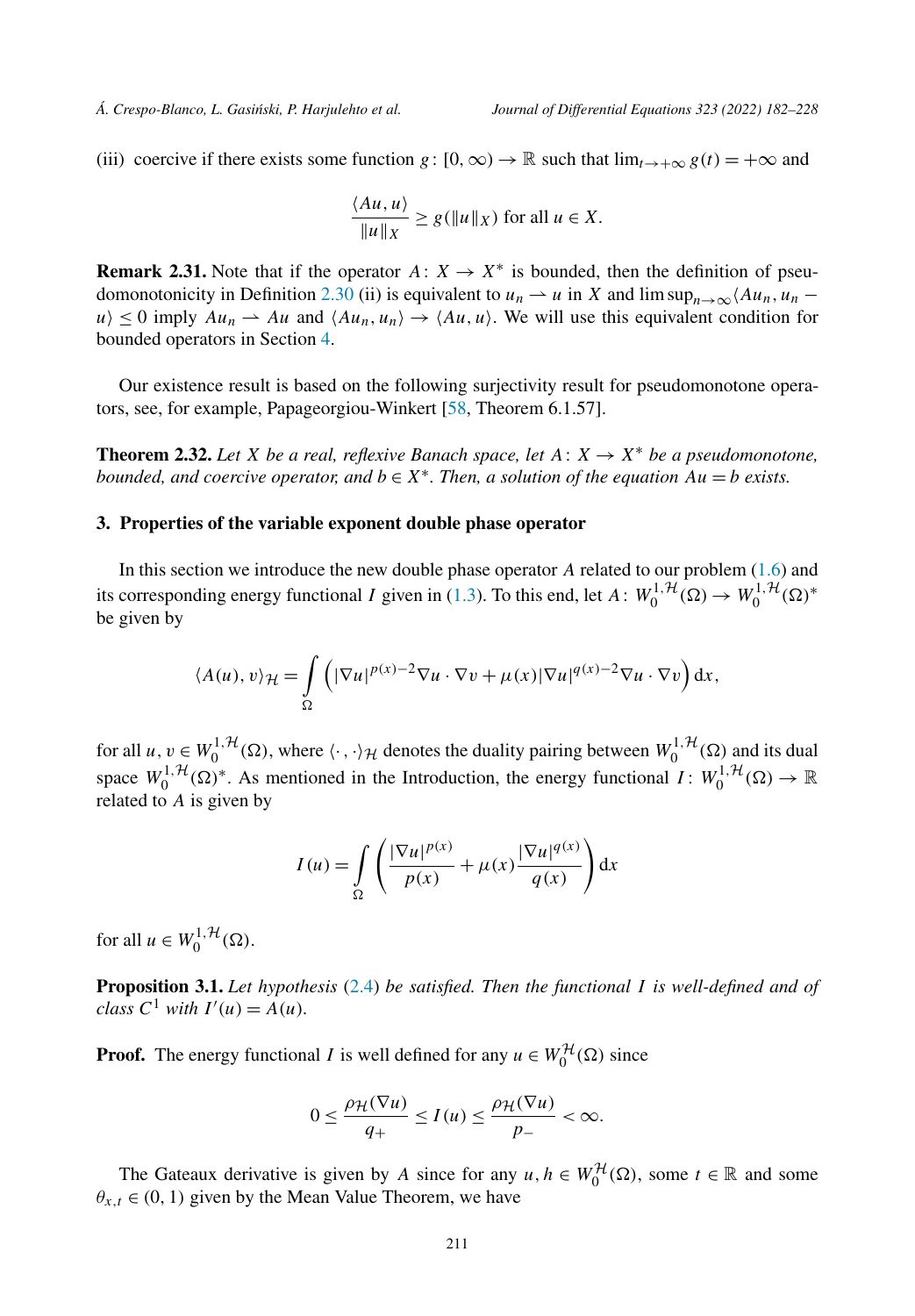$$
\int_{\Omega} \frac{|\nabla u + t \nabla h|^{p(x)} - |\nabla u|^{p(x)}}{tp(x)} dx = \int_{\Omega} |\nabla u + \theta_{x,t} t \nabla h|^{p(x)-2} (\nabla u + \theta_{x,t} t \nabla h) \cdot \nabla h dx
$$

$$
\xrightarrow{t \to 0} \int_{\Omega} |\nabla u|^{p(x)-2} \nabla u \cdot \nabla h dx.
$$

The limit follows from the Dominated Convergence Theorem, Proposition [2.16](#page-14-0) (i), Hölder's inequality and Proposition [2.4](#page-7-0) (iii) and (iv), as for  $0 < |t| < t_0$ , it holds

$$
\left|\nabla u + \theta_{x,t} t \nabla h\right|^{p(x)-2} \left(\nabla u + \theta_{x,t} t \nabla h\right) \cdot \nabla h \le 2^{p+1} \left( |\nabla u|^{p(x)-1} + t_0 |\nabla h|^{p(x)-1} \right) |\nabla h|
$$

and

$$
\int_{\Omega} |\nabla u|^{p(x)-1} |\nabla h| dx \le 2 \left\| |\nabla u|^{p(\cdot)-1} \right\|_{\frac{p(\cdot)}{p(x)-1}} \|\nabla h\|_{p(\cdot)}
$$
  

$$
\le 2 \left( \varrho_{p(\cdot)}(|\nabla u|) \right)^a \|\nabla h\|_{p(\cdot)} \le 2 \|\nabla u\|_{p(\cdot)}^b \|\nabla h\|_{p(\cdot)},
$$

where  $a, b > 0$  are the exponents depending on the cases of Proposition [2.4](#page-7-0) (iii) and (iv). The same arguments work on the terms with exponent  $q(\cdot)$  by using Proposition [2.16](#page-14-0) (vi) and splitting  $\mu(x) = \mu(x)^{\frac{1}{q(x)}} \mu(x)^{\frac{q(x)-1}{q(x)}}$  for using Hölder's inequality.

The  $C^1$ -property follows since for any sequence  $u_n \to u$  in  $W_0^{\mathcal{H}}(\Omega)$  and  $h \in W_0^{\mathcal{H}}(\Omega)$  with  $||h||_{1,H} = 1$ , we have by Hölder's inequality and Proposition [2.16](#page-14-0) (i)

$$
\int_{\Omega} \left( |\nabla u_n|^{p(x)-2} \nabla u_n - |\nabla u|^{p(x)-2} \nabla u \right) \cdot \nabla h \, dx
$$
\n
$$
\leq 2 \left\| \left| |\nabla u_n|^{p(\cdot)-2} \nabla u_n - |\nabla u|^{p(\cdot)-2} \nabla u \right| \right\|_{\frac{p(\cdot)}{p(\cdot)-1}} \left\| \nabla h \right\|_{p(\cdot)} \xrightarrow{n \to \infty} 0.
$$

The convergence in  $L^{\frac{p(\cdot)}{p(\cdot)-1}}(\Omega)$  follows by Proposition [2.4](#page-7-0) (v) and Vitali's Theorem (see Bo-gachev [[15,](#page-44-0) Theorem 4.5.4]) since we have the convergence in measure because of  $\nabla u_n \to \nabla u$ in  $L^{p(\cdot)}(\Omega)$  and we have the uniform integrability by the uniform integrability of the sequence  $\{|\nabla u_n|^{p(x)}\}_{n\in\mathbb{N}}$  due to the same convergence in  $L^{p(\cdot)}$  as before and

$$
\left| |\nabla u_n|^{p(x)-2} \nabla u_n - |\nabla u|^{p(x)-2} \nabla u \right|^{\frac{p(x)}{p(x)-1}} \leq 2^{\frac{p_+}{p_- - 1} - 1} \left( |\nabla u_n|^{p(x)} + |\nabla u|^{p(x)} \right).
$$

The same arguments work on the terms with exponents  $q(x)$  by using Proposition [2.4](#page-7-0)(iii), (iv), Proposition [2.16](#page-14-0)(vi) and splitting  $\mu(x) = \mu(x)^{\frac{1}{q(x)}} \mu(x)^{\frac{q(x)-1}{q(x)}}$  again for using Hölder's inequality.  $\Box$ 

Before we give the main properties of the operator, we first state a general version of the reverse Hölder inequality. Since we did not find any reference, we will also give the proof for it.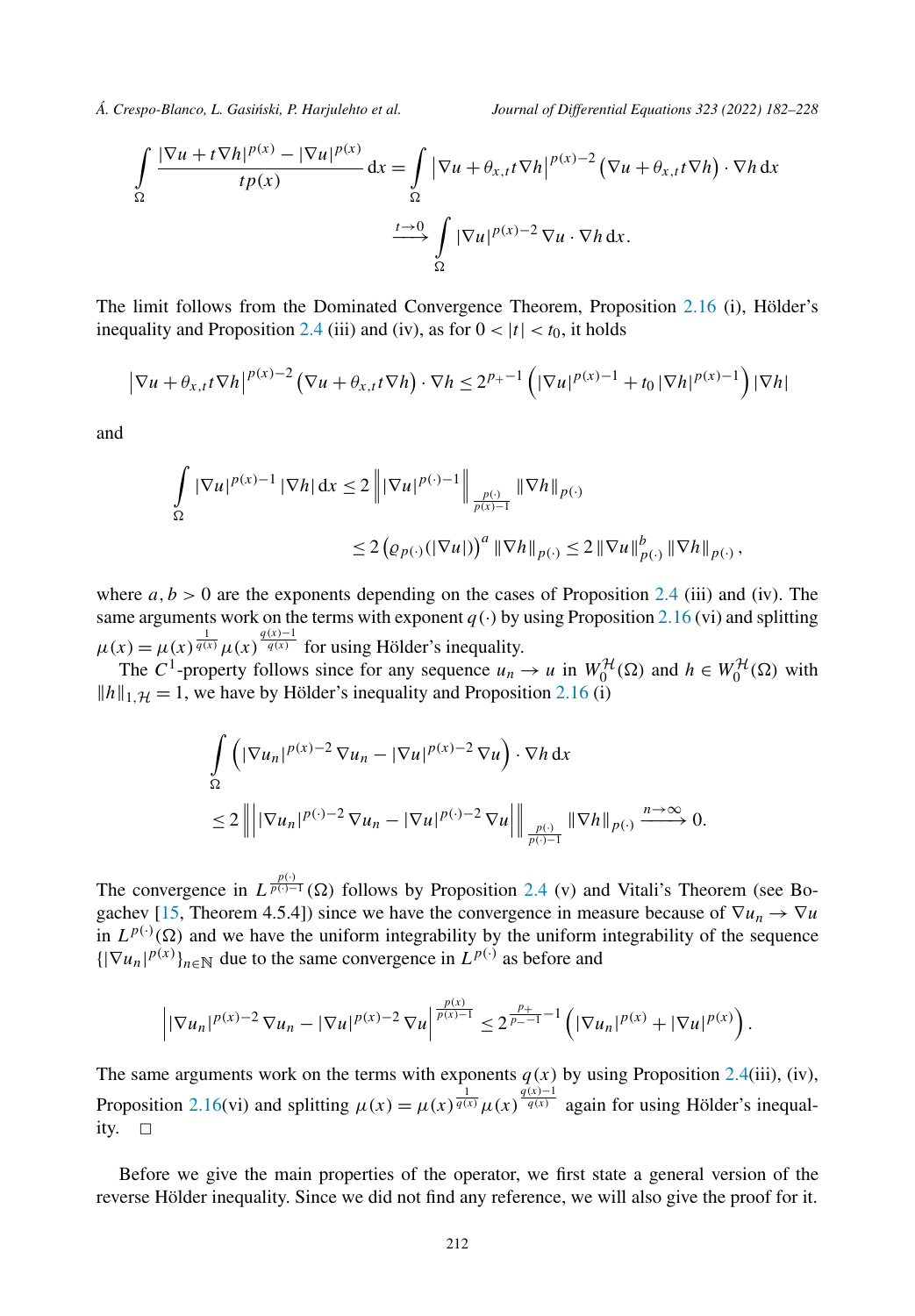<span id="page-31-0"></span>**Lemma 3.2.** Let  $(S, \Sigma, \lambda)$  be a measure space with  $\lambda(S) > 0$  and let  $r: S \to [1, \infty)$  be mea*surable* with  $1 < r_-\coloneqq \text{ess inf}_{S} r \leq r_+ := \text{ess sup}_{S} r < \infty$ . Then for any measurable functions  $f, g: S \to \mathbb{K}$  *such that*  $g(s) \neq 0$   $\mu$ *-a.e. it holds* 

$$
\max \left\{ \|fg\|_1^{\frac{1}{r_-}}, \|fg\|_1^{\frac{1}{r_+}} \right\}
$$
\n
$$
\geq \left[ \frac{1}{r_-} + \frac{1}{r'_-} \right]^{-1} \| |f|^{\frac{1}{r(1)}} \|_1 \min \left\{ \| |g|^{\frac{-1}{r(1)-1}} \|_1^{\frac{1-r_+}{r_-}}, \| |g|^{\frac{-1}{r(1)-1}} \|_1^{\frac{1-r_-}{r_+}} \right\}
$$
\n
$$
\geq \frac{1}{2} \| |f|^{\frac{1}{r(1)}} \|_1 \min \left\{ \| |g|^{\frac{-1}{r(1)-1}} \|_1^{\frac{1-r_+}{r_-}}, \| |g|^{\frac{-1}{r(1)-1}} \|_1^{\frac{1-r_-}{r_+}} \right\}.
$$

**Proof.** Applying Hölder's inequality one gets

$$
\left\| |f|^{\frac{1}{r(\cdot)}} \right\|_1 = \left\| |fg|^{\frac{1}{r(\cdot)}} |g|^{\frac{-1}{r(\cdot)}} \right\|_1 \le \left[ \frac{1}{r_-} + \frac{1}{r'_-} \right] \left\| |fg|^{\frac{1}{r(\cdot)}} \right\|_{r(\cdot)} \left\| |g|^{\frac{-1}{r(\cdot)}} \right\|_{r(\cdot)-1}.
$$

From the comparison between the norm and the modular, see Proposition [2.4](#page-7-0) (iii) and (iv), we obtain

$$
\left\| |f|^{\frac{1}{r(\cdot)}} \right\|_{1} \leq \left[ \frac{1}{r_{-}} + \frac{1}{r'_{-}} \right] \max \left\{ \| f g \|_{1}^{\frac{1}{r_{-}}} , \| f g \|_{1}^{\frac{1}{r_{+}}} \right\} \max \left\{ \left\| |g|^{\frac{-1}{r(\cdot)-1}} \right\|^{\frac{r_{+}-1}{r_{-}}}_{1} , \left\| |g|^{\frac{-1}{r(\cdot)-1}} \right\|^{\frac{r_{-}-1}{r_{+}}} \right\} . \quad \Box
$$

Now we are in the position to present the main properties of the operator *A* motivated by the work of Liu-Dai [[48\]](#page-45-0) for the constant exponent case.

# **Theorem 3.3.**

- (i) Let hypothesis ([2.4](#page-10-0)) be satisfied. Then the operator  $A: W_0^{1, H}(\Omega) \to W_0^{1, H}(\Omega)^*$  is continu*ous, bounded and strictly monotone.*
- (ii) Let hypothesis (H) be satisfied. Then the operator  $A: W_0^{1,\mathcal{H}}(\Omega) \to W_0^{1,\mathcal{H}}(\Omega)^*$  satisfies the  $(S_+)$ *-property, that is,*

$$
u_n \rightharpoonup u
$$
 in  $W_0^{1, H}(\Omega)$  and  $\limsup_{n \to \infty} \langle A(u_n), u_n - u \rangle \leq 0$ ,

 $imply u_n \rightarrow u \text{ in } W_0^{1, \mathcal{H}}(\Omega).$ 

(iii) Let hypothesis (H) be satisfied. Then the operator  $A: W_0^{1,\mathcal{H}}(\Omega) \to W_0^{1,\mathcal{H}}(\Omega)^*$  is coercive *and a homeomorphism.*

**Proof.** (i) By Proposition [3.1](#page-29-0),  $A = I'$  with *I* of class  $C<sup>1</sup>$ , so *A* is continuous. From the well-known inequality

$$
(|\xi|^{r-2}\xi - |\eta|^{r-2}\eta) \cdot (\xi - \eta) > 0 \quad \text{if } r > 1, \text{ for all } \xi, \eta \in \mathbb{R}^N \text{ with } \xi \neq \eta,
$$

we see that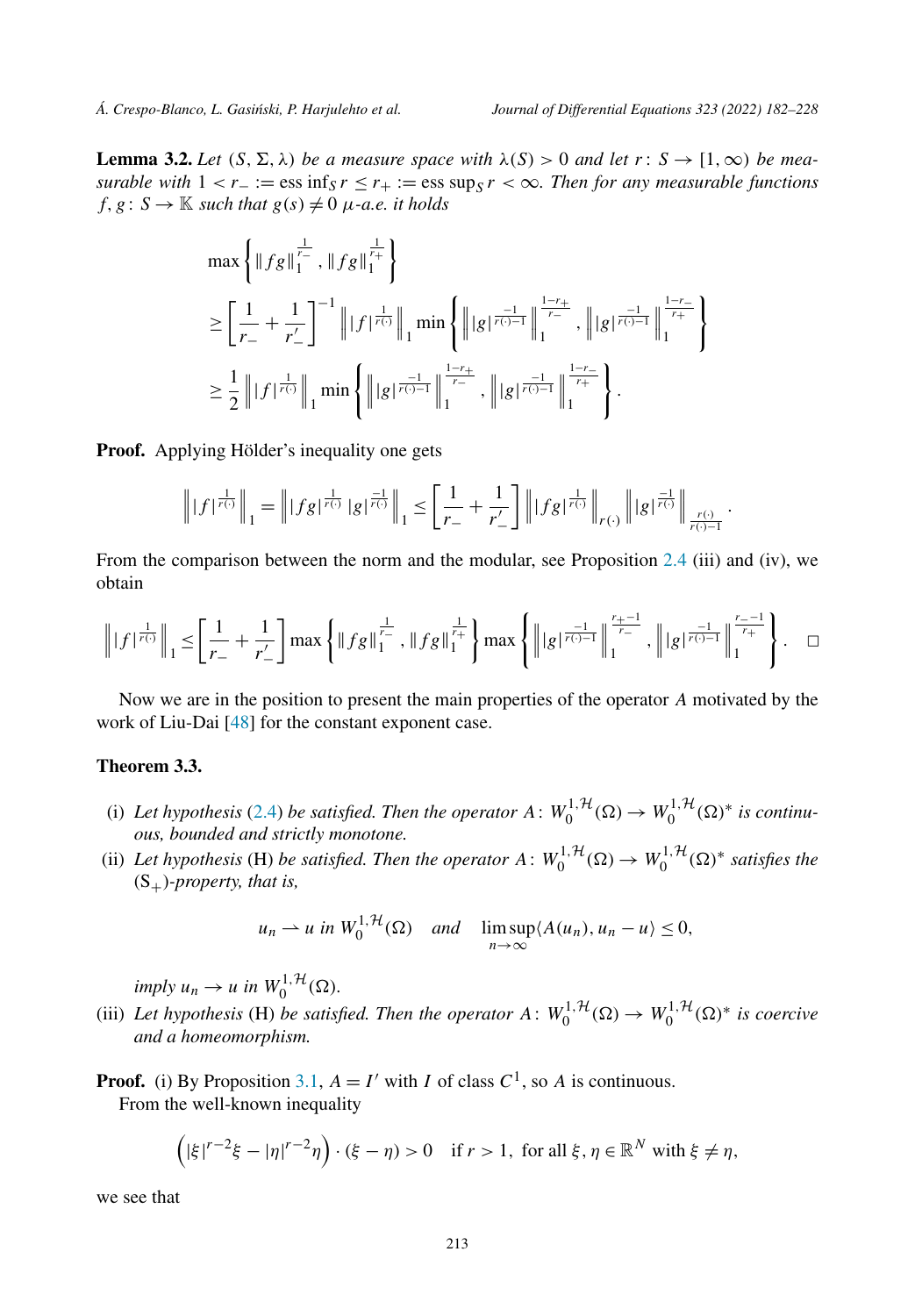<span id="page-32-0"></span>

$$
\langle A(u) - A(v), u - v \rangle = \int_{\Omega} \left( |\nabla u|^{p(x)-2} \nabla u - |\nabla v|^{p(x)-2} \nabla v \right) \cdot (\nabla u - \nabla v) dx
$$

$$
+ \int_{\Omega} \mu(x) \left( |\nabla u|^{q(x)-2} \nabla u - |\nabla v|^{q(x)-2} \nabla v \right) \cdot (\nabla u - \nabla v) dx > 0
$$

whenever  $u \neq v$  which proves the strict monotonicity of A. Let us now prove that A is bounded. Taking  $u, v \in W_0^{1,1}(\Omega) \setminus \{0\}$ , by applying Young's inequality, we obtain

$$
\min\left\{\frac{1}{\|u\|_{1,\mathcal{H}}^{q_{+-}1}},\frac{1}{\|u\|_{1,\mathcal{H}}^{p_{--}1}}\right\}\left\langle A(u),\frac{v}{\|v\|_{1,\mathcal{H}}}\right\rangle
$$
\n
$$
\leq \min\left\{\frac{1}{\|u\|_{1,\mathcal{H}}^{q_{+-}1}},\frac{1}{\|u\|_{1,\mathcal{H}}^{p_{--}1}}\right\}\int_{\Omega}\left[|\nabla u|^{p(x)-1}\frac{|\nabla v|}{\|v\|_{1,\mathcal{H}}}+\mu(x)|\nabla u|^{q(x)-1}\frac{|\nabla v|}{\|v\|_{1,\mathcal{H}}}\right]dx
$$
\n
$$
\leq \int_{\Omega}\left[\frac{\nabla u}{\|u\|_{1,\mathcal{H}}}\Big|^{p(x)-1}\frac{|\nabla v|}{\|v\|_{1,\mathcal{H}}}+\mu(x)\frac{q(x)-1}{q(x)}\frac{|\nabla u|}{\|u\|_{1,\mathcal{H}}}\Big|^{q(x)-1}\mu(x)\frac{|\nabla v|}{\|v\|_{1,\mathcal{H}}}\right]dx
$$
\n
$$
\leq \frac{p_{+-}-1}{p_{--}}\int_{\Omega}\left|\frac{\nabla u}{\|u\|_{1,\mathcal{H}}}\Big|^{p(x)}dx+\frac{1}{p_{--}}\int_{\Omega}\left|\frac{\nabla v}{\|v\|_{1,\mathcal{H}}}\Big|^{p(x)}dx\right.
$$
\n
$$
+\frac{q_{+-}-1}{q_{--}}\int_{\Omega}\mu(x)\left|\frac{\nabla u}{\|u\|_{1,\mathcal{H}}}\right|^{q(x)}dx+\frac{1}{q_{--}}\int_{\Omega}\mu(x)\left|\frac{\nabla v}{\|v\|_{1,\mathcal{H}}}\right|^{q(x)}dx
$$
\n
$$
\leq \frac{q_{+-}-1}{p_{--}}\rho_{\mathcal{H}\left(\frac{\nabla u}{\|u\|_{1,\mathcal{H}}}\right)+\frac{1}{p_{--}}\rho_{\mathcal{H}\left(\frac{\nabla v}{\|v\|_{1,\mathcal{H}}}\right)}
$$
\n
$$
\leq \frac{q_{+-}-1}{p_{--}}\rho_{\mathcal{H}\left(\frac{\nabla u}{\|u\|_{1,\mathcal{
$$

This fact gives

$$
||A(u)||_* = \sup_{\substack{v \in W_0^{1,1}(\Omega) \\ v \neq 0}} \frac{\langle A(u), v \rangle}{||v||_{1,\mathcal{H}}} \leq \frac{q_+}{p_-} \max \left\{ ||u||_{1,\mathcal{H}}^{q_+-1}, ||u||_{1,\mathcal{H}}^{p_--1} \right\}.
$$

Hence, *A* is bounded.

(ii) Let  $\{u_n\}_{n \in \mathbb{N}} \subseteq W_0^{1,\mathcal{H}}(\Omega)$  be a sequence such that

$$
u_n \rightharpoonup u \text{ in } W_0^{1, \mathcal{H}}(\Omega) \quad \text{and} \quad \limsup_{n \to \infty} \langle A(u_n), u_n - u \rangle \le 0. \tag{3.1}
$$

The weak convergence of  $u_n$  to  $u$  in  $W_0^{1, H}(\Omega)$  yields

$$
\lim_{n\to\infty}\langle A(u),u_n-u\rangle=0.
$$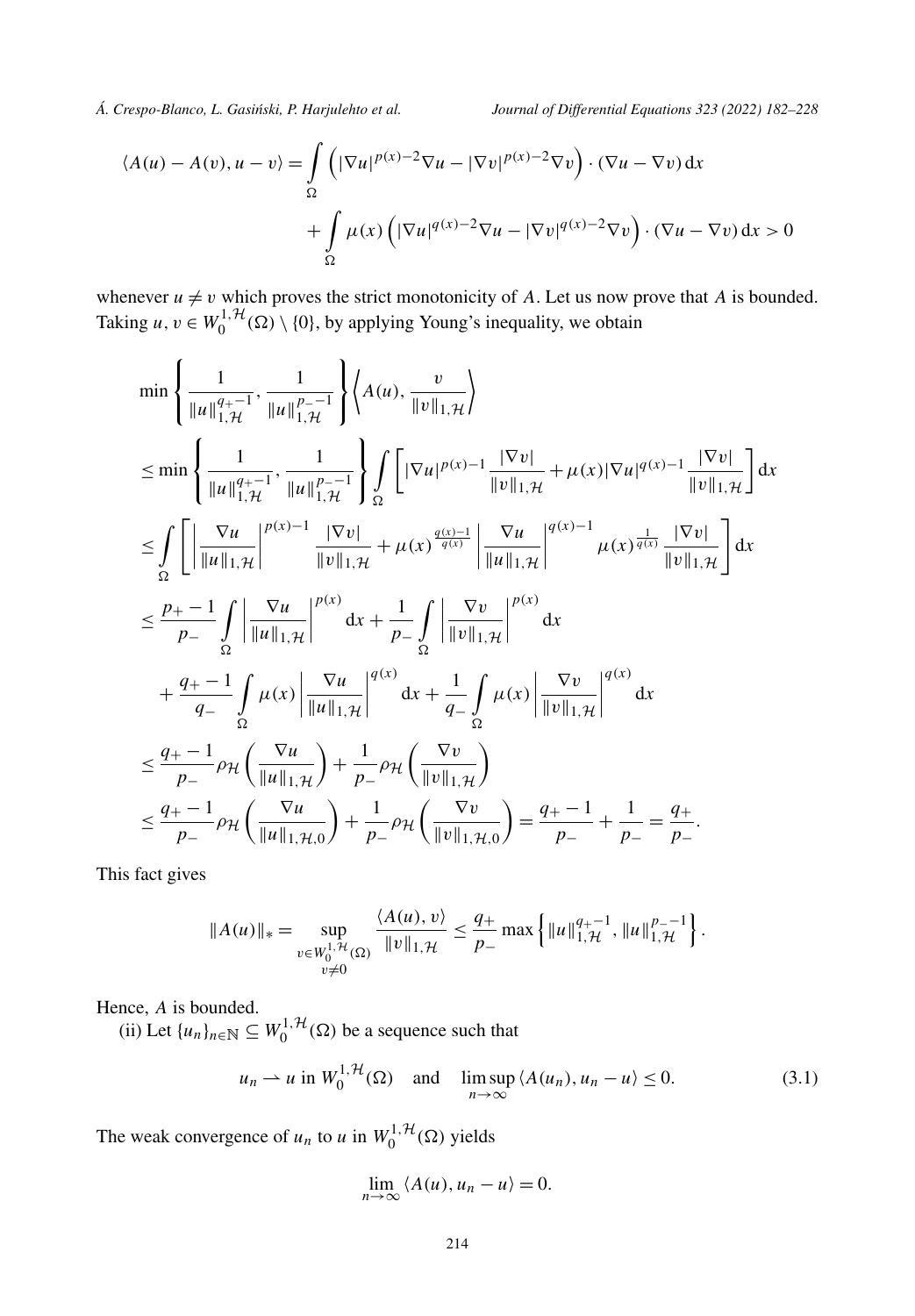<span id="page-33-0"></span>

This fact along with  $(3.1)$  gives

$$
\limsup_{n\to\infty} \langle A(u_n)-A(u),u_n-u\rangle\leq 0.
$$

Then, the strict monotonicity of *A* implies that

$$
0 \leq \liminf_{n \to \infty} \langle A(u_n) - A(u), u_n - u \rangle \leq \limsup_{n \to \infty} \langle A(u_n) - A(u), u_n - u \rangle \leq 0.
$$

Hence, we get

$$
\lim_{n \to \infty} \langle A(u_n) - A(u), u_n - u \rangle = 0 = \lim_{n \to \infty} \langle A(u), u_n - u \rangle. \tag{3.2}
$$

**Claim:**  $\nabla u_n \to \nabla u$  in  $L^{p(\cdot)}(\Omega)$ 

Splitting the integral in  $\{p \ge 2\} := \{x \in \Omega : p(x) \ge 2\}$  and  $\{p < 2\} := \{x \in \Omega : p(x) < 2\}$ and noting that all four terms in (3.2) are non-negative yields

$$
\lim_{n \to \infty} \int\limits_{\{p \ge 2\}} \left( |\nabla u_n|^{p(x)-2} \nabla u_n - |\nabla u|^{p(x)-2} \nabla u \right) \cdot (\nabla u_n - \nabla u) \, \mathrm{d}x = 0,\tag{3.3}
$$

$$
\lim_{n \to \infty} \int\limits_{\{p < 2\}} \left( |\nabla u_n|^{p(x)-2} \nabla u_n - |\nabla u|^{p(x)-2} \nabla u \right) \cdot (\nabla u_n - \nabla u) \, \mathrm{d}x = 0. \tag{3.4}
$$

From Simon [\[65](#page-46-0), formula (2.2)] we have the well-known inequalities

$$
c_p |\xi - \eta|^p \le (|\xi|^{p-2} \xi - |\eta|^{p-2} \eta) \cdot (\xi - \eta) \quad \text{if } p \ge 2,
$$
 (3.5)

$$
C_p|\xi - \eta|^2 \le (|\xi|^{p-2}\xi - |\eta|^{p-2}\eta) \cdot (\xi - \eta) (|\xi|^p + |\eta|^p)^{\frac{2-p}{p}} \quad \text{if } 1 \le p \le 2,
$$
 (3.6)

for all *ξ, η* where

$$
c_p = 5^{\frac{2-p}{2}}
$$
 and  $C_p = (p-1)2^{\frac{(p-1)(p-2)}{p}}$ , (3.7)

see also Lindqvist [[47,](#page-45-0) chapter 12]. Note that the constants in  $(3.7)$  are not optimal, but sufficient for our treatment.

From  $(3.3)$  and by the inequality  $(3.5)$  it follows

$$
\lim_{n \to \infty} \int\limits_{\{p \ge 2\}} |\nabla u_n - \nabla u|^{p(x)} \, \mathrm{d}x = 0,
$$

and in the following lines it will be proved that the same holds in  ${p < 2}$ , hence

$$
\lim_{n \to \infty} \varrho_{p(\cdot)}(\nabla u_n - \nabla u) = \lim_{n \to \infty} \int_{\Omega} |\nabla u_n - \nabla u|^{p(x)} dx = 0,
$$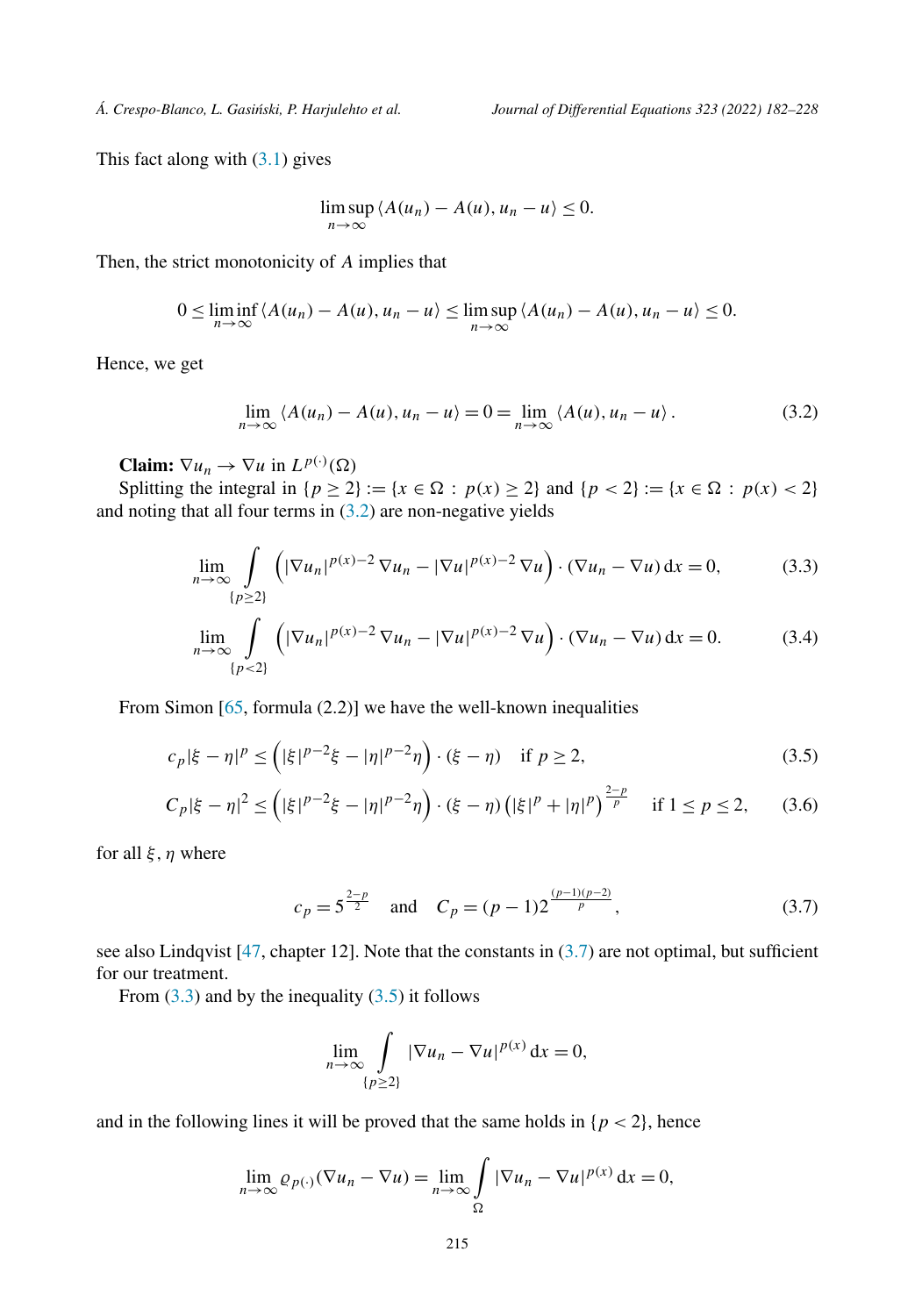so the Claim follows by Proposition [2.4.](#page-7-0)

Let  $E_n = {\nabla u_n \neq 0} \cup {\nabla u \neq 0}$ . By the absolute continuity of the Lebesgue integral, as the integrand is zero outside  $E_n$ , and by [\(3.6\)](#page-33-0) with  $p_{+,k} = 2 - 1/k$  (note also  $p - 2 < 0$ ) it follows

$$
\int_{\{p<2\}} \left( |\nabla u_n|^{p(x)-2} \nabla u_n - |\nabla u|^{p(x)-2} \nabla u \right) \cdot (\nabla u_n - \nabla u) \, dx
$$
\n
$$
= \lim_{k \to \infty} \int_{E_n \cap \{p \le p_{+,k}\}} \left( |\nabla u_n|^{p(x)-2} \nabla u_n - |\nabla u|^{p(x)-2} \nabla u \right) \cdot (\nabla u_n - \nabla u) \, dx
$$
\n
$$
\ge \limsup_{k \to \infty} (p_- - 1) 2^{\frac{(p_{+,k}-1)(p_--2)}{p_-}} \int_{E_n \cap \{p \le p_{+,k}\}} |\nabla u_n - \nabla u|^2 \left( |\nabla u_n|^{p(x)} + |\nabla u|^{p(x)} \right)^{\frac{p(x)-2}{p(x)}} \, dx
$$
\n
$$
\ge (p_- - 1) 2^{\frac{(p_--2)}{p_-}} \limsup_{k \to \infty} \int_{E_n \cap \{p \le 2-1/k\}} |\nabla u_n - \nabla u|^2 \left( |\nabla u_n|^{p(x)} + |\nabla u|^{p(x)} \right)^{\frac{p(x)-2}{p(x)}} \, dx.
$$

By ([3.4](#page-33-0)), for  $n \ge n_0$  for some  $n_0 \in \mathbb{N}$ , the limit superior is strictly smaller than one, thus the same holds for the integrals *k* large enough. Hence, when we apply Lemma [3.2](#page-31-0) to our integral with  $r(\cdot) = \frac{2}{p(\cdot)}$  the maximum of the left-hand side of the lemma is attained at  $||fg||_1^{\frac{1}{r_+}}$ . Note that (consider  $p_{-,k}^{\text{'}\times}(=p_{-})$ 

$$
r_{\pm,k} = \frac{2}{p_{\mp,k}}
$$
 and  $\frac{1 - r_{\pm,k}}{r_{\mp,k}} = \frac{p_{\pm,k}(p_{\mp,k} - 2)}{2p_{\mp,k}}.$ 

Applying this result, again because the integrands are zero outside  $E_n$ , as  $\{u_n\}_{n\in\mathbb{N}}$  is bounded in the modular by some constant  $M > 1$  (due to its weak convergence and Proposition [2.4](#page-7-0) (iii) and (iv)) and as  $(p_{\pm,k} - 2)$  < 0, for *n* ≥ *n*<sub>0</sub>, we have

$$
\int_{\{p<2\}} \left( |\nabla u_n|^{p(x)-2} \nabla u_n - |\nabla u|^{p(x)-2} \nabla u \right) \cdot (\nabla u_n - \nabla u) \, dx
$$
\n
$$
\ge (p_- - 1) 2^{\frac{(p_--2)}{p_-}} \limsup_{k \to \infty} \frac{1}{2^{\frac{2}{p_-}}} \cdot \left( \int_{\{p<2-1/k\}} |\nabla u_n - \nabla u|^{p(x)} \, dx \right)^{\frac{2}{p_-}} \times \min \left\{ \left( \int_{\{p<2-1/k\}} \left( |\nabla u_n|^{p(x)} + |\nabla u|^{p(x)} \right) \, dx \right)^{\frac{p_{+,k}(p_--2)}{p_-^2}} \right\}
$$
\n
$$
\left( \int_{\{p<2-1/k\}} \left( |\nabla u_n|^{p(x)} + |\nabla u|^{p(x)} \right) \, dx \right)^{\frac{(p_{+,k}-2)}{p_{+,k}}} \right\}
$$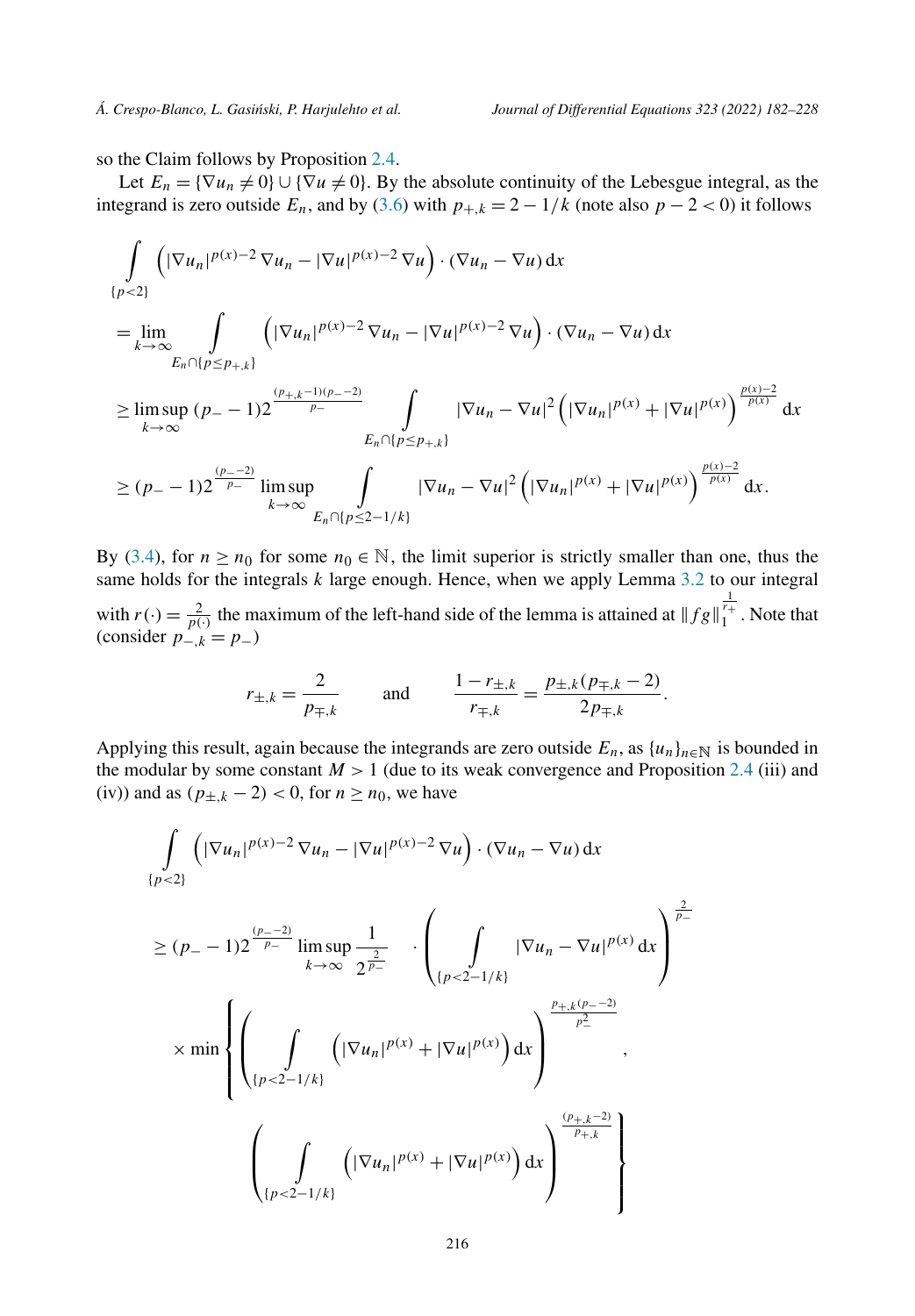$$
\geq (p_{-} - 1)2^{\frac{(p_{-} - 4)}{p_{-}}} \limsup_{k \to \infty} \left( \int_{\{p < 2 - 1/k\}} |\nabla u_{n} - \nabla u|^{p(x)} dx \right)^{\frac{2}{p_{-}}} \times \min \left\{ \left( M + \int_{\Omega} |\nabla u|^{p(x)} dx \right)^{\frac{p_{+,k}(p_{-} - 2)}{p_{-}^{2}}}, \left( M + \int_{\Omega} |\nabla u|^{p(x)} dx \right)^{\frac{(p_{+,k} - 2)}{p_{+,k}}} \right\}
$$
\n
$$
\geq K \limsup_{k \to \infty} \left( \int_{\{p < 2 - 1/k\}} |\nabla u_{n} - \nabla u|^{p(x)} dx \right)^{\frac{2}{p_{-}}}
$$
\n
$$
= K \left( \int_{\{p < 2\}} |\nabla u_{n} - \nabla u|^{p(x)} dx \right)^{\frac{2}{p_{-}}},
$$

where

$$
K = (p_{-} - 1)2^{\frac{(p_{-} - 4)}{p_{-}}} \min \left\{ \left( M + \int_{\Omega} |\nabla u|^{p(x)} dx \right)^{\frac{2(p_{-} - 2)}{p_{-}^{2}}}, \left( M + \int_{\Omega} |\nabla u|^{p(x)} dx \right)^{\frac{(p_{-} - 2)}{p_{-}}} \right\}.
$$

By [\(3.4\)](#page-33-0) it follows that

$$
\lim_{n \to \infty} \int\limits_{\{p < 2\}} |\nabla u_n - \nabla u|^{p(x)} \, \mathrm{d}x = 0.
$$

This proves the Claim.

From the Claim we know that  $\{\nabla u_n\}_{n\in\mathbb{N}}$  converges in measure to  $\nabla u$  in  $\Omega$ . Applying Young's inequality gives

$$
\int_{\Omega} \left( |\nabla u_n|^{p(x)-2} \nabla u_n + \mu(x) |\nabla u_n|^{q(x)-2} \nabla u_n \right) \cdot (\nabla u_n - \nabla u) dx
$$
\n
$$
= \int_{\Omega} |\nabla u_n|^{p(x)} dx - \int_{\Omega} |\nabla u_n|^{p(x)-2} \nabla u_n \cdot \nabla u dx
$$
\n
$$
+ \int_{\Omega} \mu(x) |\nabla u_n|^{q(x)} dx - \int_{\Omega} \mu(x) |\nabla u_n|^{q(x)-2} \nabla u_n \cdot \nabla u dx
$$
\n
$$
\geq \int_{\Omega} |\nabla u_n|^{p(x)} dx - \int_{\Omega} |\nabla u_n|^{p(x)-1} |\nabla u| dx
$$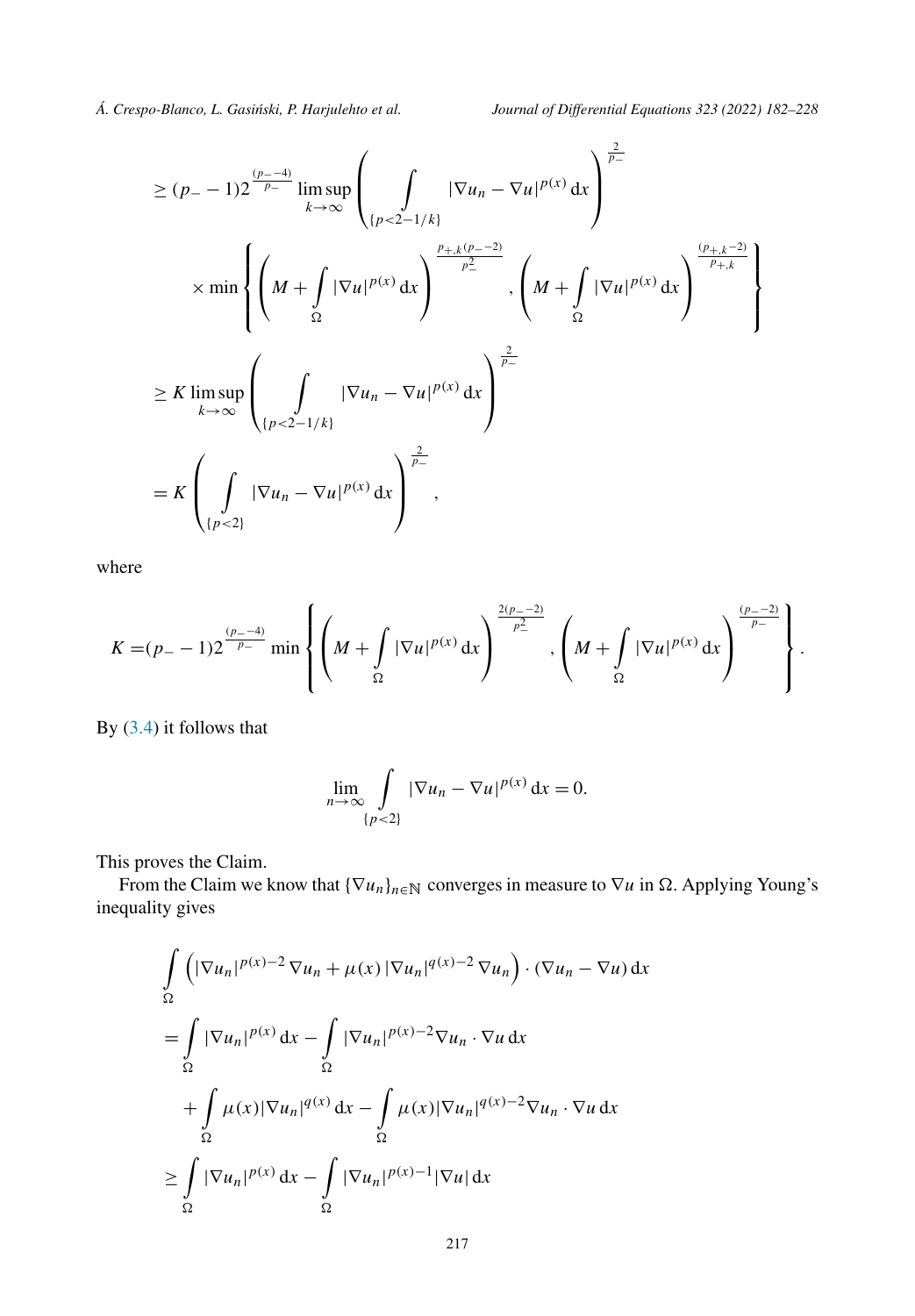$$
+\int_{\Omega} \mu(x)|\nabla u_n|^{q(x)} dx - \int_{\Omega} \mu(x)|\nabla u_n|^{q(x)-1}|\nabla u| dx
$$
  
\n
$$
\geq \int_{\Omega} |\nabla u_n|^{p(x)} dx - \int_{\Omega} \left( \frac{p(x)-1}{p(x)} |\nabla u_n|^{p(x)} + \frac{1}{p(x)} |\nabla u|^{p(x)} \right) dx
$$
  
\n
$$
+ \int_{\Omega} \mu(x)|\nabla u_n|^{q(x)} dx - \int_{\Omega} \mu(x) \left( \frac{q(x)-1}{q(x)} |\nabla u_n|^{q(x)} + \frac{1}{q(x)} |\nabla u|^{q(x)} \right) dx
$$
  
\n
$$
= \int_{\Omega} \frac{1}{p(x)} |\nabla u_n|^{p(x)} dx - \int_{\Omega} \frac{1}{p(x)} |\nabla u|^{p(x)} dx
$$
  
\n
$$
+ \int_{\Omega} \frac{\mu(x)}{q(x)} |\nabla u_n|^{q(x)} dx - \int_{\Omega} \frac{\mu(x)}{q(x)} |\nabla u|^{q(x)} dx.
$$

Hence by [\(3.2\)](#page-33-0)

$$
\limsup_{n \to \infty} \int_{\Omega} \left( \frac{|\nabla u_n|^{p(x)}}{p(x)} + \mu(x) \frac{|\nabla u_n|^{q(x)}}{q(x)} \right) dx \le \int_{\Omega} \left( \frac{|\nabla u|^{p(x)}}{p(x)} + \mu(x) \frac{|\nabla u|^{q(x)}}{q(x)} \right) dx. \tag{3.8}
$$

From Fatou's Lemma, we obtain

$$
\liminf_{n \to \infty} \int_{\Omega} \left( \frac{|\nabla u_n|^{p(x)}}{p(x)} + \mu(x) \frac{|\nabla u_n|^{q(x)}}{q(x)} \right) dx \ge \int_{\Omega} \left( \frac{|\nabla u|^{p(x)}}{p(x)} + \mu(x) \frac{|\nabla u|^{q(x)}}{q(x)} \right) dx. \tag{3.9}
$$

Combining  $(3.9)$  and  $(3.8)$  we conclude that

$$
\lim_{n \to \infty} \int_{\Omega} \left( \frac{|\nabla u_n|^{p(x)}}{p(x)} + \mu(x) \frac{|\nabla u_n|^{q(x)}}{q(x)} \right) dx = \int_{\Omega} \left( \frac{|\nabla u|^{p(x)}}{p(x)} + \mu(x) \frac{|\nabla u|^{q(x)}}{q(x)} \right) dx. \tag{3.10}
$$

By the Claim we have that  ${\nabla u_n}_{n \in \mathbb{N}}$  converges in measure to  $\nabla u$ , so by straightforward computations the functions on the left-hand side of (3.10) converge in measure to those on the right-hand side. The converse of Vitali's theorem (see Bauer [[10,](#page-44-0) Lemma 21.6]) yields the uniform integrability of the sequence of functions

$$
\left\{\frac{|\nabla u_n|^{p(x)}}{p(x)} + \mu(x)\frac{|\nabla u_n|^{q(x)}}{q(x)}\right\}_{n\in\mathbb{N}}
$$

*.*

On the other side, we know that

$$
\begin{aligned} |\nabla u_n - \nabla u|^{p(x)} + \mu(x) |\nabla u_n - \nabla u|^{q(x)} \\ &\le 2^{q_+ - 1} q_+ \left( \frac{|\nabla u_n|^{p(x)}}{p(x)} + \mu(x) \frac{|\nabla u_n|^{q(x)}}{q(x)} + \frac{|\nabla u|^{p(x)}}{p(x)} + \mu(x) \frac{|\nabla u|^{q(x)}}{q(x)} \right), \end{aligned}
$$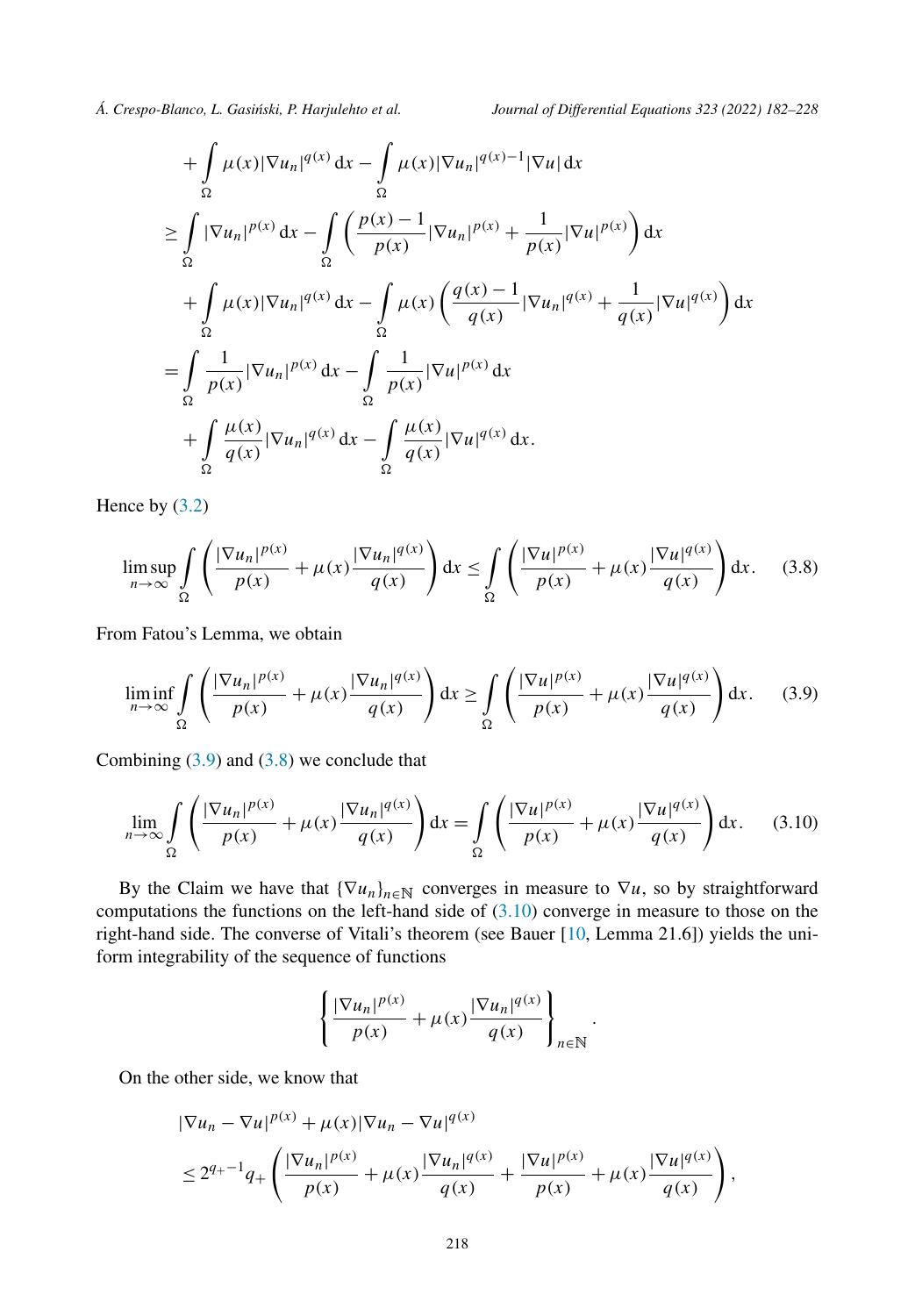which implies that the sequence of functions

$$
\left\{|\nabla u_n - \nabla u|^{p(x)} + \mu(x)|\nabla u_n - \nabla u|^{q(x)}\right\}_{n\in\mathbb{N}}
$$

is uniformly integrable. By straightforward computations and using the convergence in measure of  $\{\nabla u_n\}_{n\in\mathbb{N}}$  to  $\nabla u$ , this sequence converges in measure to 0. Applying Vitali's theorem (see Bogachev [[15,](#page-44-0) Theorem 4.5.4]) it follows that

$$
\lim_{n\to\infty}\rho_{\mathcal{H}}(\nabla u_n-\nabla u)=\lim_{n\to\infty}\int\limits_{\Omega}\left(|\nabla u_n-\nabla u|^{p(x)}+\mu(x)|\nabla u_n-\nabla u|^{q(x)}\right)dx=0,
$$

which is equivalent to  $||u_n - u||_{1, \mathcal{H},0} \to 0$ , see Proposition [2.13](#page-12-0) (v). Hence,  $u_n \to u$  in  $W_0^{1, \mathcal{H}}(\Omega)$ . (iii) The operator *A* is coercive, since by Proposition [2.13](#page-12-0) (i), one has

$$
\frac{\langle A(u), u \rangle}{\|u\|_{1, \mathcal{H}, 0}} = \int_{\Omega} \left( \|u\|_{1, \mathcal{H}, 0}^{p(x)-1} \left( \frac{|\nabla u|}{\|u\|_{1, \mathcal{H}, 0}} \right)^{p(x)} + \|u\|_{1, \mathcal{H}, 0}^{q(x)-1} \mu(x) \left( \frac{|\nabla u|}{\|u\|_{1, \mathcal{H}, 0}} \right)^{q(x)} \right) dx
$$
  
\n
$$
\geq \min \left\{ \|u\|_{1, \mathcal{H}, 0}^{p(x)-1}, \|u\|_{1, \mathcal{H}, 0}^{q(x)-1} \right\} \rho_{\mathcal{H}} \left( \frac{\nabla u}{\|\nabla u\|_{\mathcal{H}}} \right) \to +\infty \text{ as } \|u\|_{1, \mathcal{H}, 0} \to +\infty.
$$

This fact along with assertion (i) of this theorem implies by the Minty-Browder theorem, see, for example, Zeidler [\[66](#page-46-0), Theorem 26.A], that *A* is invertible and that  $A^{-1}$  is strictly monotone, demicontinuous and bounded. We only need to show that *A*−<sup>1</sup> is continuous.

To this end, let  $\{y_n\}_{n\in\mathbb{N}} \subseteq W_0^{1,\mathcal{H}}(\Omega)^*$  be a sequence such that  $y_n \to y$  in  $W_0^{1,\mathcal{H}}(\Omega)^*$  and let  $u_n = A^{-1}(y_n)$  as well as  $u = A^{-1}(y)$ . By the strong convergence of  $\{y_n\}_{n \in \mathbb{N}}$  and the boundedness of  $A^{-1}$  we know that  $u_n$  is bounded in  $W_0^{1, H}(\Omega)$ . Hence, there exists a subsequence  ${u_n}_{k \in \mathbb{N}}$  of  ${u_n}_{n \in \mathbb{N}}$  such that

$$
u_{n_k} \rightharpoonup u_0 \quad \text{in } W_0^{1, \mathcal{H}}(\Omega).
$$

Using these facts we have

$$
\lim_{k \to \infty} \langle A(u_{n_k}) - A(u_0), u_{n_k} - u_0 \rangle
$$
  
= 
$$
\lim_{k \to \infty} \langle y_{n_k} - y, u_{n_k} - u_0 \rangle + \lim_{k \to \infty} \langle y - A(u_0), u_{n_k} - u_0 \rangle = 0.
$$

From assertion (ii) of the theorem we know that *A* fulfills the  $(S_+)$ -property which implies that  $u_{n_k} \to u_0$  in  $W_0^{1, \mathcal{H}}(\Omega)$ . By the continuity of the operator *A* we easily see that

$$
A(u_0) = \lim_{k \to \infty} A(u_{n_k}) = \lim_{k \to \infty} y_{n_k} = y = A(u).
$$

Since *A* is injective, it follows that  $u = u_0$ . By the subsequence principle it is easy to show that the whole sequence converges.  $\Box$ 

We have similar results when the operator *A* acts on  $W^{1, \mathcal{H}}(\Omega)$ .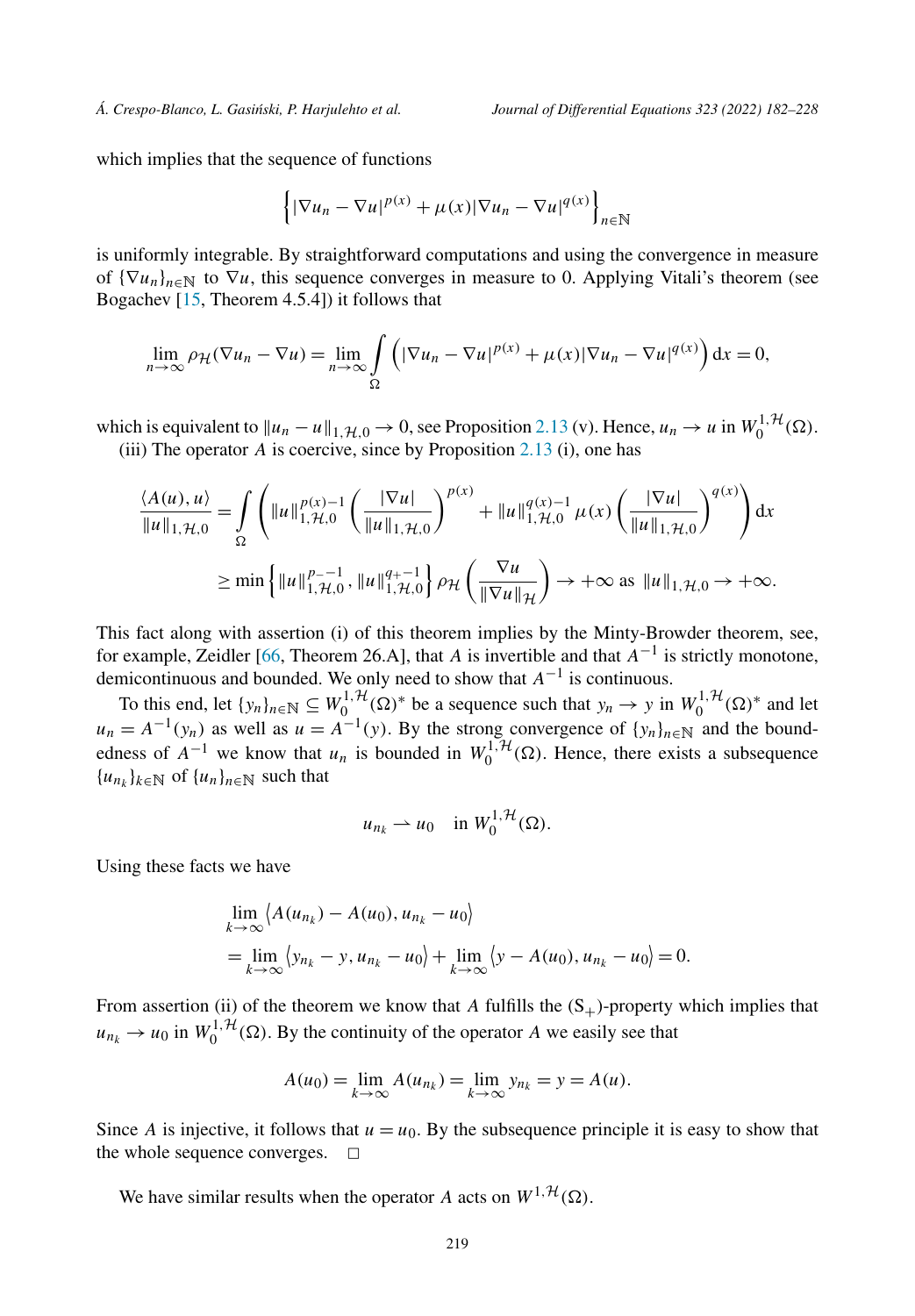# **Proposition 3.4.**

- (i) Let hypothesis [\(2.4](#page-10-0)) be satisfied. Then the functional  $I: W^{1,\mathcal{H}}(\Omega) \to \mathbb{R}$  is well-defined and *of* class  $C^1$  *with*  $I'(u) = A(u)$ *.*
- (ii) Let hypothesis ([2.4](#page-10-0)) be satisfied. Then the operator  $A: W^{1, H}(\Omega) \to W^{1, H}(\Omega)^*$  is continu*ous, bounded and strictly monotone.*
- (iii) Let hypothesis (H) be satisfied. Then the operator  $A: W^{1, H}(\Omega) \to W^{1, H}(\Omega)^*$  satisfies the  $(S_+)$ *-property, that is,*

$$
u_n \rightharpoonup u
$$
 in  $W^{1,\mathcal{H}}(\Omega)$  and  $\limsup_{n \to \infty} \langle A(u_n), u_n - u \rangle \leq 0$ ,

 $imply u_n \rightarrow u \text{ in } W^{1, \mathcal{H}}(\Omega).$ 

**Proof.** The assertions (i) and (ii) follow in the same way as in the proof of Theorem [3.3.](#page-31-0) For (iii) we make use of the compact embedding  $W^{1, H}(\Omega) \hookrightarrow L^{\mathcal{H}}(\Omega)$ , see Proposition [2.18](#page-17-0) (i).  $\Box$ 

In the following let  $X = W_0^{1, H}(\Omega)$  or  $X = W^{1, H}(\Omega)$  and let  $B: X \to X^*$  be given by

$$
\langle B(u), v \rangle_X = \int_{\Omega} \left( |\nabla u|^{p(x)-2} \nabla u \cdot \nabla v + \mu(x) |\nabla u|^{q(x)-2} \nabla u \cdot \nabla v \right) dx
$$

$$
+ \int_{\Omega} \left( |u|^{p(x)-2} uv + \mu(x) |u|^{q(x)-2} uv \right) dx,
$$

for all  $u, v \in X$ , where  $\langle \cdot, \cdot \rangle_X$  denotes the duality pairing between *X* and its dual space  $X^*$ . Moreover, let  $J: X \to \mathbb{R}$  be given by

$$
J(u) = \int_{\Omega} \left( \frac{|\nabla u|^{p(x)}}{p(x)} + \mu(x) \frac{|\nabla u|^{q(x)}}{q(x)} \right) dx + \int_{\Omega} \left( \frac{|u|^{p(x)}}{p(x)} + \mu(x) \frac{|u|^{q(x)}}{q(x)} \right) dx
$$

for all  $u \in X$ .

Under the weaker assumptions in  $(2.4)$  we have the following.

**Proposition 3.5.** *Let hypothesis* ([2.4](#page-10-0)) *be satisfied.*

- (i) *The functional*  $J: X \to \mathbb{R}$  *is well-defined and of class*  $C^1$  *with*  $J'(u) = B(u)$ *.*
- (ii) *The operator*  $B: X \to X^*$  *is continuous, bounded and strictly monotone.*
- (iii) *The operator*  $B: X \to X^*$  *satisfies the*  $(S_+)$ *-property, that is,*

$$
u_n \rightharpoonup u
$$
 in X and  $\limsup_{n \to \infty} \langle B(u_n), u_n - u \rangle \leq 0$ ,

*imply*  $u_n \to u$  *in*  $X$ *.* 

(iv) *The operator*  $B: X \to X^*$  *is coercive and a homeomorphism.*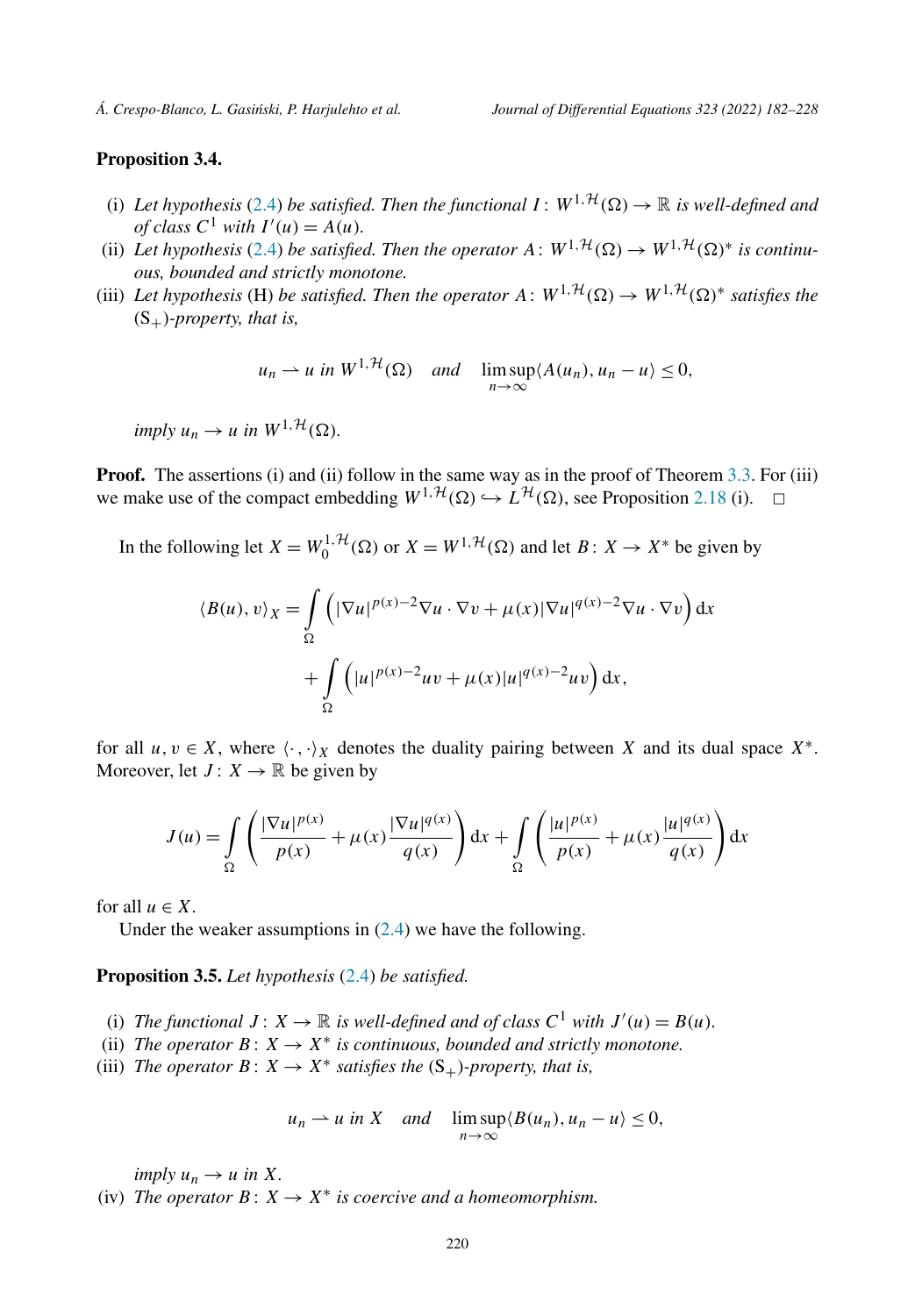# <span id="page-39-0"></span>**4. Existence and uniqueness results**

In this section we prove our main existence and uniqueness results. Recall that the problem under consideration is the following one

$$
-\operatorname{div}\left(|\nabla u|^{p(x)-2}\nabla u + \mu(x)|\nabla u|^{q(x)-2}\nabla u\right) = f(x, u, \nabla u) \quad \text{in } \Omega,
$$
\n
$$
u = 0 \quad \text{on } \partial\Omega.
$$
\n(4.1)

We suppose the following assumptions on the nonlinearity *f* .

- H(f) Let  $f: \Omega \times \mathbb{R} \times \mathbb{R}^N \to \mathbb{R}$  be a Carathéodory function such that  $f(\cdot, 0, 0) \neq 0$  and the following hold:
	- (i) There exists  $\alpha \in L^{\frac{r(\cdot)}{r(\cdot)-1}}(\Omega)$  and  $a_1, a_2 \ge 0$  such that

$$
|f(x, s, \xi)| \le a_1 |\xi|^{p(x)\frac{r(x)-1}{r(x)}} + a_2 |s|^{r(x)-1} + \alpha(x)
$$

for a.a.  $x \in \Omega$ , for all  $s \in \mathbb{R}$  and for all  $\xi \in \mathbb{R}^N$ , where  $r \in C_+(\overline{\Omega})$  is such that  $r(x)$  $p^*(x)$  for all  $x \in \overline{\Omega}$  with the critical exponent  $p^*$  given in ([2.8](#page-14-0)).

(ii) There exists  $\omega \in L^1(\Omega)$  and  $b_1, b_2 \ge 0$  such that

$$
f(x, s, \xi)s \le b_1 |\xi|^{p(x)} + b_2 |s|^{p_-} + \omega(x) \tag{4.2}
$$

for a.a.  $x \in \Omega$ , for all  $s \in \mathbb{R}$  and for all  $\xi \in \mathbb{R}^N$ . Moreover,

$$
1 - b_1 - b_2 \lambda_{1, p}^{-1} > 0 \tag{4.3}
$$

where  $\lambda_{1,p_-\}$  is the first eigenvalue of the Dirichlet eigenvalue problem for the *p*<sub>−</sub>-Laplacian, see ([2.27](#page-28-0)).

**Example 4.1.** The following function satisfies hypotheses H(f):

$$
f(x, s, \xi) = -d_1|s|^{r(x)-2} s + d_2|\xi|^{(p_--1)\left(\frac{r(x)-1}{r(x)}\right)} + d_3\gamma(x),
$$

with  $l, r \in C_+(\overline{\Omega})$ ,  $r(x) < p^*(x)$  and  $l(x) \le \min\{p_-, r(x)\}\$ for all  $x \in \overline{\Omega}$ ,  $0 \ne \gamma \in L^{\frac{l(\cdot)}{l(\cdot)-1}}(\Omega)$ ,  $d_1 \geq 0$  and

$$
0 < |d_3| < p_-\lambda_{1,p_-}
$$
 as well as 
$$
0 \le |d_2| < \frac{p_- - |d_3|\lambda_{1,p_-}^{-1}}{p_- - 1 + \lambda_{1,p_-}^{-1}}.
$$

**Definition 4.2.** We say that  $u \in W_0^{1, H}(\Omega)$  is a weak solution of problem (4.1) if for all test functions  $\varphi \in W_0^{1, \mathcal{H}}(\Omega)$  it satisfies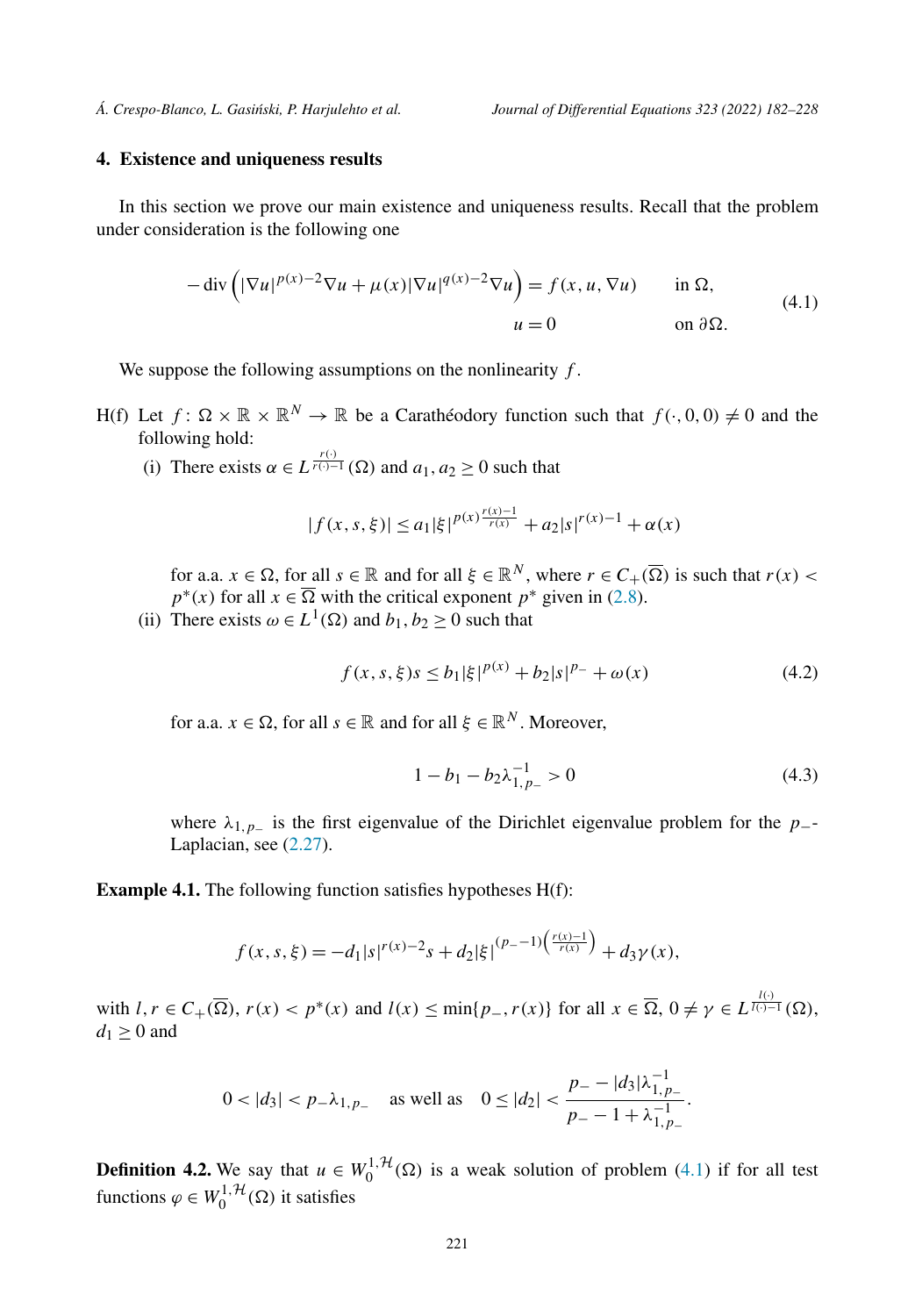<span id="page-40-0"></span>

$$
\int_{\Omega} \left( |\nabla u|^{p(x)-2} \nabla u + \mu(x) |\nabla u|^{q(x)-2} \nabla u \right) \cdot \nabla \varphi \, dx = \int_{\Omega} f(x, u, \nabla u) \varphi \, dx. \tag{4.4}
$$

Because of Proposition [2.16](#page-14-0) and hypothesis  $H(f)(i)$  a weak solution in (4.4) is well-defined. The following proposition is an immediate consequence of Theorem [3.3](#page-31-0).

**Proposition 4.3.** *Let hypothesis* (H) *be satisfied and let*

$$
f(x, s, \xi) = \alpha(x) \text{ for all } (x, s, \xi) \in \Omega \times \mathbb{R} \times \mathbb{R}^N,
$$

*where r and α are as in* H(f)(i)*. Then* ([4.1](#page-39-0)) *has a unique weak solution.*

**Proof.** By assumption and Proposition [2.16](#page-14-0),  $W_0^{1, H}(\Omega) \hookrightarrow L^{r(\cdot)}(\Omega)$ , hence  $\alpha \in L^{r'(\cdot)}(\Omega) =$  $L^{r(\cdot)}(\Omega)^* \hookrightarrow W_0^{1,1}(\Omega)^*$  and by Proposition [3.3](#page-31-0) *A* is bijective.  $\Box$ 

Our main existence result reads as follows.

**Theorem 4.4.** *Let hypotheses* (H) *and* H(f) *be satisfied. Then problem* [\(4.1\)](#page-39-0) *admits at least one nontrivial weak solution*  $u \in W_0^{1, \mathcal{H}}(\Omega)$ *.* 

**Proof.** First, we introduce the Nemytskij operator related to f, that is,  $N_f := i^* \circ \hat{N}_f$ , where  $\hat{N}_f$ :  $W_0^{1, \mathcal{H}}(\Omega) \to L^{r'(\cdot)}(\Omega)$  is given by

$$
\hat{N}_f(u) = f(x, u, \nabla u),
$$

and  $i^*$ :  $L^{r'(\cdot)}(\Omega) \to W_0^{1,\mathcal{H}}(\Omega)^*$  is the adjoint operator of the embedding  $i: W_0^{1,\mathcal{H}}(\Omega) \to$  $L^{r(\cdot)}(\Omega)$ . It is clear that  $\hat{N}_f$  is well-defined, bounded and continuous by H(f)(i) and Proposition [2.16](#page-14-0) (for the continuity use Vitali's Theorem as in Proposition [3.1\)](#page-29-0).

For  $u \in W_0^{1, H}(\Omega)$  we define  $A: W_0^{1, H}(\Omega) \to W_0^{1, H}(\Omega)^*$  by

$$
\mathcal{A}(u) = A(u) - N_f(u),
$$

which consequently is continuous and bounded by Theorem [3.3.](#page-31-0)

In order to apply Theorem  $2.32$  we first show that  $A$  is pseudomonotone in the sense of Remark [2.31](#page-29-0). To this end, let  $\{u_n\}_{n\geq 1} \subseteq W_0^{1, H}(\Omega)$  be a sequence such that

$$
u_n \rightharpoonup u \quad \text{in } W_0^{1, \mathcal{H}}(\Omega) \quad \text{and} \quad \limsup_{n \to \infty} \langle \mathcal{A}(u_n), u_n - u \rangle_{\mathcal{H}} \le 0. \tag{4.5}
$$

The compact embedding from Proposition [2.1](#page-6-0) implies that

$$
u_n \to u \quad \text{in } L^{r(\cdot)}(\Omega) \tag{4.6}
$$

since  $r(x) < p^*(x)$  for all  $x \in \overline{\Omega}$ . From Hölder's inequality, the weak convergence of  $\{u_n\}_{n\in\mathbb{N}}$ in  $W_0^{1, H}(\Omega)$  (hence it is bounded in its norm) and the boundedness of  $\hat{N}_f$  it follows that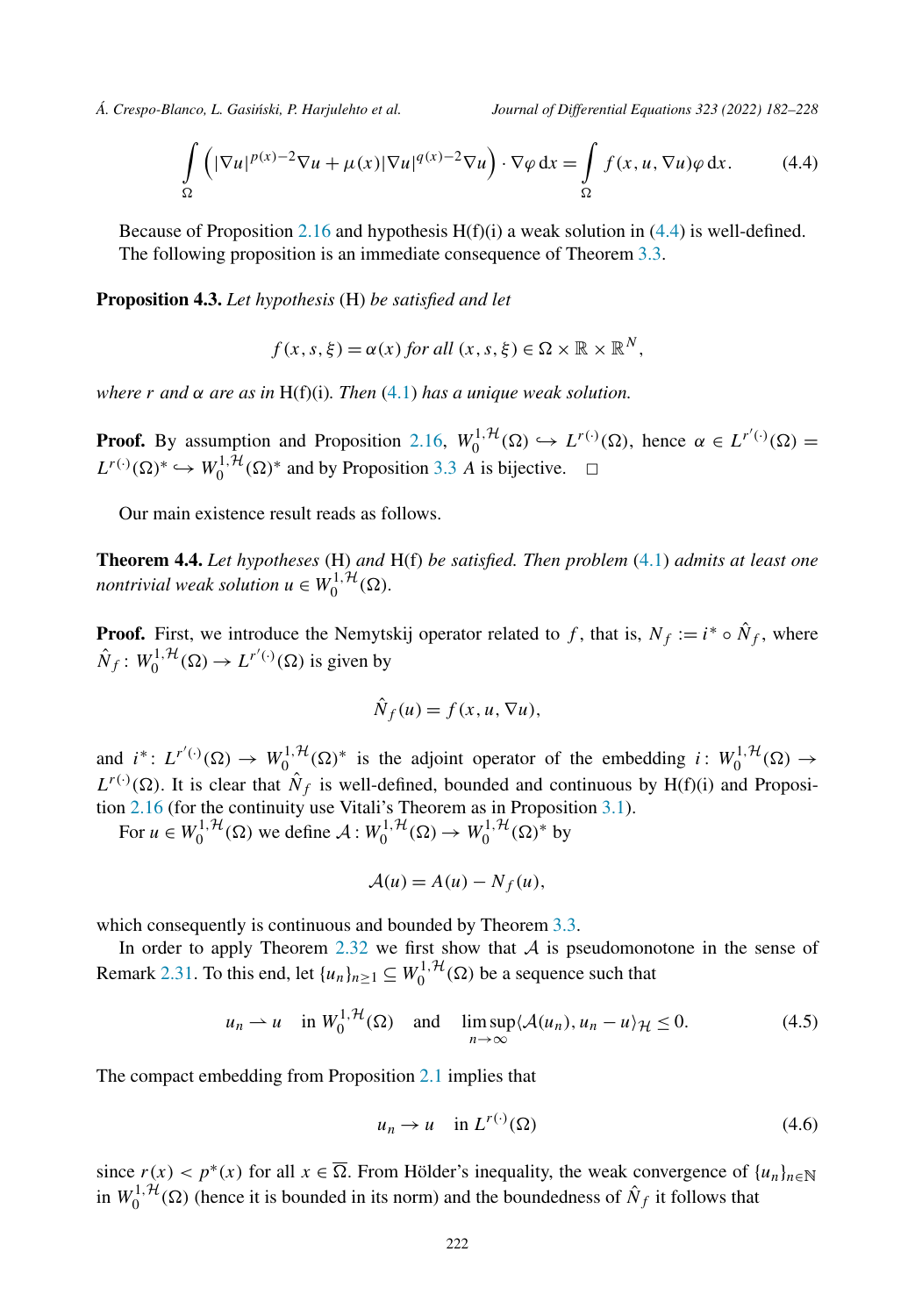$$
\left| \int_{\Omega} f(x, u_n, \nabla u_n) (u_n - u) dx \right| \leq 2 \left\| \hat{N}_f(u_n) \right\|_{\frac{r(\cdot) - 1}{r(\cdot)}} \|u - u_n\|_{r(\cdot)}
$$
  

$$
\leq 2 \sup_{n \in \mathbb{N}} \left\| \hat{N}_f(u_n) \right\|_{\frac{r(\cdot) - 1}{r(\cdot)}} \|u - u_n\|_{r(\cdot)}.
$$

From this along with the strong convergence in [\(4.6\)](#page-40-0) we see that

$$
\lim_{n \to \infty} \int_{\Omega} f(x, u_n, \nabla u_n)(u_n - u) \, \mathrm{d}x = 0.
$$

Hence, if we pass to the limit in the weak formulation in [\(4.4\)](#page-40-0) replacing *u* by  $u_n$  and  $\varphi$  by  $u_n - u$ , we obtain

$$
\limsup_{n \to \infty} \langle A(u_n), u_n - u \rangle \mathcal{H} = \limsup_{n \to \infty} \langle A(u_n), u_n - u \rangle \mathcal{H} \le 0.
$$
 (4.7)

Since *A* fulfills the  $(S_+)$ -property, see Theorem [3.3,](#page-31-0) by using [\(4.5\)](#page-40-0) and (4.7) it follows that  $u_n \rightarrow$ *u* in  $W_0^{1, H}(\Omega)$ . Therefore, by the continuity of the operator A, we conclude that  $A(u_n) \to A(u)$ in  $W_0^{1, H}(\Omega)$ <sup>\*</sup>. Hence A is pseudomonotone.

Let us now prove that A is coercive, see Definition [2.30](#page-28-0). Recall the representation of the first eigenvalue of the *p*−-Laplacian, see ([2.28](#page-28-0)), replacing *r* by *p*−, we have the inequality

$$
||u||_{p_{-}}^{p_{-}} \leq \lambda_{1,p_{-}}^{-1} ||\nabla u||_{p_{-}}^{p_{-}} \quad \text{for all } u \in W_0^{1,p_{-}}(\Omega). \tag{4.8}
$$

Note that  $W_0^{1, H}(\Omega) \subseteq W_0^{1, p-}(\Omega)$ . Then, by applying (4.8) and [\(4.2\)](#page-39-0) along with Proposition [2.13](#page-12-0) one has

$$
\langle A(u), u \rangle = \int_{\Omega} \left( |\nabla u|^{p(x)-2} \nabla u + \mu(x) |\nabla u|^{q(x)-2} \nabla u \right) \cdot \nabla u \, dx - \int_{\Omega} f(x, u, \nabla u) u \, dx
$$
  
\n
$$
\ge \rho_{\mathcal{H}}(\nabla u) - b_1 \int_{\Omega} |\nabla u|^{p(x)} \, dx - b_2 \int_{\Omega} |u|^{p_-} \, dx - ||\omega||_1
$$
  
\n
$$
\ge \rho_{\mathcal{H}}(\nabla u) - b_1 \int_{\Omega} |\nabla u|^{p(x)} \, dx - b_2 \lambda_{1, p_-}^{-1} \int_{\Omega} |\nabla u|^{p_-} \, dx - ||\omega||_1
$$
  
\n
$$
\ge \left( 1 - b_1 - b_2 \lambda_{1, p_-}^{-1} \right) \rho_{\mathcal{H}}(\nabla u) - b_2 \lambda_{1, p_-}^{-1} |\Omega| - ||\omega||_1
$$
  
\n
$$
\ge \left( 1 - b_1 - b_2 \lambda_{1, p_-}^{-1} \right) \min \{ ||\nabla u||_{\mathcal{H}}^{q_+}, ||\nabla u||_{\mathcal{H}}^{p_-} \} - b_2 \lambda_{1, p_-}^{-1} |\Omega| - ||\omega||_1.
$$

Hence, since  $1 < p_-\lt q_+$  and  $1 - b_1 - b_2\lambda_{1,p_-}^{-1} > 0$  by assumption ([4.3](#page-39-0)), we conclude that the operator  $A: W_0^{1, \mathcal{H}}(\Omega) \to W_0^{1, \mathcal{H}}(\Omega)^*$  is coercive.

Therefore, we have proved that the operator  $A: W_0^{1, H}(\Omega) \to W_0^{1, H}(\Omega)^*$  is bounded, pseu-domonotone and coercive. Applying Theorem [2.32](#page-29-0) we get a function  $u \in W_0^{1, H}(\Omega)$  such that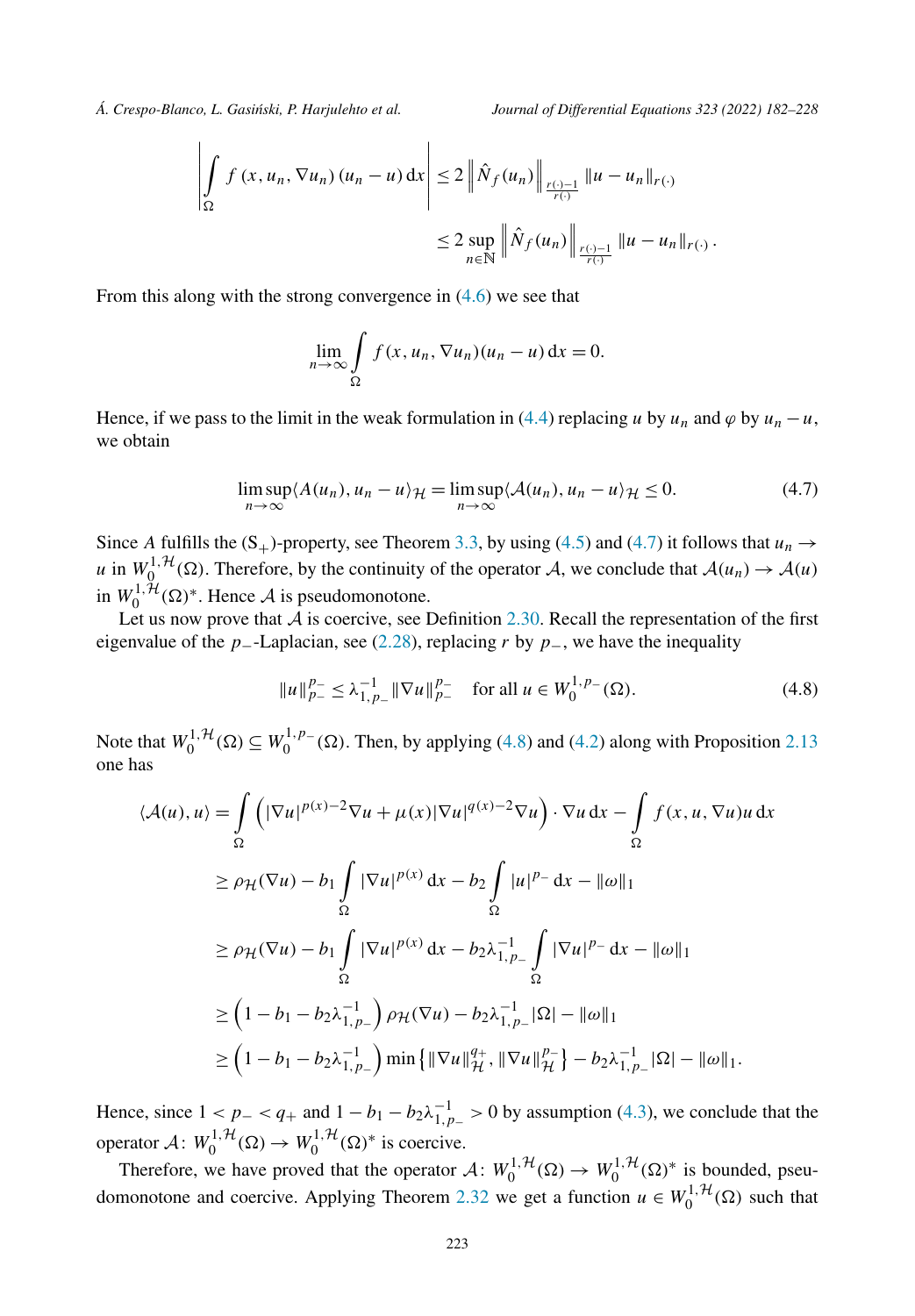<span id="page-42-0"></span> $A(u) = 0$ . By the definition of the operator A and the first condition in H(f), u is a nontrivial weak solution of our original problem  $(4.1)$  $(4.1)$  $(4.1)$ . This completes the proof.  $\Box$ 

In the second part of this section we want to discuss the question under what conditions the solution obtained in Theorem [4.4](#page-40-0) is unique. In order to give a positive answer we need to strengthen our conditions on the nonlinearity  $f: \Omega \times \mathbb{R} \times \mathbb{R}^N \to \mathbb{R}$  in the following sense.

(U1) There exists  $c_1 > 0$  such that

$$
(f(x, s, \xi) - f(x, t, \xi))(s - t) \le c_1|s - t|^2
$$

for a.a.  $x \in \Omega$ , for all  $s, t \in \mathbb{R}$  and for all  $\xi \in \mathbb{R}^N$ .

(U2) There exists  $\rho \in L^{r'(\cdot)}(\Omega)$ , where  $r \in C_+(\overline{\Omega})$  is such that  $r(x) < p^*(x)$  for all  $x \in \overline{\Omega}$ , and *c*<sub>2</sub> ≥ 0 such that the map  $\xi \mapsto f(x, s, \xi) - \rho(x)$  is linear for a.a.  $x \in \Omega$ , for all  $s \in \mathbb{R}$  and

$$
|f(x, s, \xi) - \rho(x)| \leq c_2 |\xi|
$$

for a.a.  $x \in \Omega$ , for all  $s \in \mathbb{R}$  and for all  $\xi \in \mathbb{R}^N$ . Moreover,

$$
c_1 \lambda_{1,2}^{-1} + c_2 \lambda_{1,2}^{-\frac{1}{2}} < 1,\tag{4.9}
$$

where  $\lambda_{1,2}$  is the first eigenvalue of the Dirichlet eigenvalue problem for the Laplace differential operator, see [\(2.27\)](#page-28-0).

**Example 4.5.** The following function satisfies hypotheses H(f), (U1) and (U2), where for simplicity we drop the *s*-dependence:

$$
f(x,\xi) = \sum_{i=1}^{N} \beta_i \xi_i + \rho(x) \quad \text{for a. a. } x \in \Omega \text{ and for all } \xi \in \mathbb{R}^N,
$$

with  $p_-=2$ ,  $0 \neq \rho \in L^2(\Omega)$  and

$$
\beta = (\beta_1, ..., \beta_N) \in \mathbb{R}^N \text{ with } |\beta|^2 < \min \left\{ 1 - \frac{1}{2} \lambda_{1,2}^{-1}, \lambda_{1,2} \right\}.
$$

Any  $r \in C_+(\overline{\Omega})$  such that  $p_-=2 \le r(x) < p^*(x)$  for all  $x \in \overline{\Omega}$  is admissible.

Our uniqueness result reads as follows.

**Theorem 4.6.** *Let* (H), H(f), (U1), and (U2) *be satisfied and let*  $p(x) \equiv 2$  *for all*  $x \in \overline{\Omega}$ *. Then, problem* [\(4.1\)](#page-39-0) *admits a unique weak solution.*

**Proof.** Let  $u, v \in W_0^{1, H}(\Omega)$  be two weak solutions of [\(4.1\)](#page-39-0). Testing the corresponding weak formulations with  $\varphi = u - v$  and subtracting these equations gives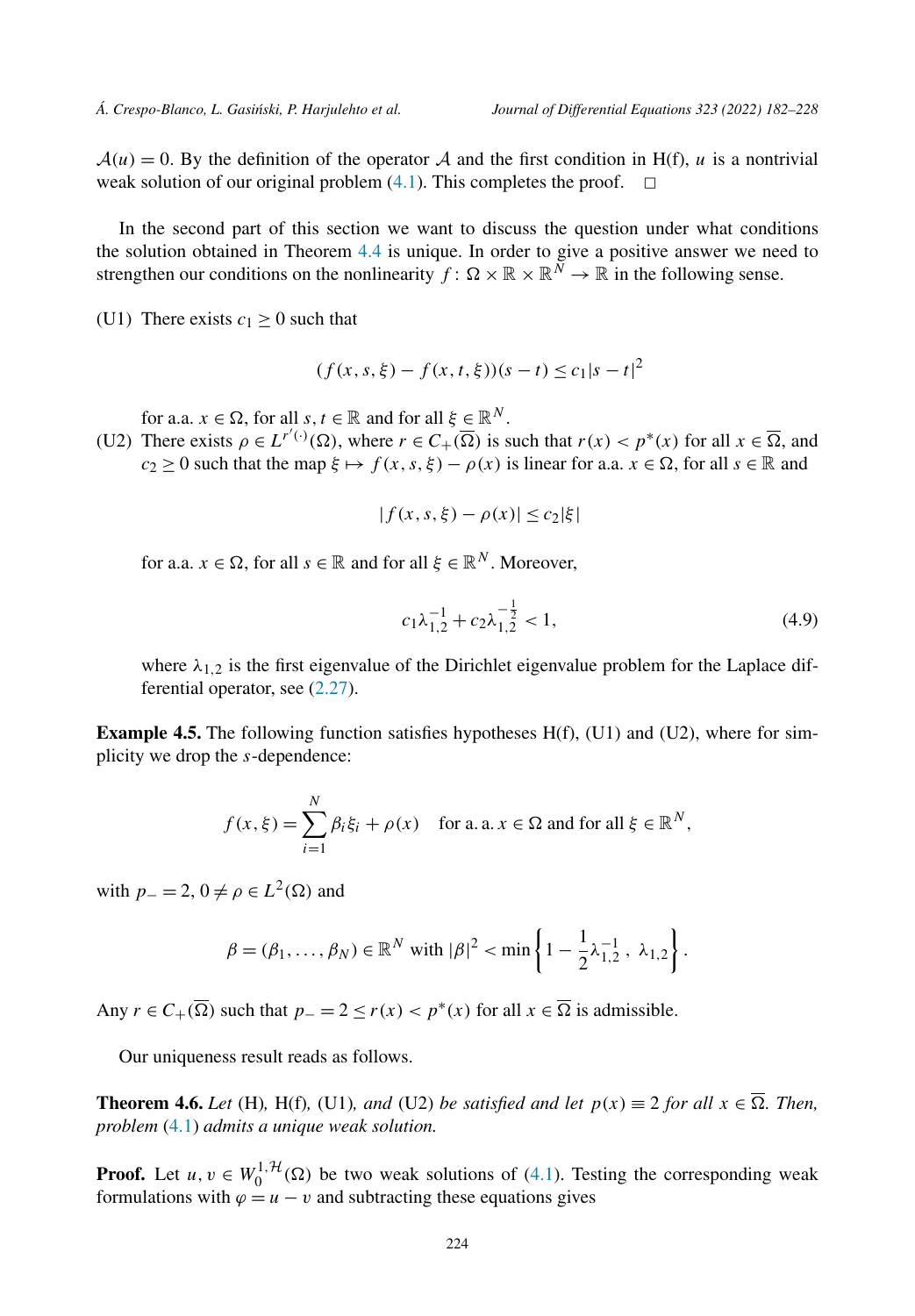$$
\int_{\Omega} |\nabla(u-v)|^2 dx + \int_{\Omega} \mu(x) \left( |\nabla u|^{q(x)-2} \nabla u - |\nabla v|^{q(x)-2} \nabla u \right) \cdot \nabla(u-v) dx
$$
\n
$$
= \int_{\Omega} (f(x, u, \nabla u) - f(x, v, \nabla u))(u-v) dx + \int_{\Omega} (f(x, v, \nabla u) - f(x, v, \nabla v))(u-v) dx.
$$
\n(4.10)

The second term on the left-hand side of  $(4.10)$  is nonnegative, so we have the estimate

$$
\int_{\Omega} |\nabla(u-v)|^2 dx + \int_{\Omega} \mu(x) \left( |\nabla u|^{q(x)-2} \nabla u - |\nabla v|^{q(x)-2} \nabla u \right) \cdot \nabla(u-v) dx
$$
\n
$$
\geq \int_{\Omega} |\nabla(u-v)|^2 dx.
$$
\n(4.11)

For the right-hand side of  $(4.10)$  we can use the assumptions (U1), (U2) and Hölder's inequality which leads to

$$
\int_{\Omega} (f(x, u, \nabla u) - f(x, v, \nabla u))(u - v) dx + \int_{\Omega} (f(x, v, \nabla u) - f(x, v, \nabla v))(u - v) dx
$$
\n
$$
\leq c_1 \|u - v\|_2^2 + \int_{\Omega} \left( f\left(x, v, \nabla \left(\frac{1}{2}(u - v)^2\right)\right) - \rho(x) \right) dx
$$
\n
$$
\leq c_1 \|u - v\|_2^2 + c_2 \int_{\Omega} |u - v||\nabla (u - v)| dx
$$
\n
$$
\leq \left(c_1 \lambda_{1,2}^{-1} + c_2 \lambda_{1,2}^{-\frac{1}{2}}\right) \|\nabla (u - v)\|_2^2.
$$
\n(4.12)

From  $(4.10)$ ,  $(4.11)$  and  $(4.12)$  we see that

$$
\|\nabla(u-v)\|_2^2 = \int_{\Omega} |\nabla(u-v)|^2 dx \leq \left(c_1 \lambda_{1,2}^{-1} + c_2 \lambda_{1,2}^{-\frac{1}{2}}\right) \|\nabla(u-v)\|_2^2.
$$
 (4.13)

Then, by ([4.9](#page-42-0)), from (4.13) it follows  $u = v$ .  $\Box$ 

### **Acknowledgments**

The first author was funded by the Deutsche Forschungsgemeinschaft (DFG, German Research Foundation) under Germany's Excellence Strategy – The Berlin Mathematics Research Center MATH+ and the Berlin Mathematical School (BMS) (EXC-2046/1, project ID: 390685689).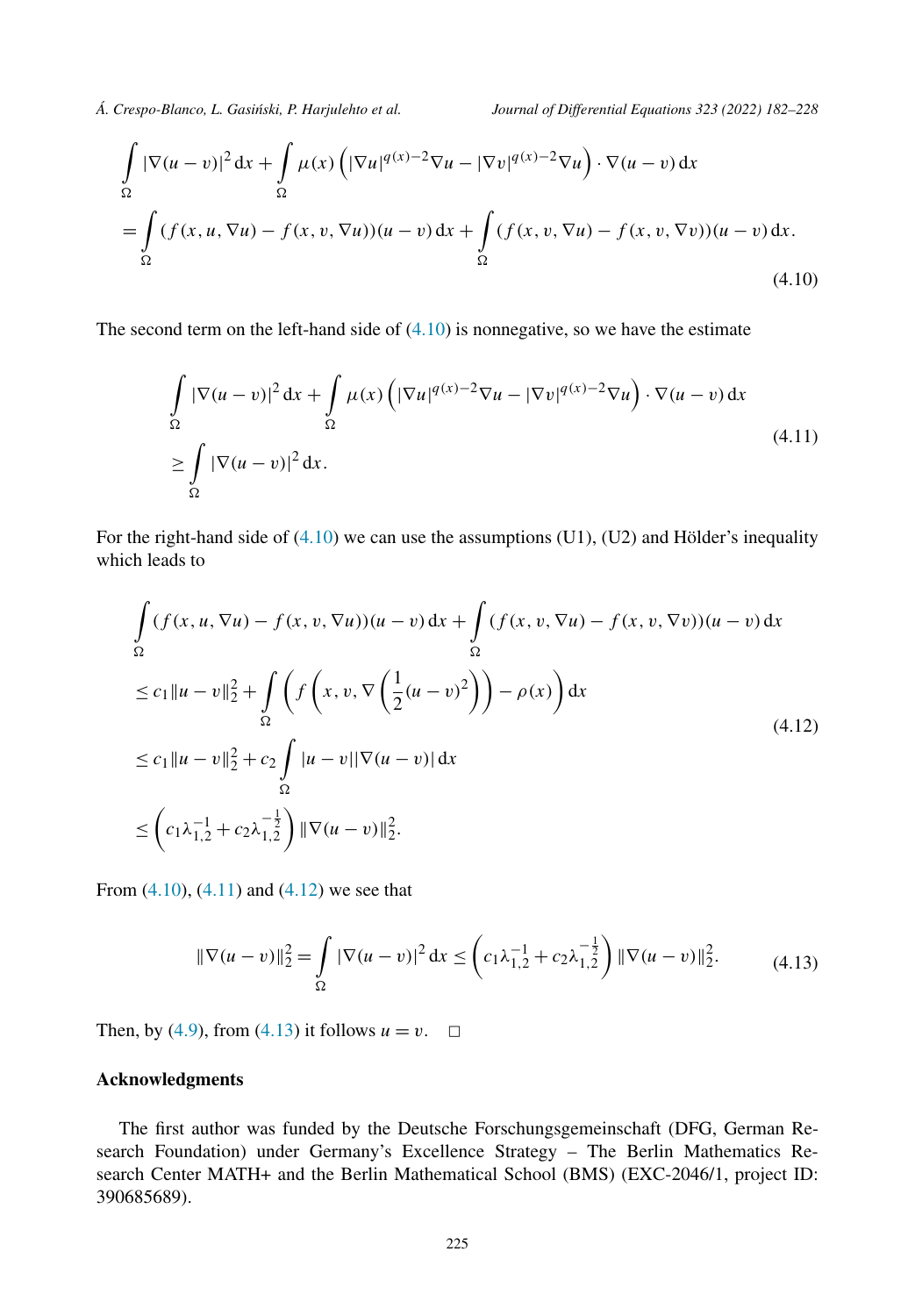#### <span id="page-44-0"></span>**References**

- [1] R. Arora, S. Shmarev, Double phase parabolic problem with variable growth, preprint, [arXiv:2010.08306,](http://refhub.elsevier.com/S0022-0396(22)00207-8/bib0BD561B2D4D7112721AD4EC97D6D45F7s1) 2020.
- [2] R. Arora, Fine properties of solutions for [quasi-linear](http://refhub.elsevier.com/S0022-0396(22)00207-8/bibE7783BC800F9AC359C35E7961830D611s1) elliptic and parabolic equations with nonlocal and nonstandard growth, General [Mathematics](http://refhub.elsevier.com/S0022-0396(22)00207-8/bibE7783BC800F9AC359C35E7961830D611s1) [math.GM], Université de Pau et des Pays del'Adour, 2020. English. NNT: [2020PAUU3021.](http://refhub.elsevier.com/S0022-0396(22)00207-8/bibE7783BC800F9AC359C35E7961830D611s1)
- [3] A. Bahrouni, V.D. Rădulescu, D.D. Repovš, Double phase transonic flow problems with variable growth: nonlinear patterns and stationary waves, [Nonlinearity](http://refhub.elsevier.com/S0022-0396(22)00207-8/bibA1F73E2C700372029EBE1731D09913CEs1) 32 (7) (2019) 2481–2495.
- [4] A. Bahrouni, V.D. Rădulescu, P. Winkert, Double phase problems with variable growth and convection for the [Baouendi-Grushin](http://refhub.elsevier.com/S0022-0396(22)00207-8/bib4B1E9B7C07A4A09BCFA655D15DC5A362s1) operator, Z. Angew. Math. Phys. 71 (6) (2020) 183, 14 pp.
- [5] G. Barletta, E. Tornatore, Elliptic problems with [convection](http://refhub.elsevier.com/S0022-0396(22)00207-8/bib6281C3B784416F63F919945AC757565Cs1) terms in Orlicz spaces, J. Math. Anal. Appl. 495 (2) (2021) [124779,](http://refhub.elsevier.com/S0022-0396(22)00207-8/bib6281C3B784416F63F919945AC757565Cs1) 28 pp.
- [6] P. Baroni, M. Colombo, G. Mingione, Harnack inequalities for double phase [functionals,](http://refhub.elsevier.com/S0022-0396(22)00207-8/bib8B1C3E8D71D67FEBEFF684812E2710F3s1) Nonlinear Anal. 121 (2015) [206–222.](http://refhub.elsevier.com/S0022-0396(22)00207-8/bib8B1C3E8D71D67FEBEFF684812E2710F3s1)
- [7] P. Baroni, M. Colombo, G. Mingione, [Non-autonomous](http://refhub.elsevier.com/S0022-0396(22)00207-8/bib0C9DE131465BAB784B8F886F23E7CBF4s1) functionals, borderline cases and related function classes, St. [Petersburg](http://refhub.elsevier.com/S0022-0396(22)00207-8/bib0C9DE131465BAB784B8F886F23E7CBF4s1) Math. J. 27 (2016) 347–379.
- [8] P. Baroni, M. Colombo, G. Mingione, Regularity for general [functionals](http://refhub.elsevier.com/S0022-0396(22)00207-8/bibB24C49D8440ED993BC2B4769467DD68Es1) with double phase, Calc. Var. Partial Differ. Equ. 57 (2) [\(2018\)](http://refhub.elsevier.com/S0022-0396(22)00207-8/bibB24C49D8440ED993BC2B4769467DD68Es1) 62, 48 pp.
- [9] P. Baroni, T. Kuusi, G. Mingione, [Borderline](http://refhub.elsevier.com/S0022-0396(22)00207-8/bibCA002E22C4E3A517851DF18043E629C4s1) gradient continuity of minima, J. Fixed Point Theory Appl. 15 (2) (2014) [537–575.](http://refhub.elsevier.com/S0022-0396(22)00207-8/bibCA002E22C4E3A517851DF18043E629C4s1)
- [10] H. Bauer, Measure and [Integration](http://refhub.elsevier.com/S0022-0396(22)00207-8/bib0B4891CFA7B2E38849B9FE9F3209C5B3s1) Theory, De Gruyter, Berlin, 2001.
- [11] L. Beck, G. Mingione, Lipschitz bounds and [nonuniform](http://refhub.elsevier.com/S0022-0396(22)00207-8/bib5F5598AD688ED06C7D202C2CE971E294s1) ellipticity, Commun. Pure Appl. Math. 73 (5) (2020) [944–1034.](http://refhub.elsevier.com/S0022-0396(22)00207-8/bib5F5598AD688ED06C7D202C2CE971E294s1)
- [12] L. Beck, G. Mingione, Optimal Lipschitz criteria and local estimates for [non-uniformly](http://refhub.elsevier.com/S0022-0396(22)00207-8/bib4D6979E7D95736365307DB2C9B06B741s1) elliptic problems, Atti Accad. Naz. Lincei, Rend. Lincei, Mat. Appl. 30 (2) (2019) [223–236.](http://refhub.elsevier.com/S0022-0396(22)00207-8/bib4D6979E7D95736365307DB2C9B06B741s1)
- [13] V. Benci, P. D'Avenia, D. Fortunato, L. Pisani, Solitonsin [severalspace](http://refhub.elsevier.com/S0022-0396(22)00207-8/bib38BA33741B03DD05D1BE044D933C0E5Es1) dimensions: Derrick's problem and infinitely many [solutions,](http://refhub.elsevier.com/S0022-0396(22)00207-8/bib38BA33741B03DD05D1BE044D933C0E5Es1) Arch. Ration. Mech. Anal. 154 (4) (2000) 297–324.
- [14] S. Biagi, F. Esposito, E. Vecchi, Symmetry and [monotonicity](http://refhub.elsevier.com/S0022-0396(22)00207-8/bib0CD740F1439C5E8039DAABF13CC13514s1) of singular solutions of double phase problems, J. Differ. Equ. 280 (2021) [435–463.](http://refhub.elsevier.com/S0022-0396(22)00207-8/bib0CD740F1439C5E8039DAABF13CC13514s1)
- [15] V.I. Bogachev, Measure Theory, [Springer-Verlag,](http://refhub.elsevier.com/S0022-0396(22)00207-8/bib953E4040E10E85523ADD51A0F4EFCB56s1) Berlin, 2007.
- [16] S.-S. Byun, J. Oh, Regularity results for generalized double phase [functionals,](http://refhub.elsevier.com/S0022-0396(22)00207-8/bibADB25ABF46BBDABD69EBC6016643313Cs1) Anal. PDE 13 (5) (2020) 1269–1300.
- [17] M. Cencelj, V.D. Rădulescu, D.D. Repovš, Double phase problems with variable growth, Nonlinear Anal. 177 (2018) [270–287.](http://refhub.elsevier.com/S0022-0396(22)00207-8/bibB7BF7C74EFFE518094BC77B373823076s1)
- [18] L. Cherfils, Y. Il'yasov, On the stationary solutions of [generalized](http://refhub.elsevier.com/S0022-0396(22)00207-8/bib5251F6AE4F3A597FB5DFB2260BE1E25As1) reaction diffusion equations with *p*&*q*-Laplacian, [Commun.](http://refhub.elsevier.com/S0022-0396(22)00207-8/bib5251F6AE4F3A597FB5DFB2260BE1E25As1) Pure Appl. Anal. 4 (1) (2005) 9–22.
- [19] F. [Colasuonno,](http://refhub.elsevier.com/S0022-0396(22)00207-8/bib39ADCCE93F1637A6293526A0A3FE859As1) M. Squassina, Eigenvalues for double phase variational integrals, Ann. Mat. Pura Appl. (4) 195 (6) (2016) [1917–1959.](http://refhub.elsevier.com/S0022-0396(22)00207-8/bib39ADCCE93F1637A6293526A0A3FE859As1)
- [20] M. Colombo, G. Mingione, Bounded [minimisers](http://refhub.elsevier.com/S0022-0396(22)00207-8/bibF5AB333105B1BECCF369EE202DB65297s1) of double phase variational integrals, Arch. Ration. Mech. Anal. 218 (1) (2015) [219–273.](http://refhub.elsevier.com/S0022-0396(22)00207-8/bibF5AB333105B1BECCF369EE202DB65297s1)
- [21] M. Colombo, G. Mingione, Regularity for double phase [variational](http://refhub.elsevier.com/S0022-0396(22)00207-8/bibF3818D8141B6F543EE00D360DD1CFC58s1) problems, Arch. Ration. Mech. Anal. 215 (2) (2015) [443–496.](http://refhub.elsevier.com/S0022-0396(22)00207-8/bibF3818D8141B6F543EE00D360DD1CFC58s1)
- [22] C. De Filippis, Higher [integrability](http://refhub.elsevier.com/S0022-0396(22)00207-8/bibFB5E977C408AF9BAA926A9150C05B5E1s1) for constrained minimizers of integral functionals with *(p, q)*-growth in low [dimension,](http://refhub.elsevier.com/S0022-0396(22)00207-8/bibFB5E977C408AF9BAA926A9150C05B5E1s1) Nonlinear Anal. 170 (2018) 1–20.
- [23] C. De Filippis, G. Mingione, On the regularity of minima of [non-autonomous](http://refhub.elsevier.com/S0022-0396(22)00207-8/bibDFA87F30D5844B3D7D44D5A71461B45Fs1) functionals, J. Geom. Anal. 30 (2) (2020) [1584–1626.](http://refhub.elsevier.com/S0022-0396(22)00207-8/bibDFA87F30D5844B3D7D44D5A71461B45Fs1)
- [24] C. De Filippis, G. Palatucci, Hölder regularity for nonlocal double phase [equations,](http://refhub.elsevier.com/S0022-0396(22)00207-8/bib970C38F45B801D7847B08F5087DC1610s1) J. Differ. Equ. 267 (1) (2019) [547–586.](http://refhub.elsevier.com/S0022-0396(22)00207-8/bib970C38F45B801D7847B08F5087DC1610s1)
- [25] L. Diening, P. [Harjulehto,](http://refhub.elsevier.com/S0022-0396(22)00207-8/bibC21FFE7D966412508583814423B67615s1) P. Hästö, M. Růžička, Lebesgue and Sobolev Spaces with Variable Exponents, Springer, [Heidelberg,](http://refhub.elsevier.com/S0022-0396(22)00207-8/bibC21FFE7D966412508583814423B67615s1) 2011.
- [26] X. Fan, An imbedding theorem for [Musielak-Sobolev](http://refhub.elsevier.com/S0022-0396(22)00207-8/bibC3C324EB167C2C9A5E15466DBF53A974s1) spaces, Nonlinear Anal. 75 (4) (2012) 1959–1971.
- [27] X. Fan, Boundary trace [embedding](http://refhub.elsevier.com/S0022-0396(22)00207-8/bibA907FE92443BFA148AF95263C946074Ds1) theorems for variable exponent Sobolev spaces, J. Math. Anal. Appl. 339 (2) (2008) [1395–1412.](http://refhub.elsevier.com/S0022-0396(22)00207-8/bibA907FE92443BFA148AF95263C946074Ds1)
- [28] X. Fan, Differential equations of divergence form in [Musielak-Sobolev](http://refhub.elsevier.com/S0022-0396(22)00207-8/bibCA3305423C79C8F7591F86A1E61034AAs1) spaces and a sub-supersolution method, J. Math. Anal. Appl. 386 (2) (2012) [593–604.](http://refhub.elsevier.com/S0022-0396(22)00207-8/bibCA3305423C79C8F7591F86A1E61034AAs1)
- [29] X. Fan, Sobolev [embeddings](http://refhub.elsevier.com/S0022-0396(22)00207-8/bibBCB0E5D3513E60B0E6A1E342E81BAFB1s1) for unbounded domain with variable exponent having values across *N*, Math. Inequal. Appl. 13 (1) (2010) [123–134.](http://refhub.elsevier.com/S0022-0396(22)00207-8/bibBCB0E5D3513E60B0E6A1E342E81BAFB1s1)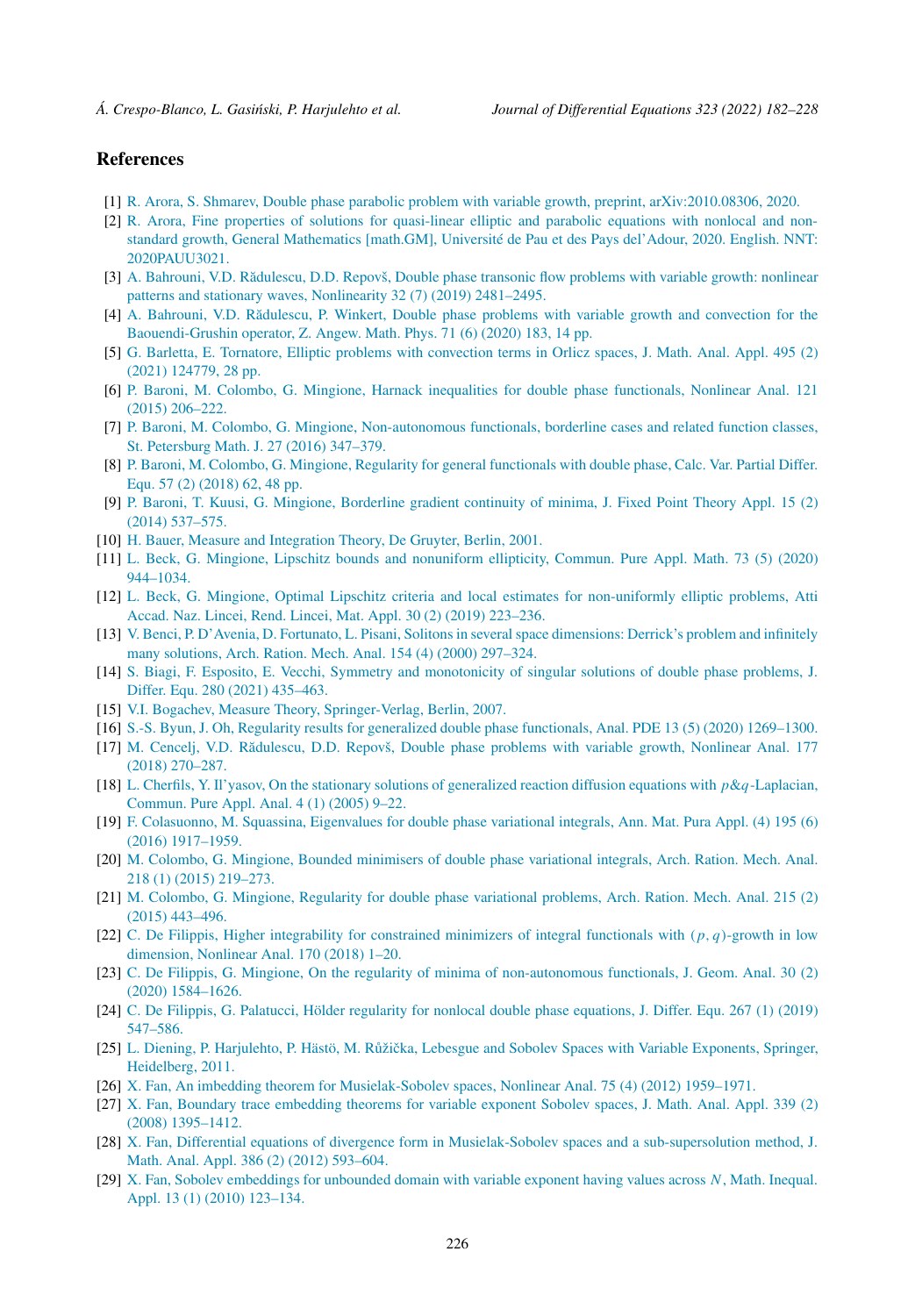- <span id="page-45-0"></span>[30] X. Fan, C.-X. Guan, Uniform convexity of [Musielak-Orlicz-Sobolev](http://refhub.elsevier.com/S0022-0396(22)00207-8/bib9057BD983B13CADF0773ACDE90EEE66Es1) spaces and applications, Nonlinear Anal. 73 (1) (2010) [163–175.](http://refhub.elsevier.com/S0022-0396(22)00207-8/bib9057BD983B13CADF0773ACDE90EEE66Es1)
- [31] X. Fan, J. Shen, D. Zhao, Sobolev [embedding](http://refhub.elsevier.com/S0022-0396(22)00207-8/bibC261FE39540AB221C3EF95D99C049853s1) theorems for spaces  $W^{k,p(x)}(\Omega)$ , J. Math. Anal. Appl. 262 (2) (2001) [749–760.](http://refhub.elsevier.com/S0022-0396(22)00207-8/bibC261FE39540AB221C3EF95D99C049853s1)
- [32] X. Fan, D. Zhao, On the spaces  $L^{p(x)}(\Omega)$  and  $W^{m,p(x)}(\Omega)$ , J. Math. Anal. Appl. 263 (2) (2001) 424–446.
- [33] C. Farkas, P. Winkert, An existence result for singular Finsler double phase [problems,](http://refhub.elsevier.com/S0022-0396(22)00207-8/bibA10D5F9EDB973900BEDC8FF825FC40ECs1) J. Differ. Equ. 286 (2021) [455–473.](http://refhub.elsevier.com/S0022-0396(22)00207-8/bibA10D5F9EDB973900BEDC8FF825FC40ECs1)
- [34] A. Fiscella, A double phase problem involving Hardy [potentials,](http://refhub.elsevier.com/S0022-0396(22)00207-8/bib56BC3FA0CFFC51BA2EDDB735004D5D52s1) Appl. Math. Optim. (2022), in press.
- [35] A. Fiscella, A. Pinamonti, Existence and [multiplicity](http://refhub.elsevier.com/S0022-0396(22)00207-8/bib77BC34B098DA027A987F0EF1AB1F2357s1) results for Kirchhoff type problems on a double phase setting, preprint, [arXiv:2008.00114,](http://refhub.elsevier.com/S0022-0396(22)00207-8/bib77BC34B098DA027A987F0EF1AB1F2357s1) 2020.
- [36] L. Gasiński, N.S. [Papageorgiou,](http://refhub.elsevier.com/S0022-0396(22)00207-8/bib69E506C70DAB0E3FC1CAD02B76B351BCs1) Anisotropic nonlinear Neumann problems, Calc. Var. Partial Differ. Equ. 42 (3-4) (2011) [323–354.](http://refhub.elsevier.com/S0022-0396(22)00207-8/bib69E506C70DAB0E3FC1CAD02B76B351BCs1)
- [37] L. Gasiński, N.S. [Papageorgiou,](http://refhub.elsevier.com/S0022-0396(22)00207-8/bib4CD3F980CB8069DA06D9E97E2995537Cs1) Constant sign and nodal solutions for superlinear double phase problems, Adv. Calc. Var. 14 (4) (2021) [613–626.](http://refhub.elsevier.com/S0022-0396(22)00207-8/bib4CD3F980CB8069DA06D9E97E2995537Cs1)
- [38] L. Gasiński, P. Winkert, Constant sign solutions for double phase problems with superlinear [nonlinearity,](http://refhub.elsevier.com/S0022-0396(22)00207-8/bib754C982463FADCD2E58BDE6D76C2F6F4s1) Nonlinear Anal. 195 (2020) [111739.](http://refhub.elsevier.com/S0022-0396(22)00207-8/bib754C982463FADCD2E58BDE6D76C2F6F4s1)
- [39] L. Gasinski, P. Winkert, Existence and [uniqueness](http://refhub.elsevier.com/S0022-0396(22)00207-8/bibE049B05C7F917C86F6B0170FFB127F39s1) results for double phase problems with convection term, J. Differ. Equ. 268 (8) (2020) [4183–4193.](http://refhub.elsevier.com/S0022-0396(22)00207-8/bibE049B05C7F917C86F6B0170FFB127F39s1)
- [40] L. Gasinski, P. Winkert, Sign changing solution for a double phase problem with [nonlinear](http://refhub.elsevier.com/S0022-0396(22)00207-8/bib8ED66C7CB62BC93428DADF80EBD1F433s1) boundary condition via the Nehari manifold, J. Differ. Equ. 274 (2021) [1037–1066.](http://refhub.elsevier.com/S0022-0396(22)00207-8/bib8ED66C7CB62BC93428DADF80EBD1F433s1)
- [41] P. Harjulehto, P. Hästö, Orlicz Spaces and [Generalized](http://refhub.elsevier.com/S0022-0396(22)00207-8/bibA02BC58A3CD97A52285914AE4BAC67FFs1) Orlicz Spaces, Springer, Cham, 2019.
- [42] P. Harjulehto, P. Hästö, O. Toivanen, Hölder regularity of [quasiminimizers](http://refhub.elsevier.com/S0022-0396(22)00207-8/bibD757347256D815C173A4C311F86526A3s1) under generalized growth conditions, Calc. Var. Partial Differ. Equ. 56 (2) [\(2017\)](http://refhub.elsevier.com/S0022-0396(22)00207-8/bibD757347256D815C173A4C311F86526A3s1) 22, 26 pp.
- [43] P. Hästö, J. Ok, Maximal regularity for local minimizers of [non-autonomous](http://refhub.elsevier.com/S0022-0396(22)00207-8/bib25B9C20D44CA337E9AE394F131332074s1) functionals, J. Eur. Math. Soc. 24 (4) (2022) [1285–1334.](http://refhub.elsevier.com/S0022-0396(22)00207-8/bib25B9C20D44CA337E9AE394F131332074s1)
- [44] J. Heinonen, T. [Kipeläinen,](http://refhub.elsevier.com/S0022-0396(22)00207-8/bibD396505C63A88553FE62EB43D781311Ds1) O. Martio, Nonlinear Potential Theory of Degenerate Elliptic Equations, Dover Publi[cations,](http://refhub.elsevier.com/S0022-0396(22)00207-8/bibD396505C63A88553FE62EB43D781311Ds1) 2006.
- [45] K. Ho, Y.-H. Kim, P. Winkert, C. Zhang, The [boundedness](http://refhub.elsevier.com/S0022-0396(22)00207-8/bib20436D063C441F6295C834AA64528ED0s1) and Hölder continuity of solutions to elliptic equations involving variable [exponents](http://refhub.elsevier.com/S0022-0396(22)00207-8/bib20436D063C441F6295C834AA64528ED0s1) and critical growth, J. Differ. Equ. 313 (2022) 503–532.
- [46] A. Lê, Eigenvalue problems for the *p*-Laplacian, Nonlinear Anal. 64 (5) (2006) [1057–1099.](http://refhub.elsevier.com/S0022-0396(22)00207-8/bibE426CFD0EF969A713E0269F7F5D79E24s1)
- [47] P. Lindqvist, Notes on the [Stationary](http://refhub.elsevier.com/S0022-0396(22)00207-8/bibE0B86A5E9FEAB32817545B64DC8552C3s1) *p*-Laplace Equation, Springer, Cham, 2019.
- [48] W. Liu, G. Dai, Existence and [multiplicity](http://refhub.elsevier.com/S0022-0396(22)00207-8/bibB61C2838707CF19588F49A350475076Fs1) results for double phase problem, J. Differ. Equ. 265 (9) (2018) [4311–4334.](http://refhub.elsevier.com/S0022-0396(22)00207-8/bibB61C2838707CF19588F49A350475076Fs1)
- [49] W. Liu, P. Winkert, Combined effects of singular and superlinear [nonlinearities](http://refhub.elsevier.com/S0022-0396(22)00207-8/bibF5B9F75616B619783A9CA3BAAC8ECC2Fs1) in singular double phase problems in  $\mathbb{R}^N$ , J. Math. Anal. Appl. 507 (2) (2022) [125762.](http://refhub.elsevier.com/S0022-0396(22)00207-8/bibF5B9F75616B619783A9CA3BAAC8ECC2Fs1)
- [50] O. Kováčik, J. Rákosník, On spaces  $L^{p(x)}$  and  $W^{k,p(x)}$ , [Czechoslov.](http://refhub.elsevier.com/S0022-0396(22)00207-8/bibE1865384F39448D4FF08B35B51B7B332s1) Math. J. 41(116) (4) (1991) 592–618.
- [51] P. [Marcellini,](http://refhub.elsevier.com/S0022-0396(22)00207-8/bib620DCCFBC15E31D4ABEC002E9BA9B683s1) Regularity and existence of solutions of elliptic equations with *p, q*-growth conditions, J. Differ. Equ. 90 (1) [\(1991\)](http://refhub.elsevier.com/S0022-0396(22)00207-8/bib620DCCFBC15E31D4ABEC002E9BA9B683s1) 1–30.
- [52] P. Marcellini, Regularity of minimizers of integrals of the calculus of variations with [nonstandard](http://refhub.elsevier.com/S0022-0396(22)00207-8/bib8E656B91D3CFC7069EDFA34189B3C974s1) growth conditions, Arch. Ration. Mech. Anal. 105 (3) (1989) [267–284.](http://refhub.elsevier.com/S0022-0396(22)00207-8/bib8E656B91D3CFC7069EDFA34189B3C974s1)
- [53] J. Musielak, Orlicz Spaces and Modular Spaces, [Springer-Verlag,](http://refhub.elsevier.com/S0022-0396(22)00207-8/bib6EDC75EAF827CF1E4172B0AB0D0702F6s1) Berlin, 1983.
- [54] J. Ok, Partial regularity for general systems of double phase type with continuous [coefficients,](http://refhub.elsevier.com/S0022-0396(22)00207-8/bibA4D654C14F37DE4E75D656E9A4FC101Cs1) Nonlinear Anal. 177 (2018) [673–698.](http://refhub.elsevier.com/S0022-0396(22)00207-8/bibA4D654C14F37DE4E75D656E9A4FC101Cs1)
- [55] J. Ok, Regularity for double phase problems under additional integrability [assumptions,](http://refhub.elsevier.com/S0022-0396(22)00207-8/bib9C213F7CAE31A9ED793404423B01EF72s1) Nonlinear Anal. 194 (2020) [111408.](http://refhub.elsevier.com/S0022-0396(22)00207-8/bib9C213F7CAE31A9ED793404423B01EF72s1)
- [56] N.S. [Papageorgiou,](http://refhub.elsevier.com/S0022-0396(22)00207-8/bib2F05DD044A2BE95330B06F5A273D57F9s1) V.D. Rădulescu, D.D. Repovš, Double-phase problems and a discontinuity property of the spectrum, Proc. Am. Math. Soc. 147 (7) (2019) [2899–2910.](http://refhub.elsevier.com/S0022-0396(22)00207-8/bib2F05DD044A2BE95330B06F5A273D57F9s1)
- [57] N.S. [Papageorgiou,](http://refhub.elsevier.com/S0022-0396(22)00207-8/bib85F25B81DE1C48BD0A5A55240D85EA7Es1) V.D. Rădulescu, D.D. Repovš, Ground state and nodal solutions for a class of double phase [problems,](http://refhub.elsevier.com/S0022-0396(22)00207-8/bib85F25B81DE1C48BD0A5A55240D85EA7Es1) Z. Angew. Math. Phys. 71 (1) (2020), 15 pp.
- [58] N.S. [Papageorgiou,](http://refhub.elsevier.com/S0022-0396(22)00207-8/bibE7592120B146B445567C25E998B59E37s1) P. Winkert, Applied Nonlinear Functional Analysis. An Introduction, De Gruyter, Berlin, 2018.
- [59] K. Perera, M. Squassina, Existence results for [double-phase](http://refhub.elsevier.com/S0022-0396(22)00207-8/bib0014A7466385CBE7A70B12EBD788FA96s1) problems via Morse theory, Commun. Contemp. Math. 20 (2) (2018) [1750023,](http://refhub.elsevier.com/S0022-0396(22)00207-8/bib0014A7466385CBE7A70B12EBD788FA96s1) 14 pp.
- [60] V.D. Rădulescu, Isotropic and [anisotropic double-phase](http://refhub.elsevier.com/S0022-0396(22)00207-8/bibE4C976A8C148270A8E13AEEC5D7211D9s1) problems: old and new, Opusc. Math. 39 (2) (2019) [259–279.](http://refhub.elsevier.com/S0022-0396(22)00207-8/bibE4C976A8C148270A8E13AEEC5D7211D9s1)
- [61] V.D. Rădulescu, D.D. Repovš, Partial [Differential](http://refhub.elsevier.com/S0022-0396(22)00207-8/bibE170DB0453F6354F763DA5F92E2E0284s1) Equations with Variable Exponents, CRC, Boca Raton, 2015.
- [62] M.A. Ragusa, A. Tachikawa, Boundary regularity of minimizers of *p(x)*-energy [functionals,](http://refhub.elsevier.com/S0022-0396(22)00207-8/bib408D0F9C847178FECA3AC6C3AC468409s1) Ann. Inst. Henri [Poincaré,](http://refhub.elsevier.com/S0022-0396(22)00207-8/bib408D0F9C847178FECA3AC6C3AC468409s1) Anal. Non Linéaire 33 (2) (2016) 451–476.